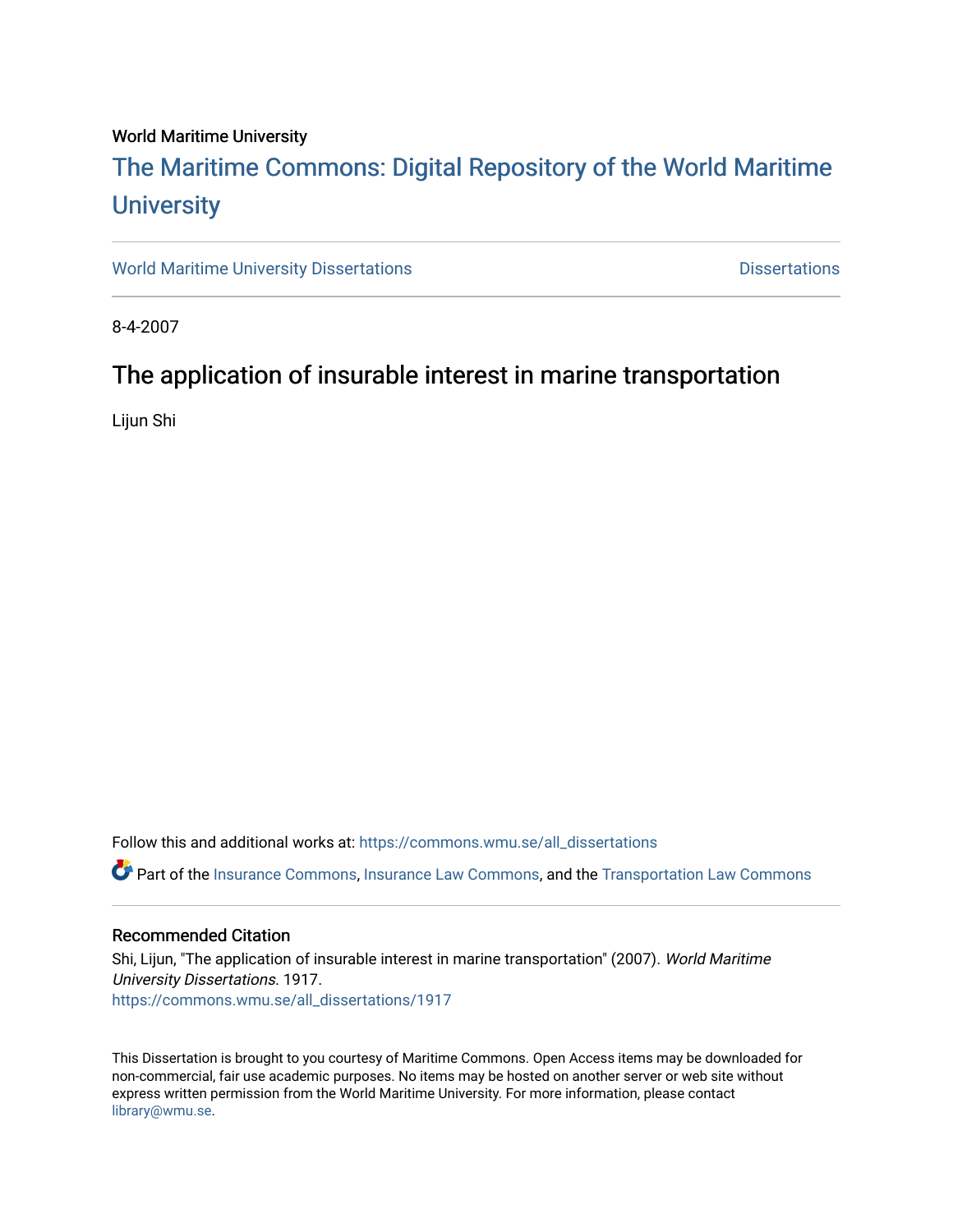

## **WORLD MARITIME UNIVERSITY**

Shanghai, China

**The Application of Insurable Interest in Marine Transportation** 

By

## **LI JUN SHI**

**China** 

A dissertation submitted to the World Maritime University in partial fulfillment of the requirements for the award of the Degree of

## **MASTER OF SCIENCE**

## **In**

## **INTERNATIONAL TRANSPORT AND LOGISTICS**

2007

©Copyright Li Jun Shi, 2007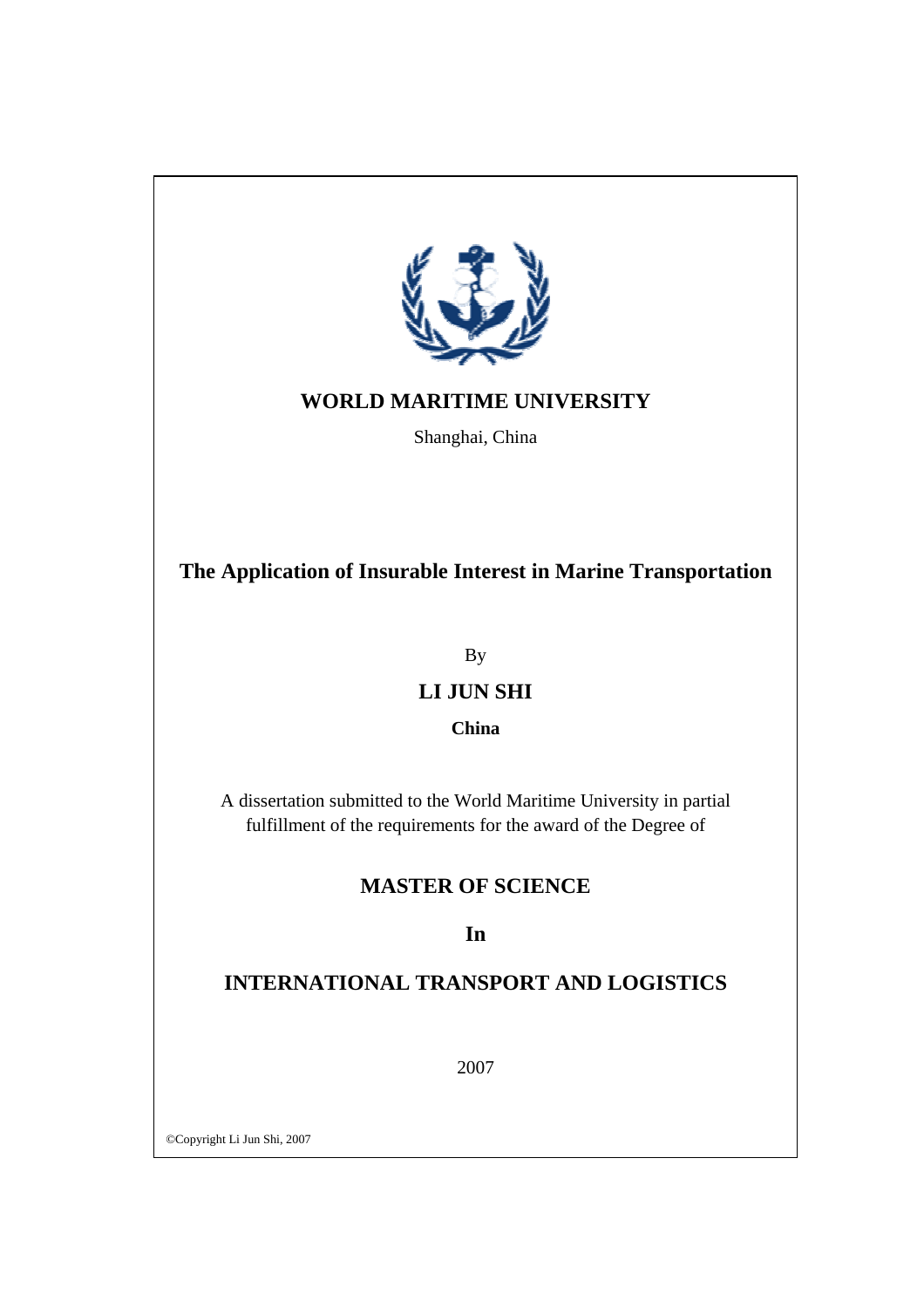### **DECLARATION**

I certify that all the material in this research paper that is not my own work has been identified, and that no material is included for which a degree has previously been conferred on me.

The contents of this research paper reflect my own personal views, and are not necessarily endorsed by the University.

…………………………

(Li Jun Shi)

………………………………

**Supervised by**  Associate Professor Xu Dazhen Shanghai Maritime University

#### **Assessor**

**Co-Assessor** 

Professor P. K. Mukherjee World Maritime University, Sweden

Professor Shi Xin Shanghai Maritime University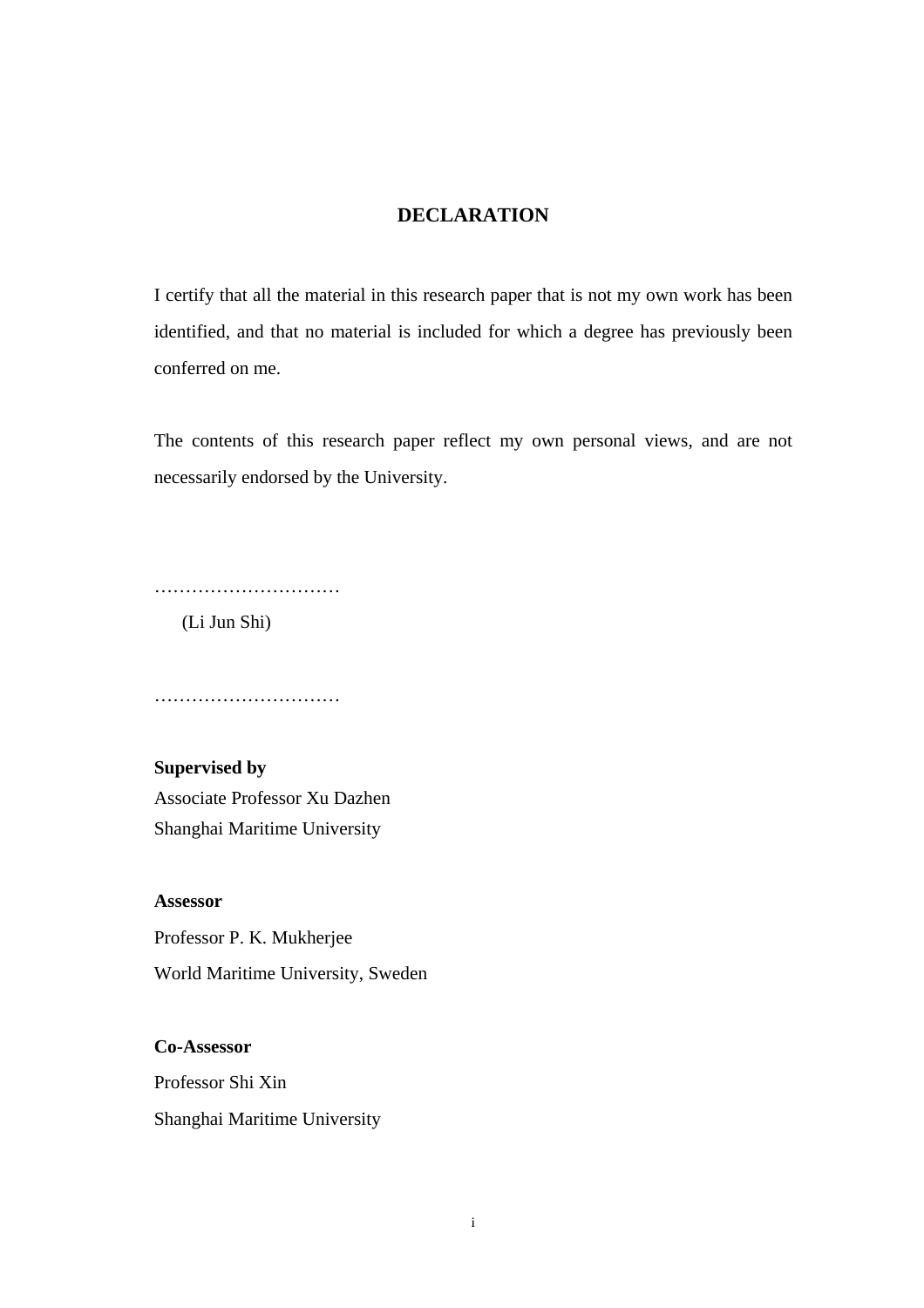#### **ACKNOWLEDGEMENT**

The two-year period for study in the master course is the most treasure memories in my life. I took the lectures by the most famous professors in maritime field both from Shanghai Maritime University and World Maritime University. And the professional acknowledge offered by the professors widened my horizon not only to the industry of transportation and logistics but also to the world overseas.

I really appreciate Prof. Xu Da Zhen, my Chinese supervisor who gave me very helpful suggestions in my academic work and offered me the opportunity to attend the BIMCO seminar as to be his assistant during my study.

Many Professors who come from World Maritime University gave me very helpful suggestions after class, and they initiated me to be a "better lady" not only in academy but also in life.

I appreciate all the fellows who work for this master program, the diligent work by them helps my classmates and me to hold the master degree successfully.

I should say thank you to my dear Paul. You evidenced the changes and growth of me since two years ago when I entered into this program. Your words which encouraged and supported me will be the most shinning marks in the navigation of my life.

Finally I inscribe the dissertation to my beloved parents, who have supported me in every possible way since I applied for this program. The promising future of your daughter is always because of you.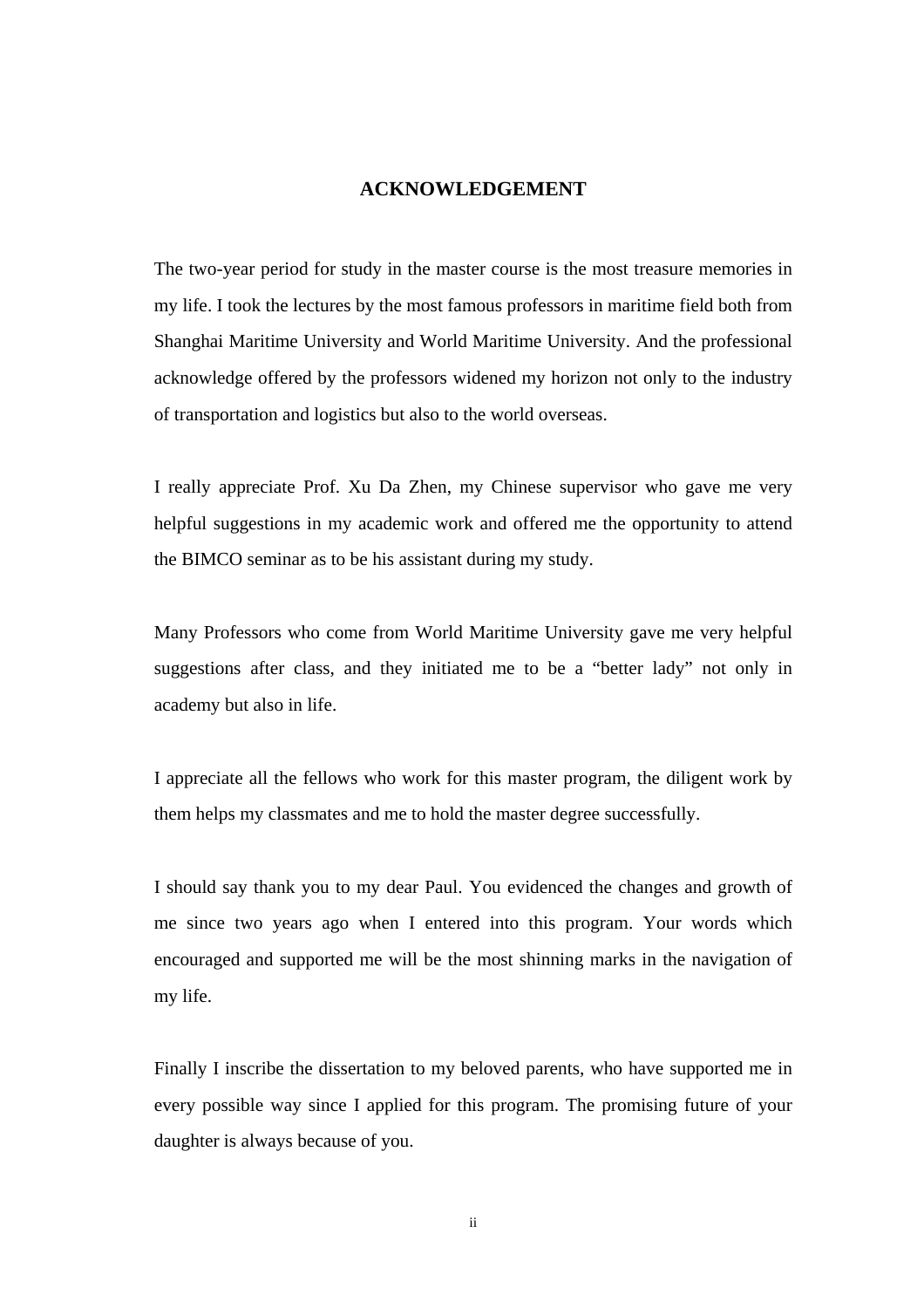#### **ABSTRACT**

## Title of Dissertation: **Study on the Application of Insurable Interest in Marine Transportation**

Degree: **Master of Science in International Transport and Logistics** 

Since marine business is regarded as an "adventure" and the carrier can be exempted from or limited to duties under international convention such as Visby Rules when the carrier had due diligence during the voyage, any party who has an insurable interest in a shipment has a need for pursuing an ocean cargo policy. The insurance policy indemnifies the seller or buyer in the event of loss or damage to goods due to a peril insured against risk while the insurable interest is one of the fundamental principles to determine whether one insurance contract is valid or not. The assured should prove that he got the insurable interest when the damage arrived and that is also the pre-condition for sue.

This dissertation is to make a deliberate and systemic study on the insurable interest and its application in marine transportation. By comparing the two standard of insurable interest determination, author holds the conclusion that the "economic interest" should clarify the controversial problems and provide theoretic suggestion for legislation and practice. And the issues of disputes in this dissertation about insurable interest make out its applications in practice of international trade.

Hopefully, this dissertation can make traders in mainland China who purchases marine cargo insurance to better know the principle of insurable interest and its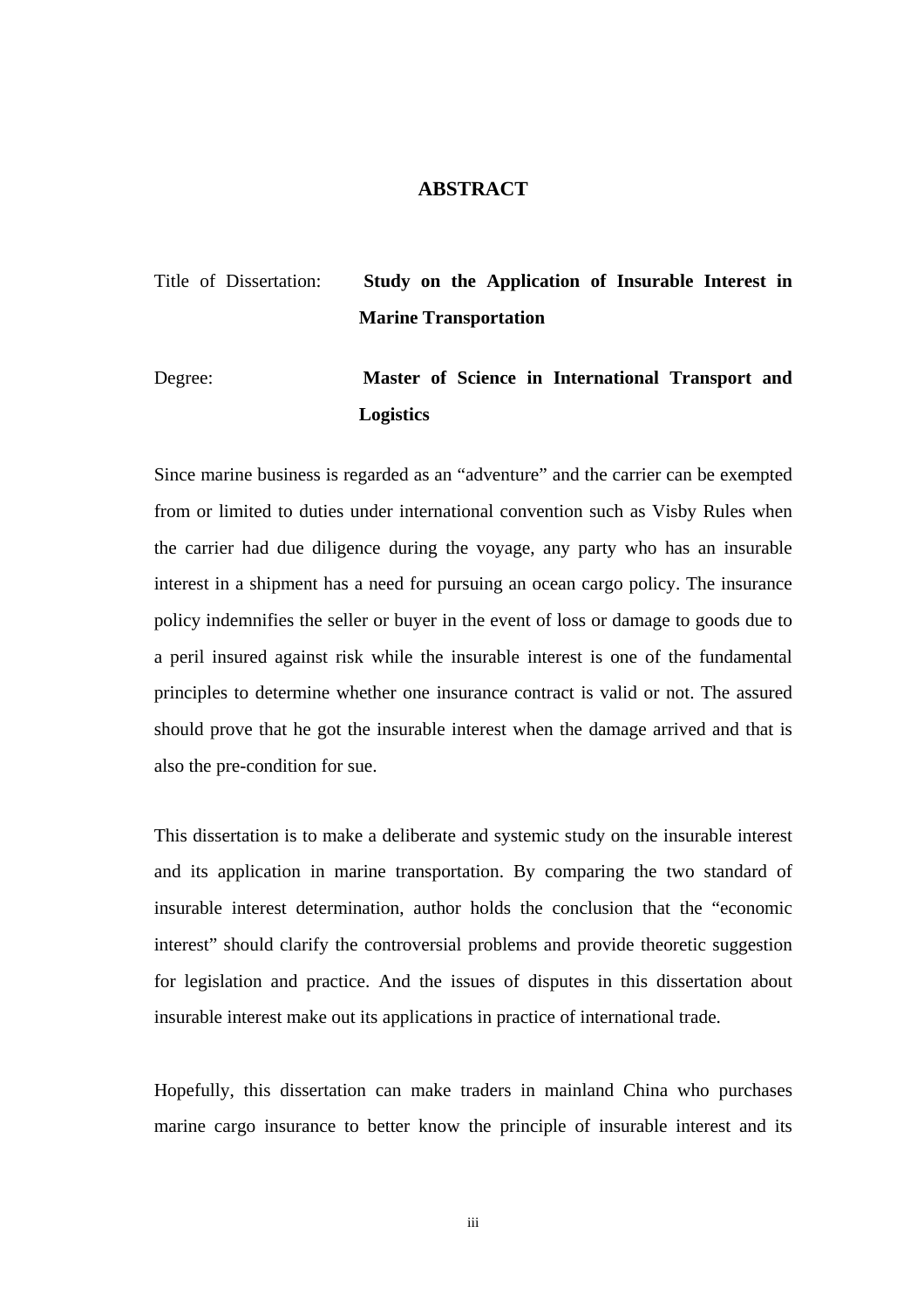application trend of the domestic and foreign market so as to formulate the right insurance strategies for their business.

Keywords: insurable interest, marine insurance, INCOTERMS 2000, MIA 1906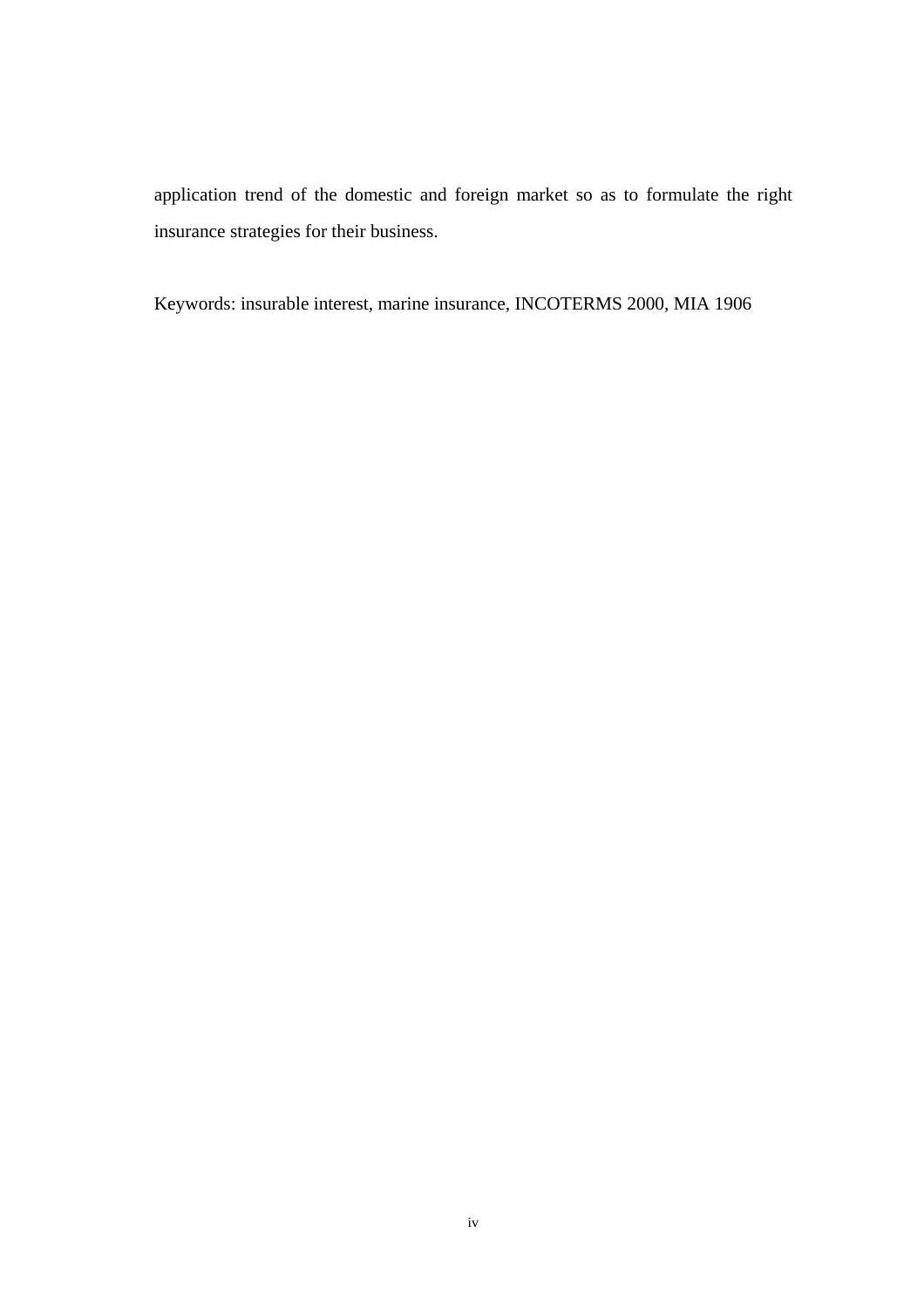## **TABLE OF CONTENTS**

| <b>DECLARATION</b>                                          | $\mathbf I$    |
|-------------------------------------------------------------|----------------|
| <b>ACKNOWLEDGEMENT</b>                                      | $\mathbf{I}$   |
| <b>ABSTRACT</b>                                             | III            |
| <b>LIST OF FIGURES</b>                                      | VII            |
| <b>LIST OF ABBREVIATIONS</b>                                | VIII           |
| <b>1. INTRODUCTION</b>                                      | $\mathbf{1}$   |
| 1.1 THE PURPOSE OF THIS STUDY                               | 1              |
| 1.2 THE METHODOLOGY OF THE RESEARCH                         | $\overline{2}$ |
| 1.3 THE STRUCTURE OF THE PAPER                              | $\overline{2}$ |
| 1.4 THE LIMITATION OF THE PAPER                             | $\overline{4}$ |
| 2. LITERATURE REVIEW                                        | 5              |
| 2.1 FORMER RESEARCH ABROAD                                  | 5              |
| <b>2.2 CURRENT RESEARCH ABROAD</b>                          | 5              |
| 2.3 CURRENT RESEARCH DOMESTIC                               | $\overline{7}$ |
| 2.4 SHORTAGES IN CURRENT RESEARCH DOMESTIC                  | $\overline{7}$ |
| 3. THE EVOLUTION OF INSURABLE INTEREST                      | 8              |
| 3.1 THE HISTORY AND CHARACTERISTICS OF INSURABLE INTEREST   | 8              |
| 3.1.1 The stem of insurable interest                        | 8              |
| 3.1.2 Lucena V. Cranfurd                                    | 8              |
| 3.1.3 The transferred cargo policy in international trade   | 9              |
| 3.1.4. The transferred characteristic of insurable interest | 10             |
| 3.2 THE STANDARD OF INSURABLE INTEREST DETERMINATION        | 10             |
| 3.2.1 The legal interest                                    | 10             |
| 3.2.2 The economic interest                                 | 11             |
| 3.3. THE REFORMS TO MIA 1906                                | 15             |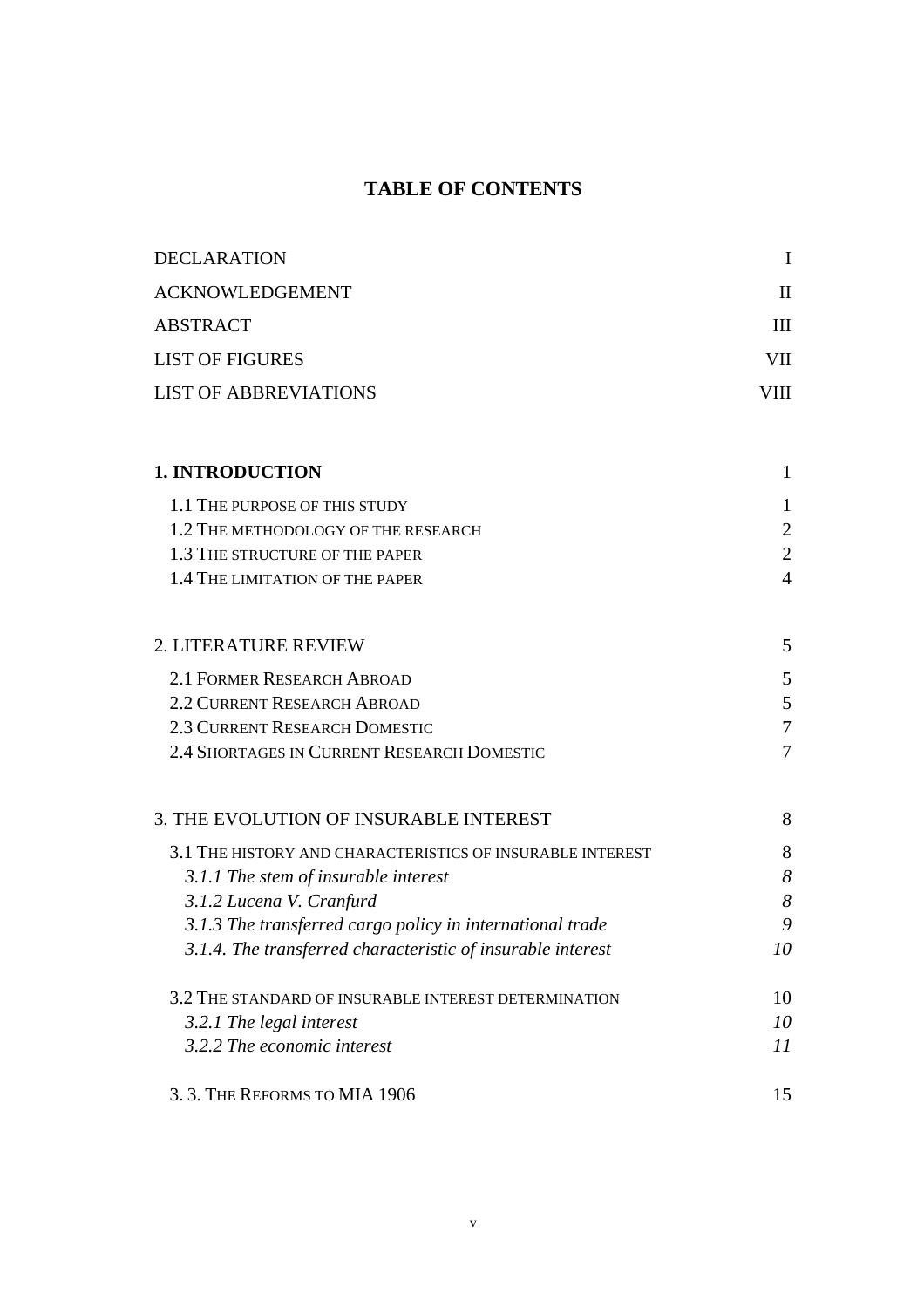| 4. THE INSURABLE INTEREST IN INTERNATIONAL TRADE       | 18 |
|--------------------------------------------------------|----|
| <b>4.1 INTRODUCTION</b>                                | 18 |
| 4.1.1 The dilemma to the traders                       | 18 |
| <b>4.1.2 INCOTERMS</b>                                 | 18 |
| 4.2 THE INSURABLE INTEREST IN TERMS OF INCOTERMS 2000  | 19 |
| 4.2.1 EXW terms                                        | 19 |
| 4.2.2 DES, DEQ, DDU, DAF, DDP terms                    | 20 |
| 4.2.3 FAS terms                                        | 20 |
| 4.2.4 FOB, C&F and CIF terms                           | 20 |
| 4.3 THE INSURABLE INTEREST OF CARGO OWNER              | 20 |
| 4.4 THE INSURABLE INTEREST TO CARGO PROFIT             | 22 |
| 4.4.1 The insurable interest of seller to cargo profit | 22 |
| 4.4.2 The insurable interest of buyer to cargo profit  | 22 |
| 4.5 THE SITUATION WHEN CONTRACT IS BREACHED            | 22 |
| 4.5.1 The situation one party breaches the contract    | 23 |
| 4.5.2 The seller takes right of stoppage in transit    | 23 |

### 5. THE DICUSS ON SOME CONSIDERABLE ISSUES – FROM TRADERS' POINT OF VIEW 25

| 5.1 THE ISSUE OF "TRANSIT TIME"                    | 25 |
|----------------------------------------------------|----|
| 5.2 THE ITEM OF "WAREHOUSE TO WAREHOUSE"           | 25 |
| 5.3 THE PROVISION OF "LOST OR NOT LOST"            | 26 |
| <b>5.4 SELLER'S INTEREST CONTINGENCY INSURANCE</b> | 27 |
| 5.5 THE INSURABLE INTEREST OF MORTGAGE             | 29 |
| 5.6 THE INSURABLE INTEREST OF LIEN                 | 29 |
| 5.7 THE SUGGESTION TO THE TRADERS                  | 29 |
| 5.7.1 The suggestion to the seller                 | 30 |
| 5.7.2 The suggestions to the buyer                 | 31 |
|                                                    |    |

| 6 CONCLUSION AND RECOMMENDATIONS                                  | 32. |
|-------------------------------------------------------------------|-----|
| 6.1 CONCLUSIONS                                                   | 32. |
| 6. 2 RECOMMENDATIONS--THE SUGGESTIONS TO THE LEGISLATION OF CHINA | 32. |
| <b>REFERENCE</b>                                                  | 36. |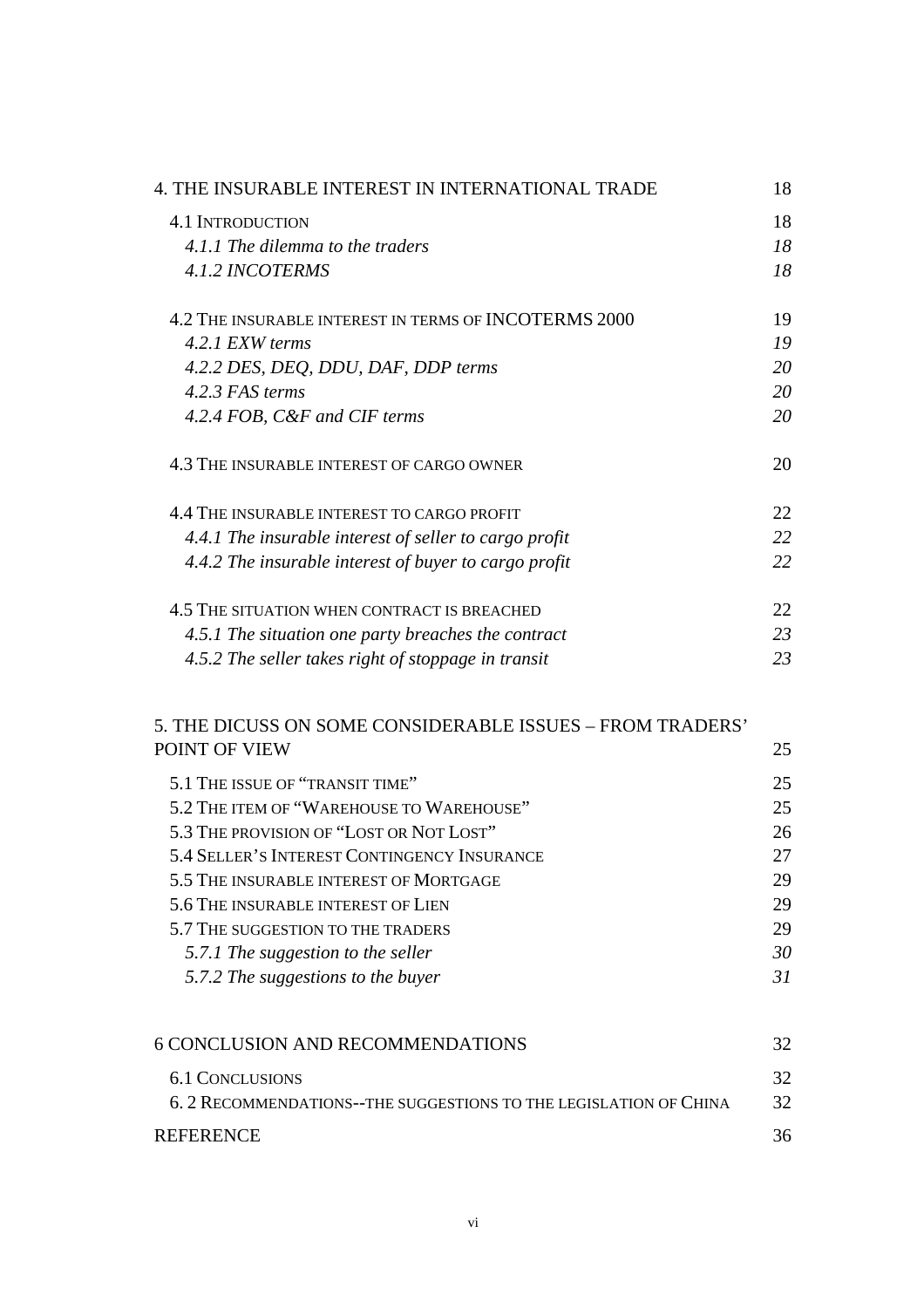## **LIST OF FIGURES**

| Figure 2.2 Swiss Re Statistics                          |    |
|---------------------------------------------------------|----|
| Figure 5.7 The National Economy Maintained a Steady and |    |
| Fast Growth in 2006                                     | 29 |
| Figure 5.7 China Insurance Sector Analyses (2006)       | 29 |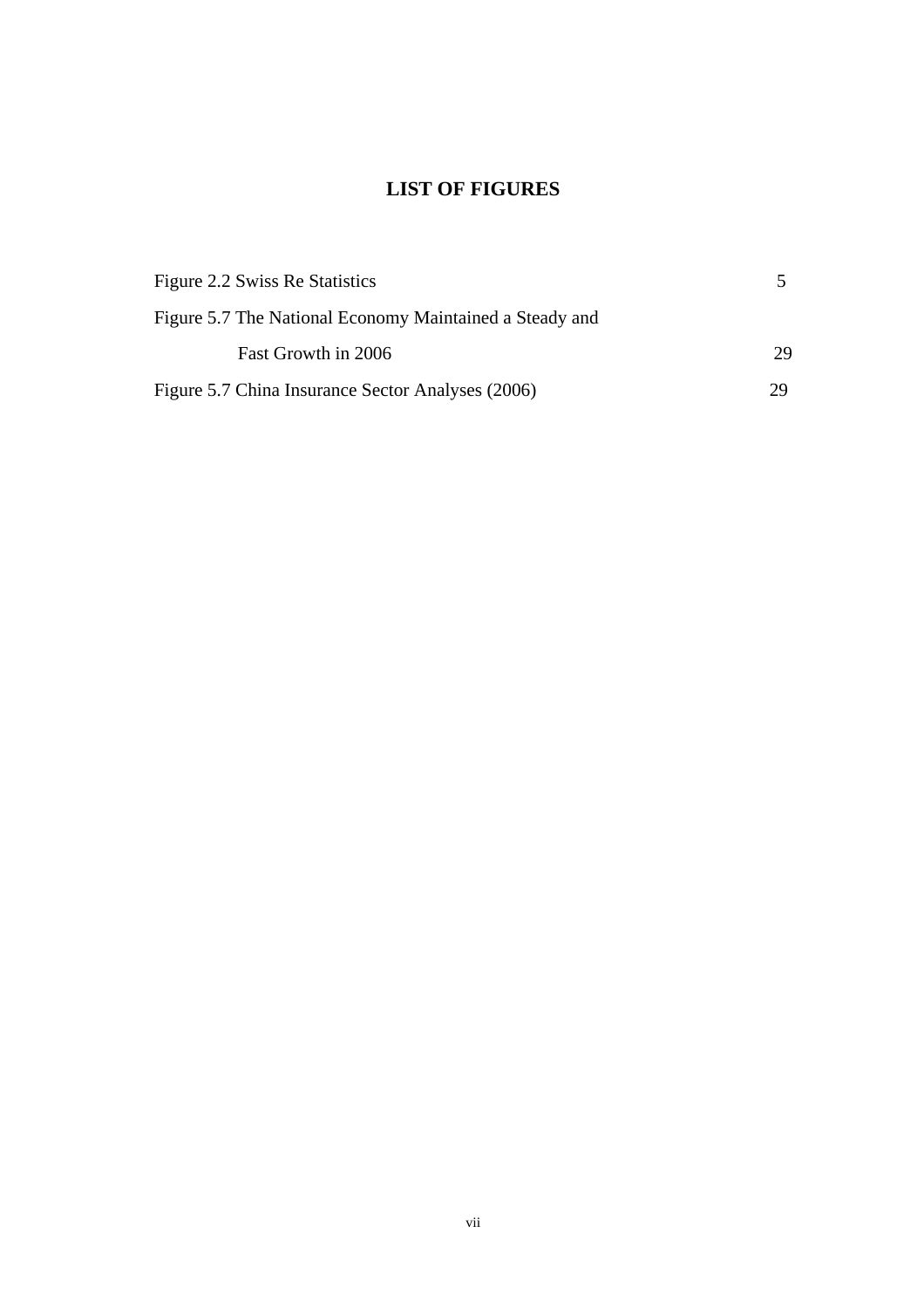## **LIST OF ABBREVIATIONS**

| <b>MIA</b>       | Marine Insurance Act                                         |
|------------------|--------------------------------------------------------------|
| <b>INCOTERMS</b> | <b>International Commercial Terms</b>                        |
| <b>UNCL</b>      | United Nations Convention on Contracts for the International |
|                  | Sale of Goods                                                |
| <b>EXW</b>       | <b>EX Works</b>                                              |
| <b>DES</b>       | Delivered Ex Ship                                            |
| <b>DEQ</b>       | Delivered Ex Quay                                            |
| <b>DDU</b>       | Delivered Duty Unpaid                                        |
| <b>DAF</b>       | Delivered at Frontier                                        |
| <b>DDP</b>       | Delivered Duty Paid                                          |
| <b>CIF</b>       | Cost, Insurance, Freight                                     |
| C&F              | Cost and Freight                                             |
| <b>FOB</b>       | Free on Board                                                |
| <b>FCA</b>       | Free by Carrier                                              |
| <b>ALRC</b>      | <b>Australian Law Reform Commission</b>                      |
| <b>ICA</b>       | <b>Insurance Contracts Act</b>                               |
| <b>IAC</b>       | <b>Insurance Association of China</b>                        |
| <b>IIC</b>       | Insurance Institute of China                                 |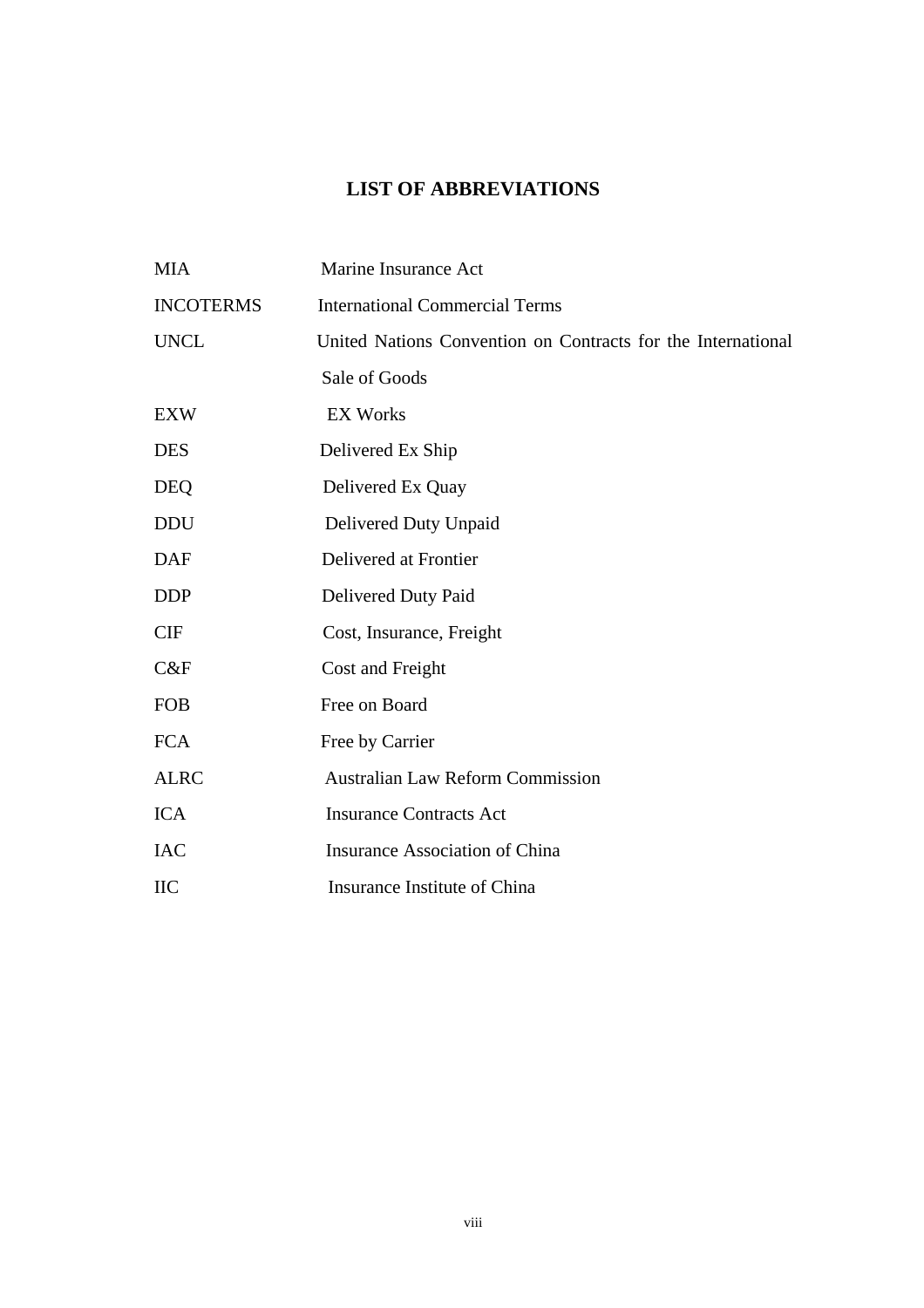#### **1. INTRODUCTION**

#### **1.1 The purpose of this study**

An interesting phenomena the author found when browsing the materials of briefing by some organizations such as SITPRO Ltd.<sup>1</sup>, which is the UK's Trade Facilitation Agency supported by the Department of Trade and Industry, and American Institute of Marine Underwriters<sup>2</sup>. All of the organizations encourage the traders to purchase the policies whenever he is the seller or buyer. It is an advertisement and business strategy that make the traders to recognize the advantages of underwrite a policy in their own countries, not only for enhancing protection of the traders' cargo interests and improving the international trade administration, but also to flourish the insurance market in the countries.

The Chinese insurance market has shown a steady growth in the recent past,  $3$  the author writes the dissertation that it aims to make out the importance of cargo marine insurance to the international trade with reference of international rules such as INCOTERMS 2000. It emphasis the status of the insurable interest principle in marine insurance and explains how to ensure appropriate insurance in place and that traders don't assume another party has made the necessary arrangements, leaving their liable in the event of a claim. The dissertation looks at the different clauses stated in insurance acts, insurance contracts and practice which contain details of insurable interest as to find the right provision in policy for Chinese local insured.

 <sup>1</sup> Trading Advice: Exporting Goods from the UK http://www.sitpro.org.uk

 $2^2$  Cargo Insurance Restrictions (in United States and in Foreign Countries) http://www.aimu.org

<sup>&</sup>lt;sup>3</sup> China Insurance Sector Analysis (2006) - Market Research Reports http://www.bharatbook.com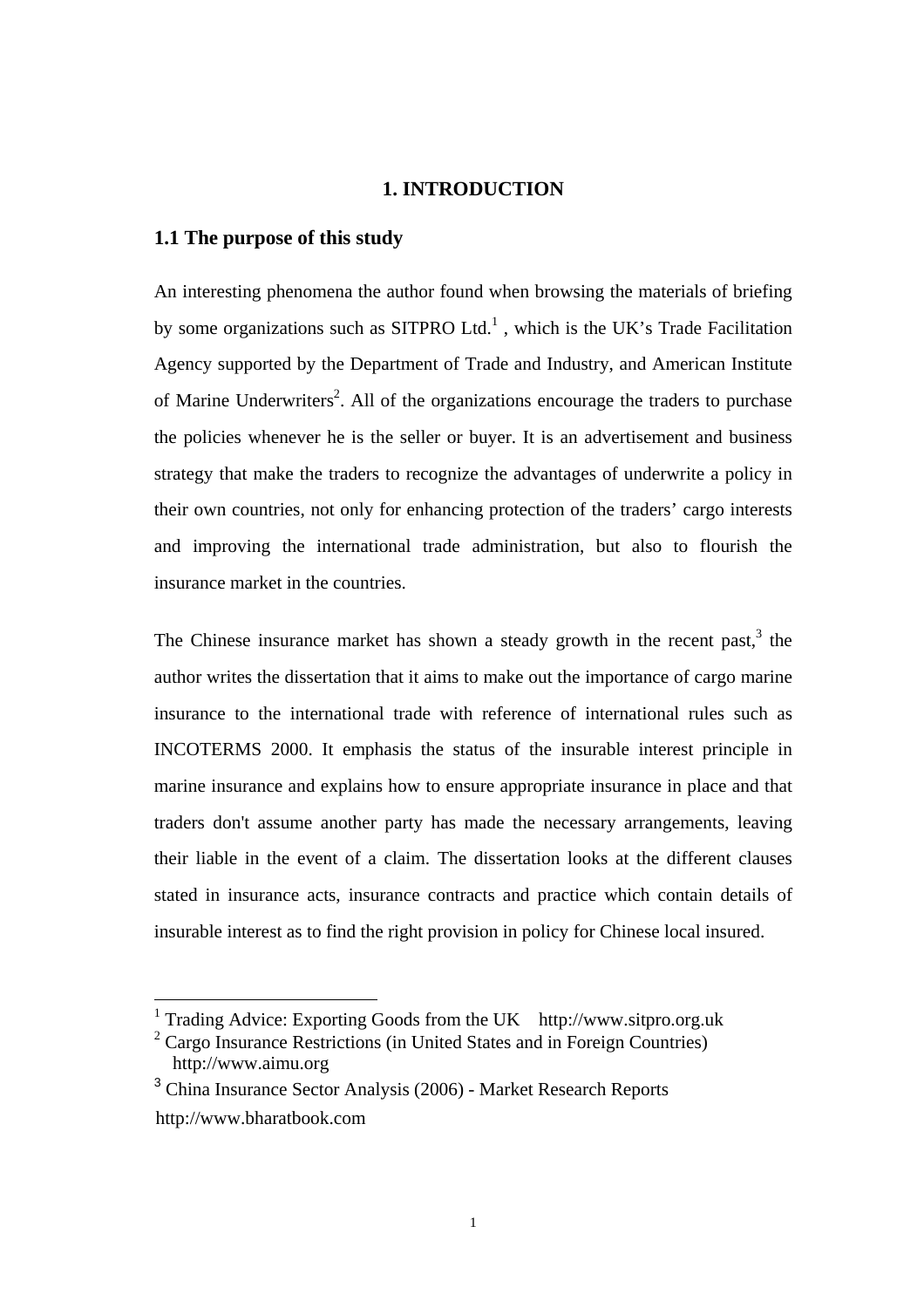#### **1.2 The methodology of the research**

In the dissertation, the author does the detailed work on the historical evaluation of cases from United Kingdom, U.S.A and Australia. Compared by the cases of different two views which define the insurable interest, the author does the further research on the implementation of the principle of insurable interest in legislation of China. And all through the research, case study and combined with related practice are the primary research methods. The case study research excels at bringing us to an understanding of a complex issue or object and can extend experience or add strength to what is already known through previous research such as the explanation of some act and clauses. Additionally, the practices of modern international trade are the touchstones of helping the author to make suggestions to the traders in China.

#### **1.3 The structure of the paper**

On the basis of the cases, clauses and practices cited in this paper, the author wants to give some useful suggestions to the traders who involve in international insurance business. Before going straight to the conclusions, there will be three main questions to be examined step by step. First, a journey will be taken to explore the standard of insurable interest determination by virtue of the history and characteristics of insurable interest with the equivocal statement of MIA 1906. Second, the practice of insurance business highlights the importance of insurable interest under trade terms of INCORTERMS. The third question is concerned with the provisions and different situations when insurable interest applied in and to clarify the disputed issues to the readers. When giving suggestions to the traders, the author also holds constructive suggestions on legislation of China which has an increased trading volume every year and a growth of the insurance market.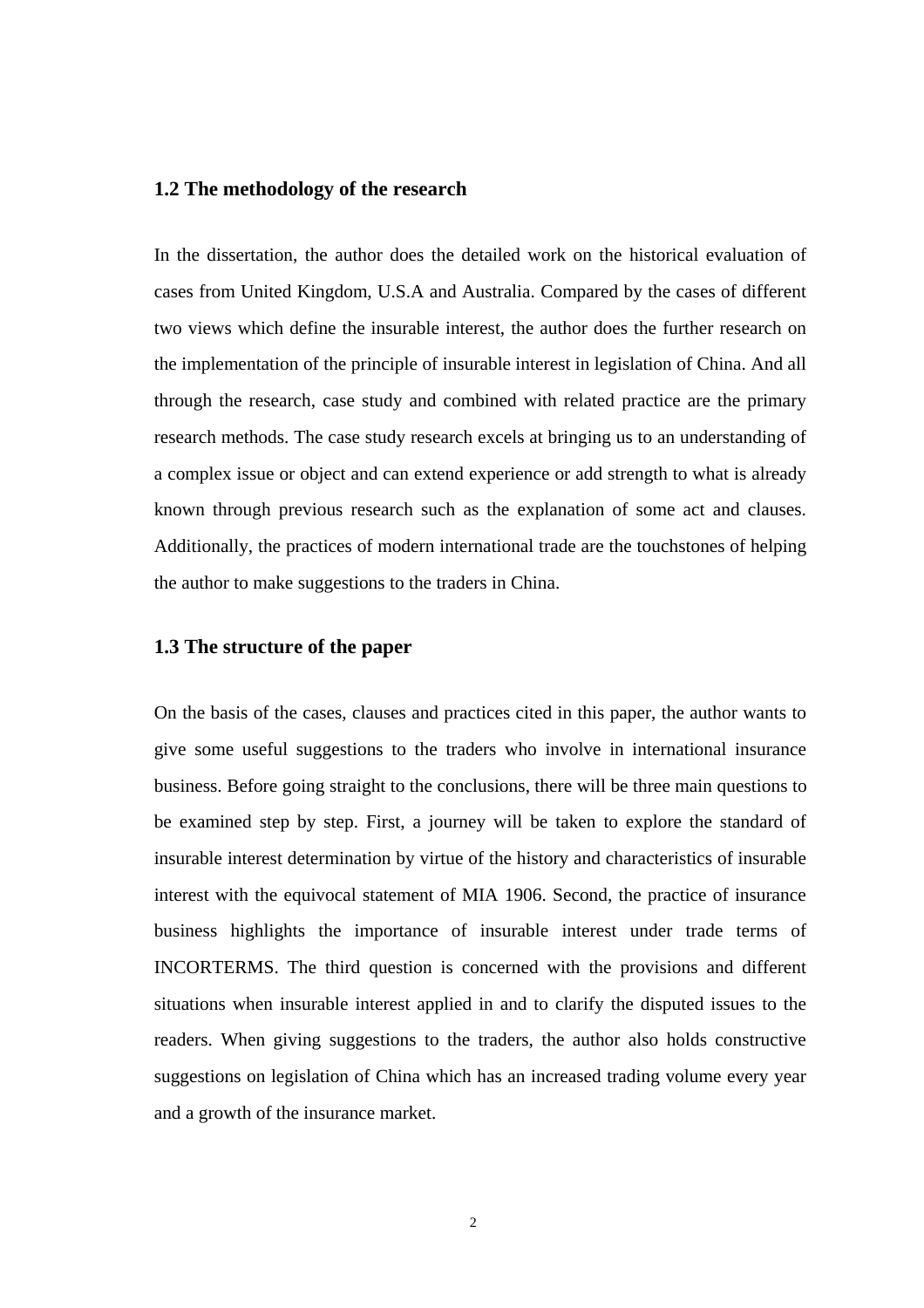The paper is divided into SIX chapters.

Chapter one is the introduction, including the purpose of the paper, scope and key of research and the structure of the paper.

Chapter two is the literature review which includes the development of definitions and applications of insurable interest.

In Chapter three the author expatiate the history and characteristics of insurable interest, and the core of dispute is the standard of insurable interest determination. Two different views- the "legal interest" and the "economic interest" are discussed with some classic cases and legislation of many countries. The reforms of MIA 1906 by some countries have influenced the status of insurable interest in academic field and practice.

In Chapter four, the author emphasizes on the requirements of insurable interest in marine insurance and elaborates the provisions and details in practice including some disputes. Afterwards the author gives suggestions to the traders both seller and buyer who involve in international business.

The last Chapter is the conclusion and recommendation, in which the author summarizes the most important viewpoints of the paper, and puts forward some constructive suggestions regarding modification of marine legislation of China, namely: (1) Principle of economic interest should be applied in marine insurance in China. (2) Add a provision concerning marine insurable interest in Maritime Code. (3) Add a provision stipulates the insurable interest to be attached at the time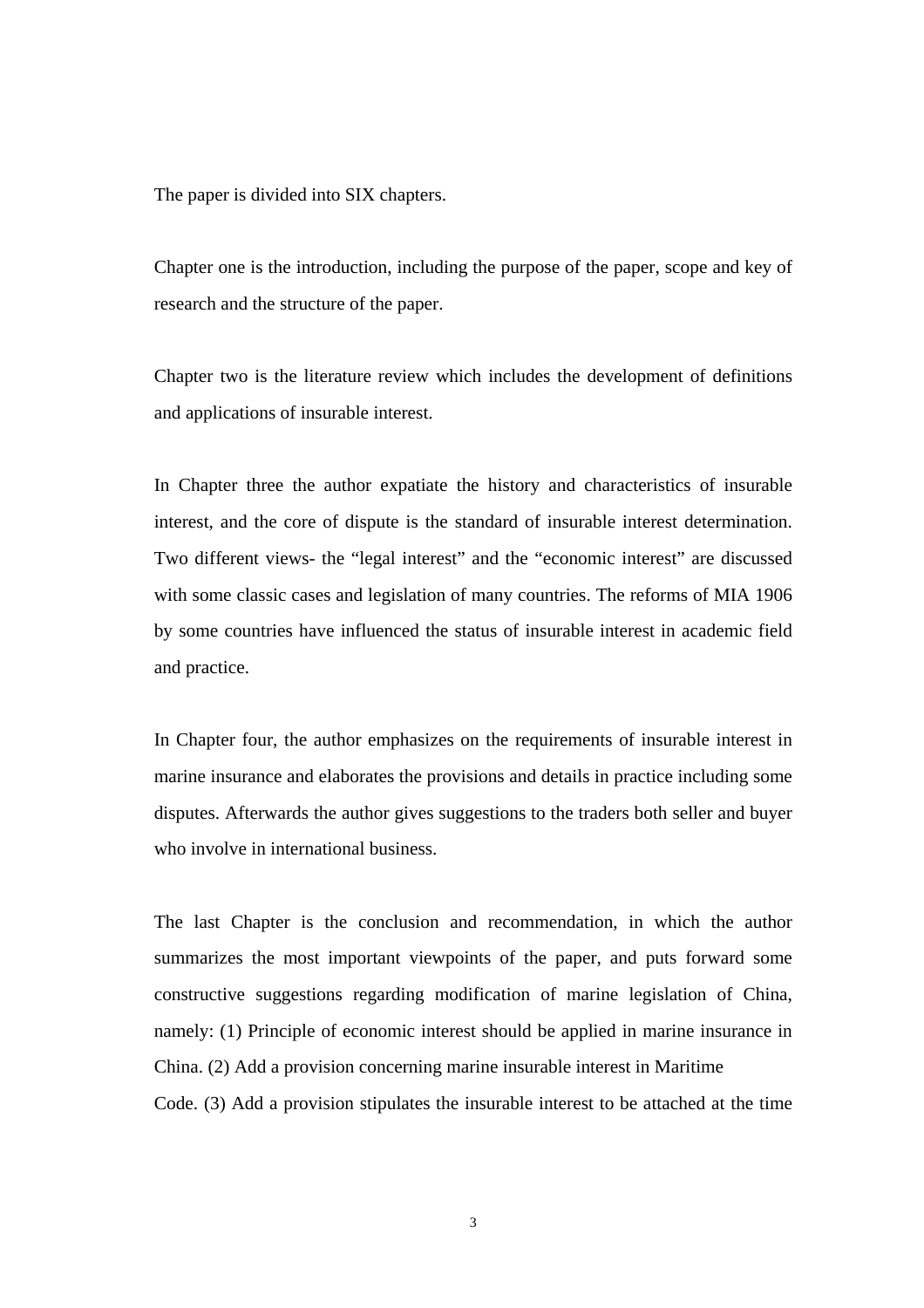of loss. (4) Add a provision which could protect the interest of the buyer who has paid for the goods in FOB or CFR sale.

### **1.4 The limitation of the paper**

Due to the limitation of time, the author prepares the cases in details as more as possible, but in the issue of "the insurable interest in lien" there is no typical case be found during the study. The author tries to discuss and give suggestions to the traders in China who always are confused by different international rules in insurance procedures, somehow lack of practice of case study.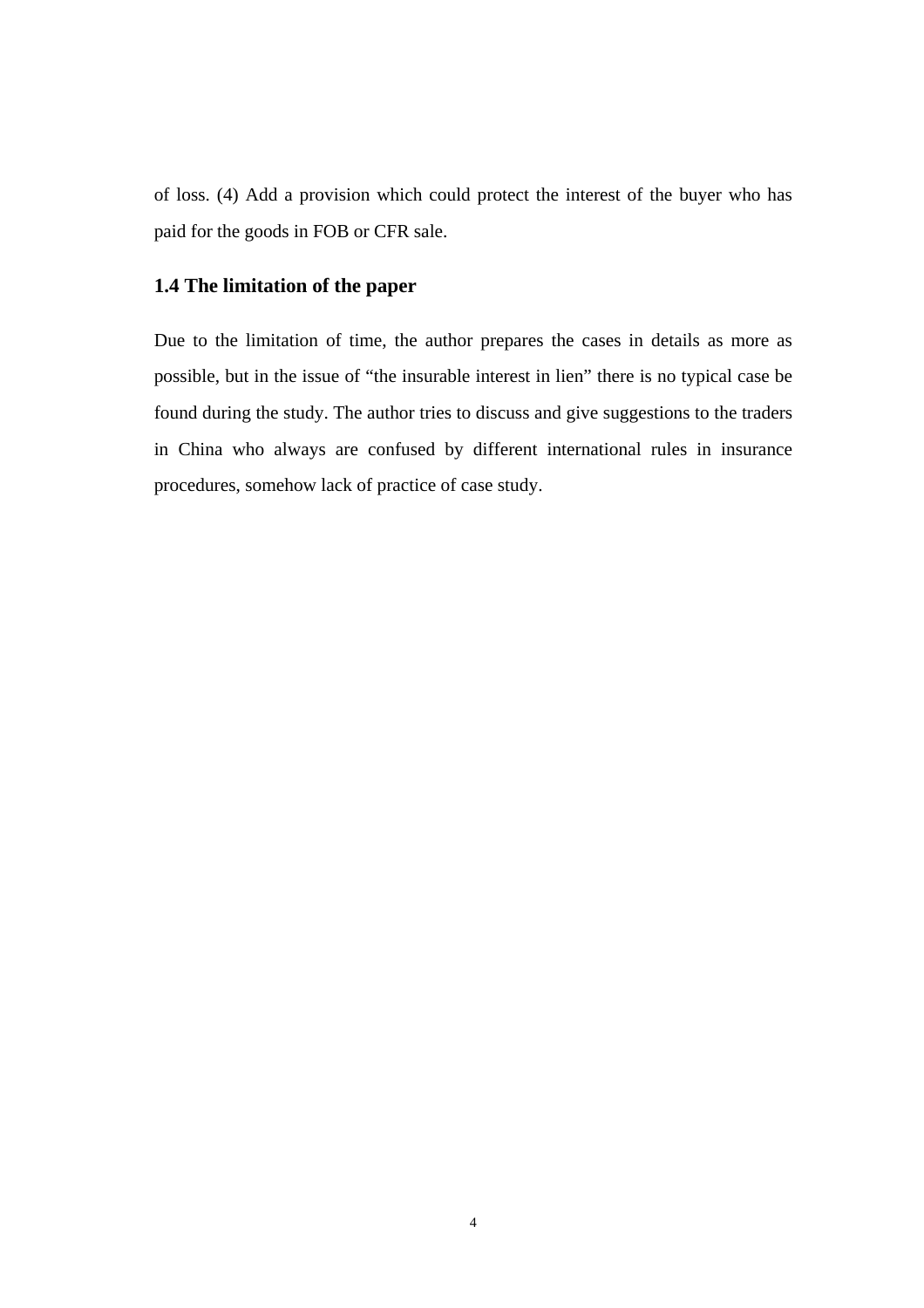#### **2. LITERATURE REVIEW**

#### **2.1 Former Research Abroad**

The U.K. Marine Insurance Act 1906 (MIA 1906) is regarded as "the mother of all marine insurance statutes" when came into force on 1st January, 1907. It is a very touchstone of the conception of insurable interest.

The sections 4-15 of MIA 1906 shows: the insured must contain: (1) financial loss, (2) the loss was caused by the peril insured against; (3) the subject matter was covered by the peril, (4) insurable interest. The function of insurable interest is to avoid gaming or wagering by contracts. And the definition of insurable interest stems from Lucena v. Crauford<sup>1</sup>. The restricted view is that legal relationship adds economic interest. The Moonacre<sup>2</sup> was the relationship between the insured and the subject matter of the insurance efficiently close to justifies his being paid in the event of its loss or damage. The commercial cases of the Lloyd's Rep which be cited in the dissertation has an important influence on the definition of insurable interest in former times.

#### **2.2 Current Research Abroad**

Through the statistics provided by Swiss Re we can conclude the importance of insurance in world trading volume as follows:

World insurance in 2005: the worldwide insurance industry wrote premiums to the tune of USD 3426 billion. According to the Swiss Re sigma study, non-life increased by 0.6%. The 2003/04 trend towards improved capitalization and profitability continued in 2005 in insurance.

<sup>&</sup>lt;sup>1</sup> Lucena v. Crauford 2 B & PNR 269 (1806)

<sup>2</sup> Moonacre Lloyd's Rep. 501 (1992)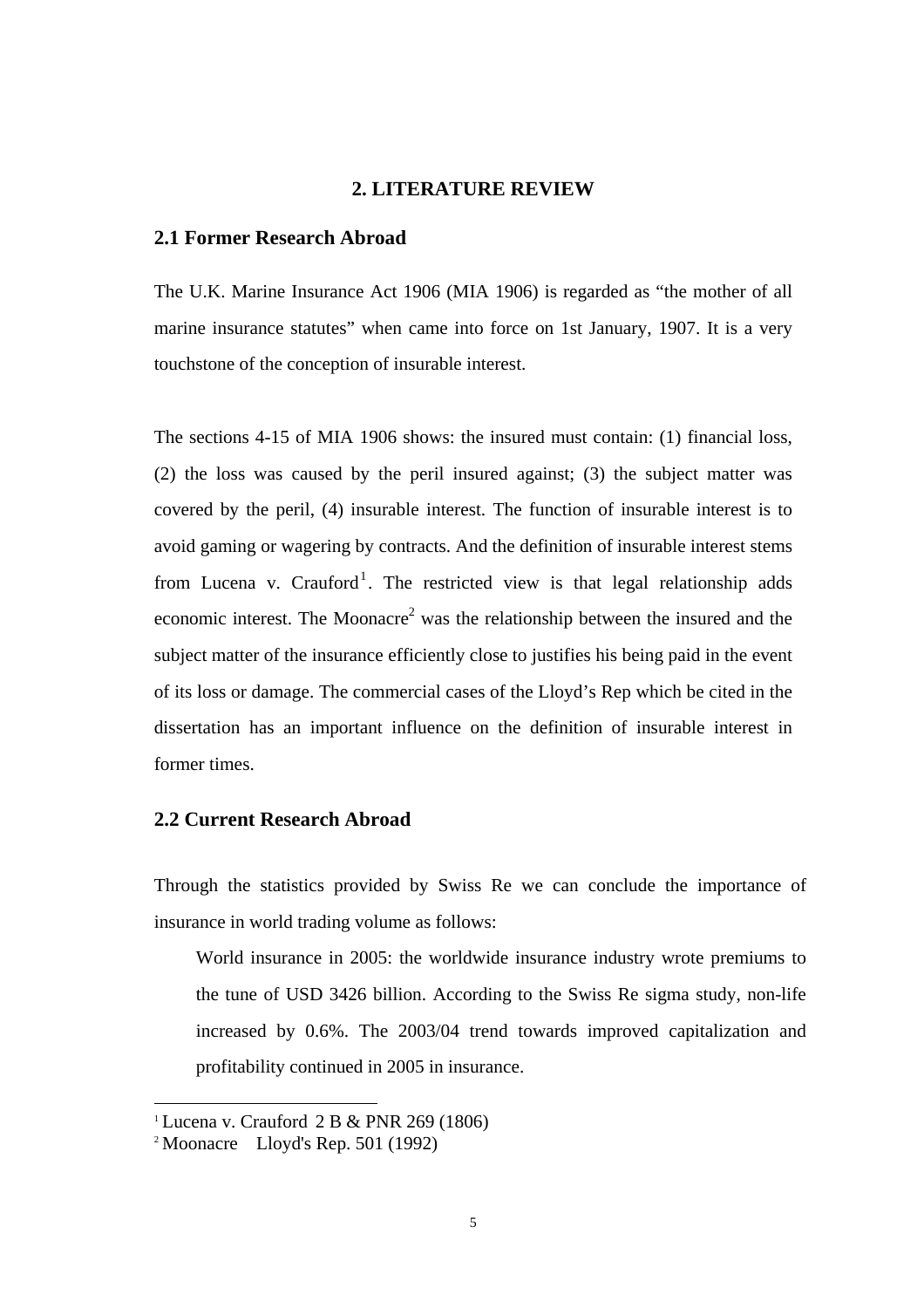Figure 2.2 - World Insurance in 2005: moderate premium growth, attractive profitability, Swiss Re, No 5/2006.

John Dobbyn<sup>1</sup> gives the resource of the insurable interest which comes from the Life Assurance Act 1744. And Cordon C. A. Dickson and John T. Steel held the opinion of economic interest in insurance parties.

Until now there has been no international convention on marine insurance. Much of the world's marine insurance business is transacted in London and is governed expressly or impliedly by English law.  $^{2}$ There are standard clauses in this industry such as the Institute Clauses and reflect an international model. The reforms to MIA 1906 by legislation of many countries nowadays carry out the challenges to the necessities of insurable interest in one country's judgment.

The notes of INCOTERMS identify the insurable Interest. In many cases either the buyer or the seller is not obligated to provide insurance. In a number of cases neither party is obligated to provide insurance. However, both the seller and buyer should be aware that they may have insurable interest in the goods and the preparation for purchasing the insurance coverage.

Walter M. Mellert gives the first line of insurance business. He explains what marine is all about, what can go wrong, how to remedy those situations and where insurance comes in the publication "Marine Insurance".3

 <sup>1</sup> John Dobbyn, Insurance Law, Law Press Co. 2001 p.77 -79

<sup>&</sup>lt;sup>2</sup> Professor Dr. Marko Pavliha "Lectures on Marine Insurance Law" (2004)

<sup>3</sup> Walter M. Mellert, "Marine Insurance" http://www.swissre.com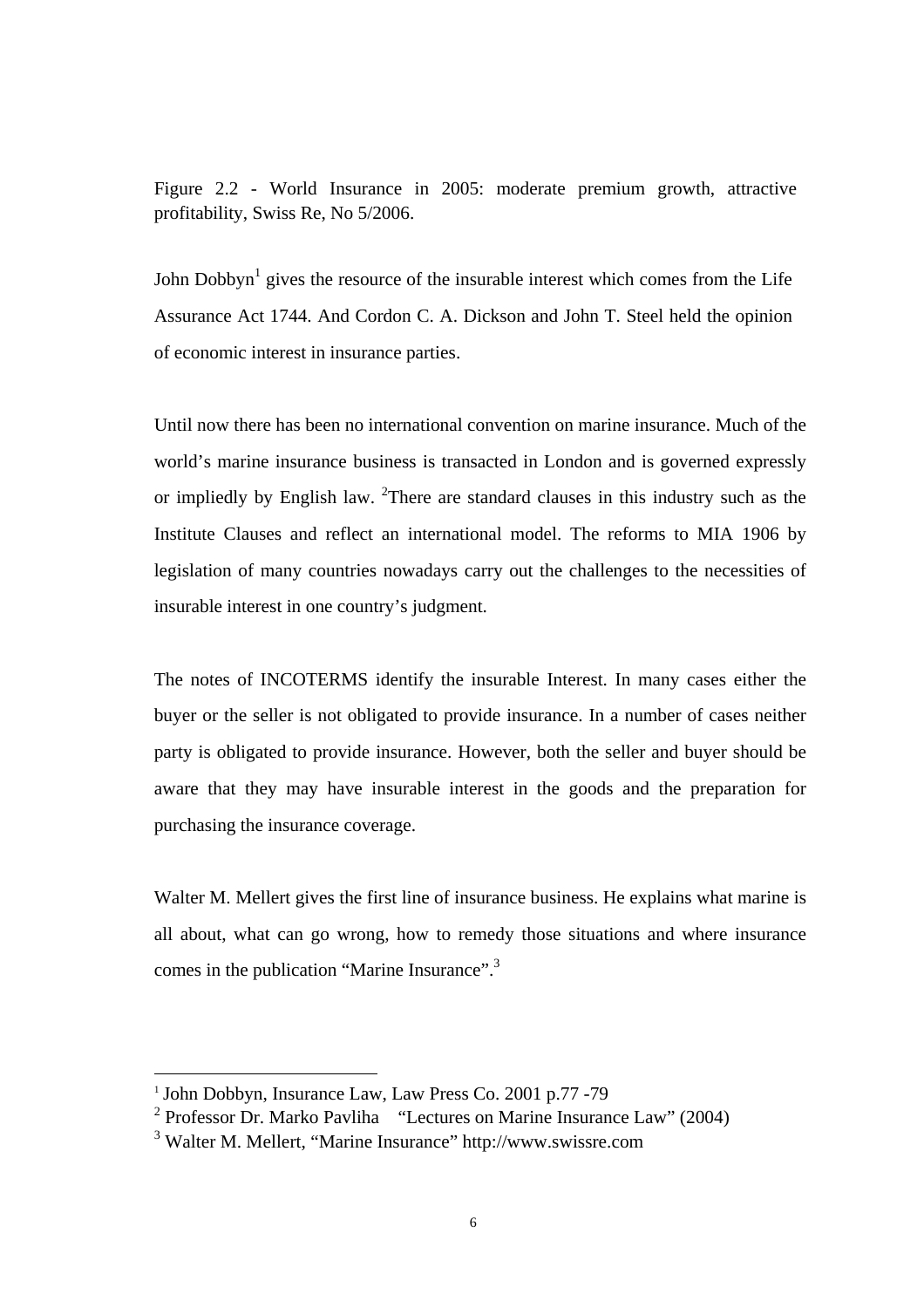The "Guide to U.S. Cargo Insurance" prepared by the American Institute of Marine Underwriters as a service to international traders, actual and potential, upon whose venturing into the world market our own fortunes depend. And its also one of the resources to initiate the author write this dissertation

#### **2.3 Current Research Domestic**

Prof. Jiang Zhaoguo made the conclusion that the determinations of insurable interest in history have developed for 3 phases.<sup>1</sup>

In Chaoan Co. v. Zhongbao Property Insurance  $Co<sup>2</sup>$ , the court stated that the assured did not have insurable interest because he is lack of the imported admission to the cargo. It holds the dispute that whether the determination of insurable interest is standard by "legal interest" or "economic interest".

The Maritime Code and the Insurance Law of China is the legal reference which be cited in this dissertation.

#### **2.4 Shortages in Current Research Domestic**

(1) There is no definition of insurable interest in Maritime Code of China

(2) The explanation to the principle of insurable interest in the Insurance Law of China is not very clear.

(3) No article about how to guide the domestic traders purchasing insurance policy in details of insurable interest has been declared.

<sup>&</sup>lt;sup>1</sup> Jiang Zhaoguo, The basic concepts of insurance Law, Law Press Co. 2002, p.47-69  $2$  The Case of Chaoan Co. v. Zhongbao Property Insurance Co. http://www.chinalawbook.com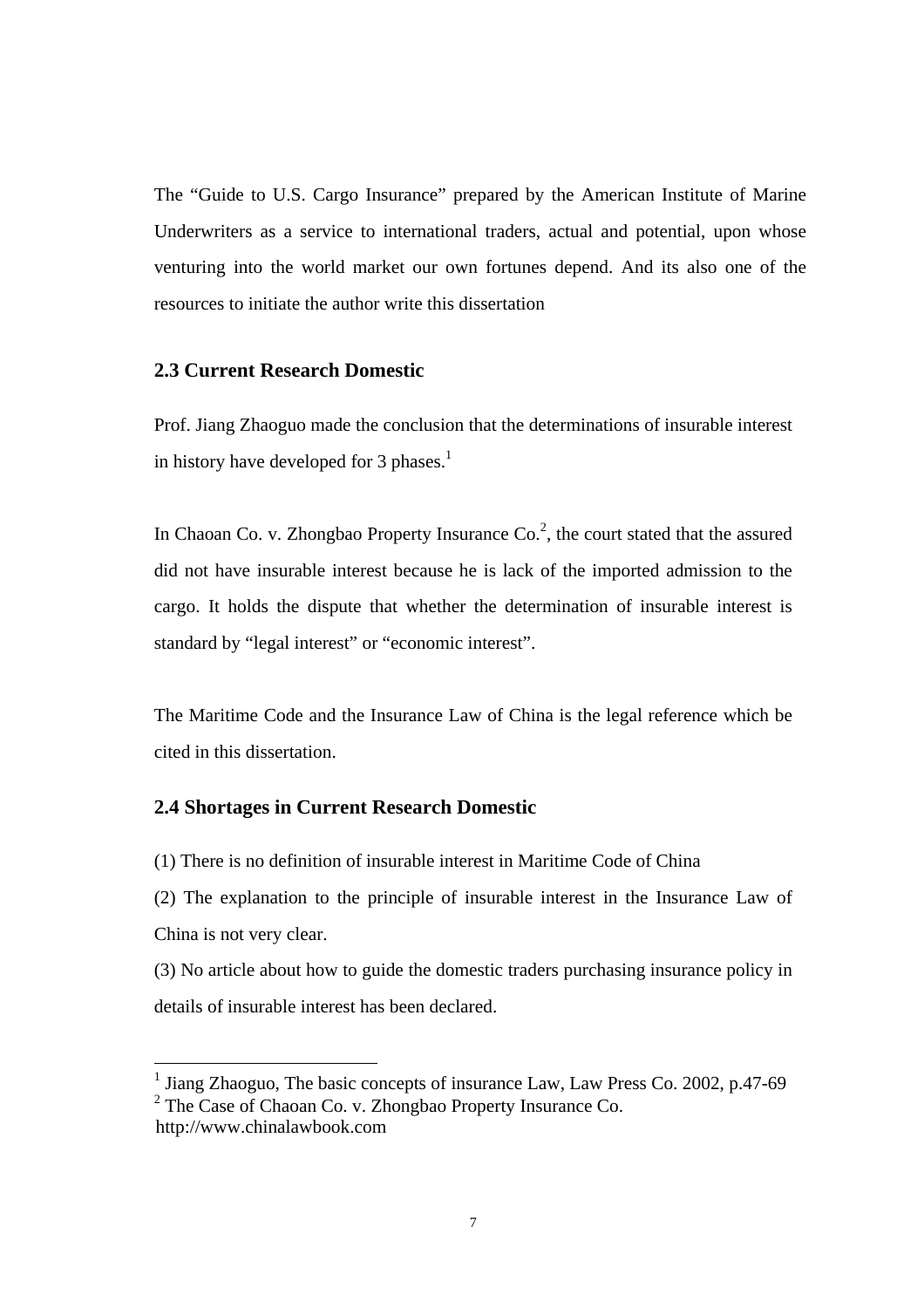#### **3. THE EVOLUTION OF INSURABLE INTEREST**

#### **3.1 The history and characteristics of insurable interest**

There have been many definitions of insurable interest in academic research of history; the key part is which the standard of determination is. This chapter helps the reader have a clear understand of the words "insurable interest" with some examples of typical cases and more related clauses the traders attempt to learn will be discussed later.

#### **3.1.1 The stem of insurable interest**

It was recorded that the earliest legislation which concerns the insurable interest can be stemmed from 1746 by the parliament of United Kingdom, and the Life Assurance Act is the modern law of insurance in  $1744$ .<sup>1</sup> In Life Assurance Act: "From and after the passing of this Act no insurance shall be made …… have no interest, or by way of gaming or wagering." Some scholars regard it as the derivation of the insurable interest which influences the academic field. $2$ 

## **3.1.2 Lucena V. Cranfurd**<sup>3</sup>

The statement of Lord Lawence in the judgment of Lucena vs. Cranfurd has often been cited as a powerful heritage of the "factual expectations doctrine" which came from the "Prize Act" to the captain and seafarers cited by Lord Mansfield in the

 <sup>1</sup> John Dobbyn, Insurance Law, Law Press Co. 2001 p.77 -79

<sup>&</sup>lt;sup>2</sup> Andrew McGee, The Modern Law of Insurance, Butterworth UK, 2001, p. 35 John Birds, Birds' Modern Insurance Law, Sweet & Maxwell, 5th Ed 5., 2001, p.35-37

Kenneth Cannar, Essential Cases in Insurance Law, Woodhead-Faulker, 1985 1st Ed pp4

<sup>3</sup> Lucena v. Crauford 2 B & PNR 269 (1806)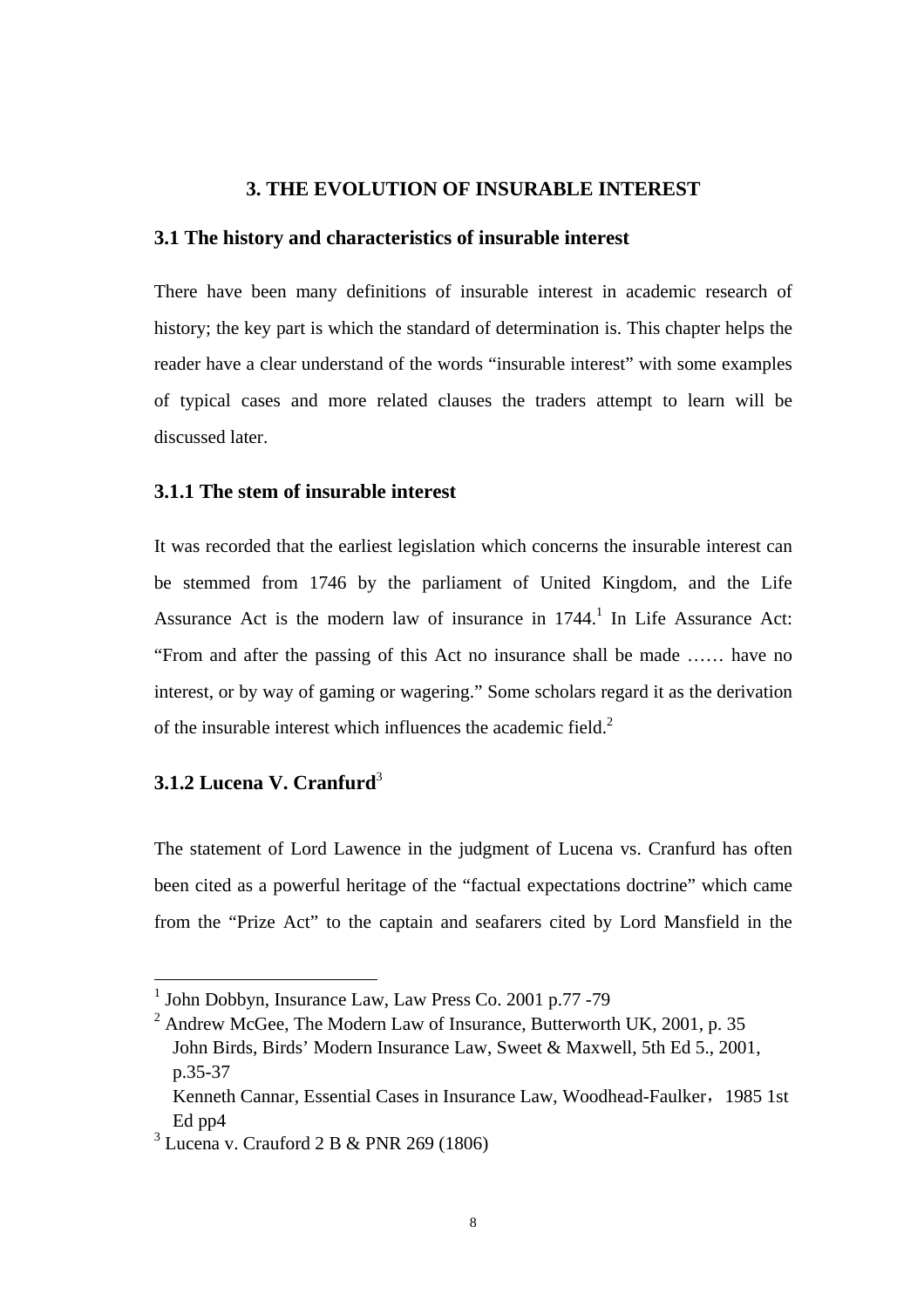decision of le Cras V. Hughes<sup>1</sup>, a Spanish ship was nevigated by a British captain and crew in the war with Spain. The explanation of insurable interest by Lord Lawence has been the powerful source and influenced the insurance industry for centuries in the views of many scholars and writers. The Macaura V. Northern Assurance Co. Ltd<sup>2</sup> has been a further result in the strengthening of the position of principle of insurable interest.<sup>3</sup>

#### **3.1.3 The transferred cargo policy in international trade**

The performance of international trade has been done by the transference of the documents which are the proof of the right of ownership. In the modern world, a merchant will not wait a length of long time until the cargo arrives at destination. The value of cargo on policy is equivalent to the value of insured goods. In some forms of international trading such as L/C condition, the bank requires the seller showing documents including policy to prove that the seller has fulfilled the performances agreed in the contract. Furthermore, the documentary nature of an insurance policy lends itself readily to the introduction of the agents of parties and other intermediaries such as bankers, insurers, carriers and their brokers, not only to construct the economic basis for negotiations, but also to represent their legal interests before the goods arrive.

<sup>&</sup>lt;sup>1</sup> Le Cras V. Hughes 99 Eng.Rep. 549 KB (1782),

<sup>2</sup> Macaura v Northern Assurance Co Ltd AC 619 (1925)

<sup>&</sup>lt;sup>3</sup> Rober Merkin, Calinvaux's Law of Insurance, 7th Ed, Sweet and Maxwell, 1997, p.62

E.R. Hardy lvamy, General Principle of Insurance Law, 5th Ed., London Butterworths, 1986, p.20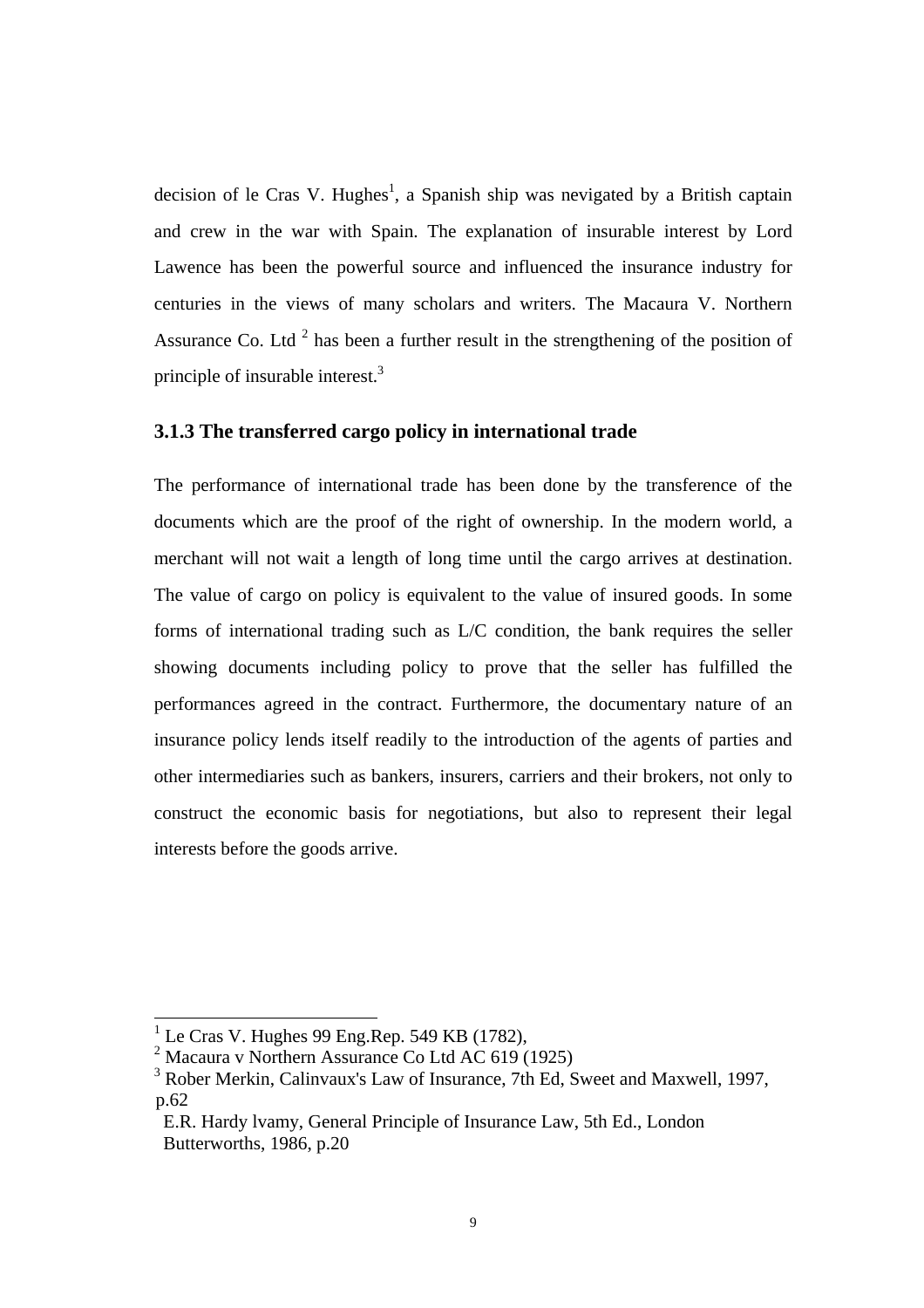#### **3.1.4. The transferred characteristic of insurable interest**

One difference between marine insurance and non-marine insurance is that the contract can be transferred by endorsement without the agreement of insurer.<sup>1</sup> According to the available changes of assured, the judgment of whether the assured has the insurable interest is more complicated and therefore many issues and cases should be discussed in this field.

Another issue is that the ownership of transported cargo is always be transferred by several transactions. During the voyage, it will be transferred from the seller to the buyer or to the third party with the endorsements of the bill of lading. And we always connect insurable interest with the insured property when transferred. Since there has been no uniform rule to determine the time when property is transferred in the academic field until now, to deal with the problem, the international convention makes property and risk issues of the cargo separately. As UNCL and INCONTERMS stipulate revert of risk to be determined by different terms when two parties make the trading contract agreement. Therefore the insurable interest could be determined by analysis of the terms by allowing the rules. But the party who should take the risk will also be indistinct when the buyer refuses to accept the cargo or the seller takes right of stoppage in transit. The author will discuss these issues later.

#### **3.2 The standard of insurable interest determination**

#### **3.2.1 The legal interest**

Some scholars think that the evolution of insurable interest has been three phases.<sup>2</sup>

1) The initial insurable interest, which differs the insurance contract to the gambling

<sup>&</sup>lt;sup>1</sup> Professor Dr. Marko Pavliha, Lectures on Marine Insurance Law (2004)

<sup>&</sup>lt;sup>2</sup> Jiang Zhaoguo, The basic concepts of insurance Law, Law Press Co. 2002, p. 47-69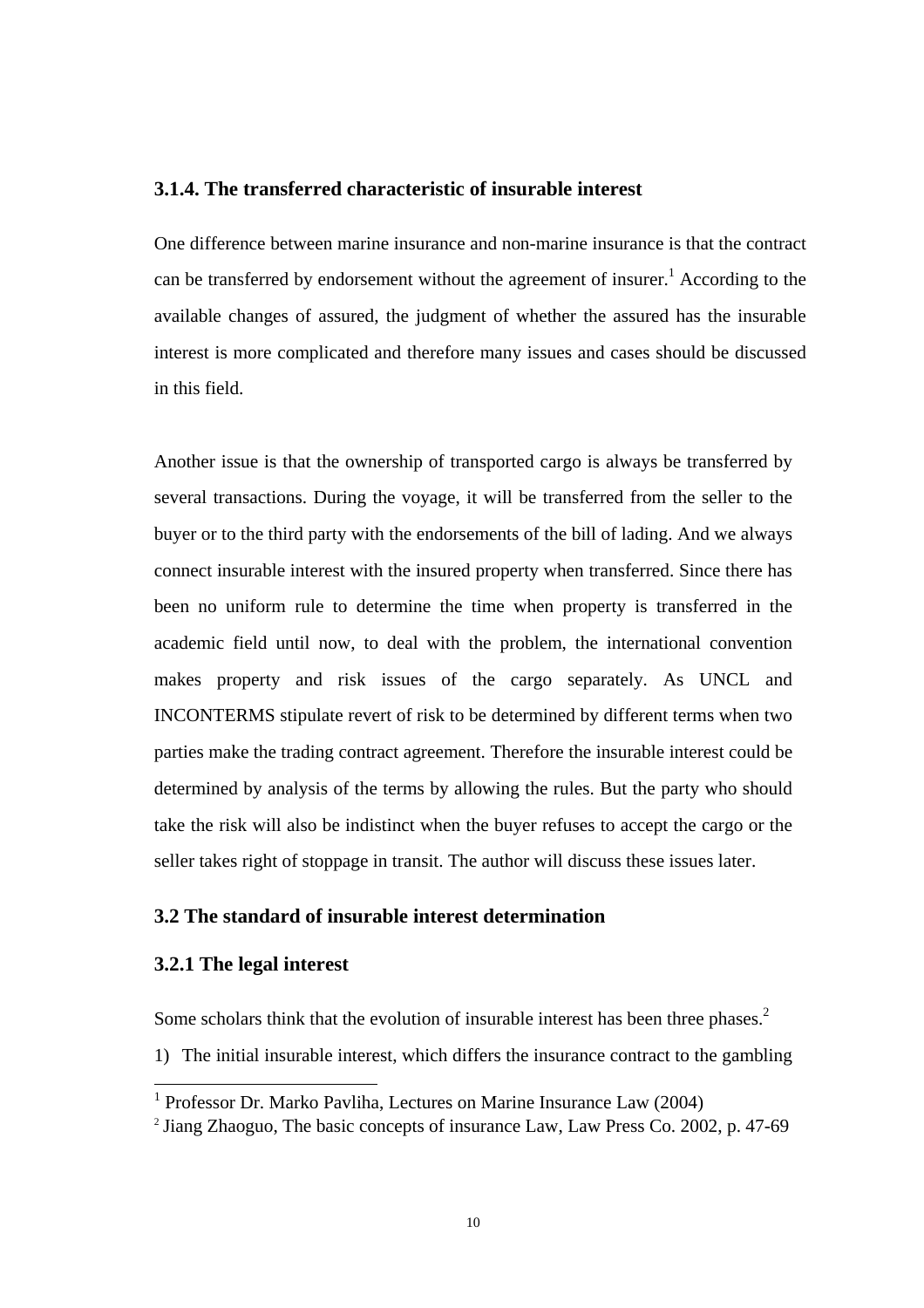or wagering.

2) The technical insurable interest. The insured subject is not only limited to the property but the insurable interest as well.

3) The economic interest. It was held that the insurable interest in not only be determined by the "legal interest" but also consider the assured who resumes financial loss when the subject arrives damage.

The legal interest which is the initial one comes from the definition by Lord Eldon<sup>1</sup>. But nowadays the third phase has been mostly accepted by academic field. The scholars of insurance Cordon C. A. Dickson and John T. Steel held that the insurable interest constitute legally protected right which relates to economic relationship between assured and insurer.<sup>2</sup>

#### **3.2.2 The economic interest**

Since the issue on standard of insurable interest appeared, the United States was not on the side of United Kingdom's. When in Hooper V. Robinsonl the Lord states that the ownerships of goods is not always along with the insurable interest necessarily. When the assured lost or gain the interests from the loss or saved insured property, this undetermined relationship could be regarded as the subject of the insurance contract.<sup>3</sup> The judgment is the strong position to repeat the Lord Lawrence's words in the Lucena V. Crauford. And the confirmation of stake holder who got insurable interest on the vessel in Seaman V. Enterprise Fire & Marine Insurance  $Co<sup>4</sup>$  and

 $\overline{1}$ <sup>1</sup> Lucena v. Crauford 2 B & PNR 269 (1806)

 $2$  Men Xin Guo, The principles and practice of insurance, The Finance Press Co. 1992, p3

 $3$  Hooper V. Robinsonl AC 619. (1925)

<sup>4</sup> Seaman V. Enterprise Fire & Marine Insurance Co. C.C. 21 Fed 778 (1884)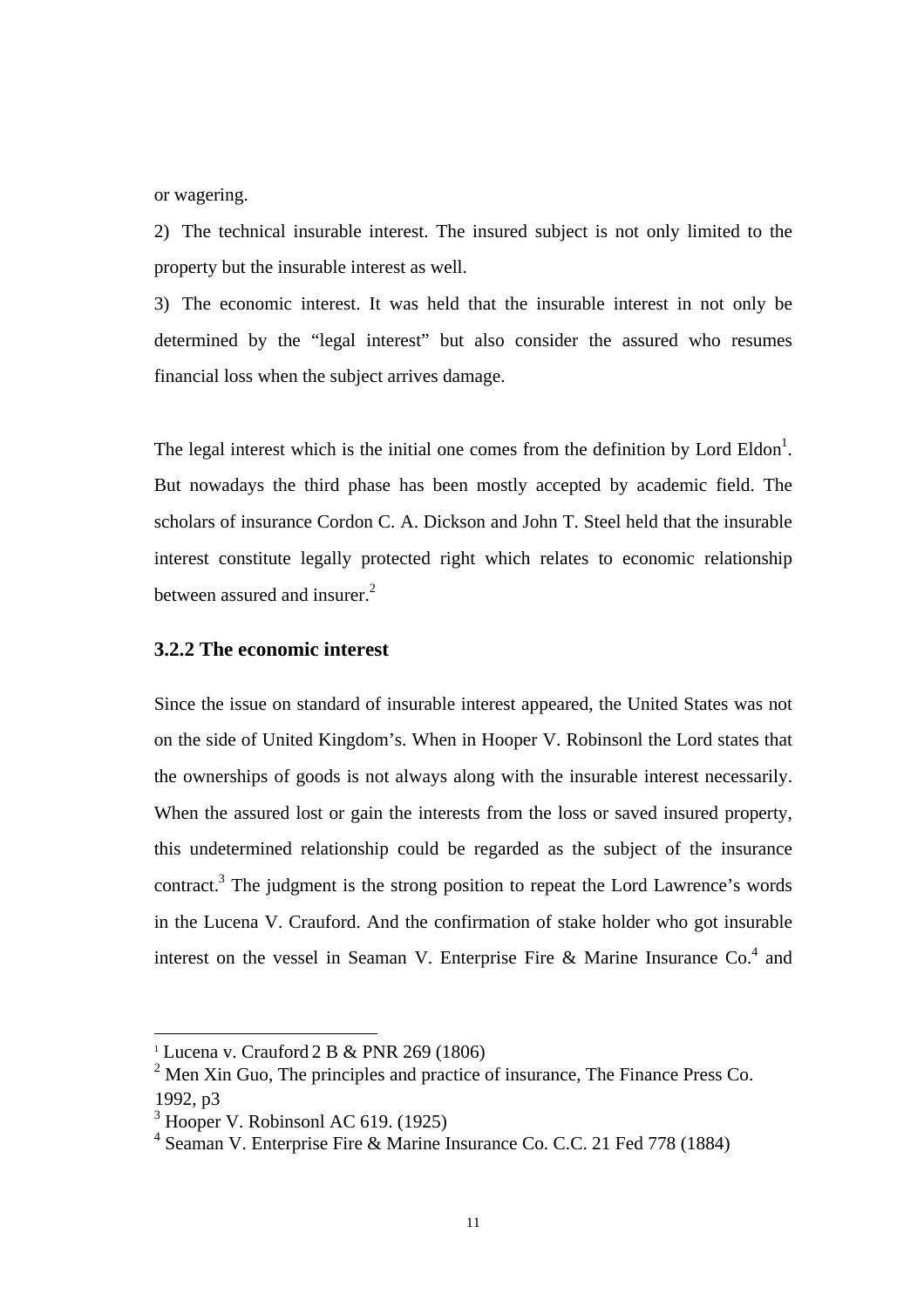Hayes V. Milford Mutual Fire Insurance  $Co<sup>1</sup>$  announced the economic interest has been the standard of determination of insurable interest in academic and practice way in most states of the United States.

New York is one of the states which accepted the third phase of insurable interest very earlier in U.S.A. It supported the view of "lawful and substantial interest" which furthers the limitation of "legal interest" by legislation in 1966.<sup>2</sup>

Some insurance companies in western countries are not willing to argue against the reason that the assured is lack of insurable interest. On one hand the appeal will be seemed to be a technical way to ruin the companies' reputation on contrary in this industry. On another hand the courts always regard it as an unreasonable appeal so they will be inclined to protect the assured by confirming the available of insurable interest in the judgments. $3$ 

The author thinks that the economic interest is much more complied with the development of modern insurance industry. Since the frequency to pass the ownerships by different parties, these kinds of changes are much harder to be caught up by legislation. The assured expect that without other complicated legal relationship, to have an economic interest could be the proof for their protection to the loss. It is apparent that the insurable interest is not only a "mere expectation" but also an expectation subject to the fact.

 <sup>1</sup> Hayes V. Milford Mutual Fire Insurance Co. 49 NE 754 (1898).

<sup>2</sup> John F. Dobbyn, Insurance Law, Law Press Co. 2001, p.92

<sup>&</sup>lt;sup>3</sup> Robert Merkin, Colinvaux's Law of Insurance, 7th Ed, Sweet and Maxwell, 1997, p.69.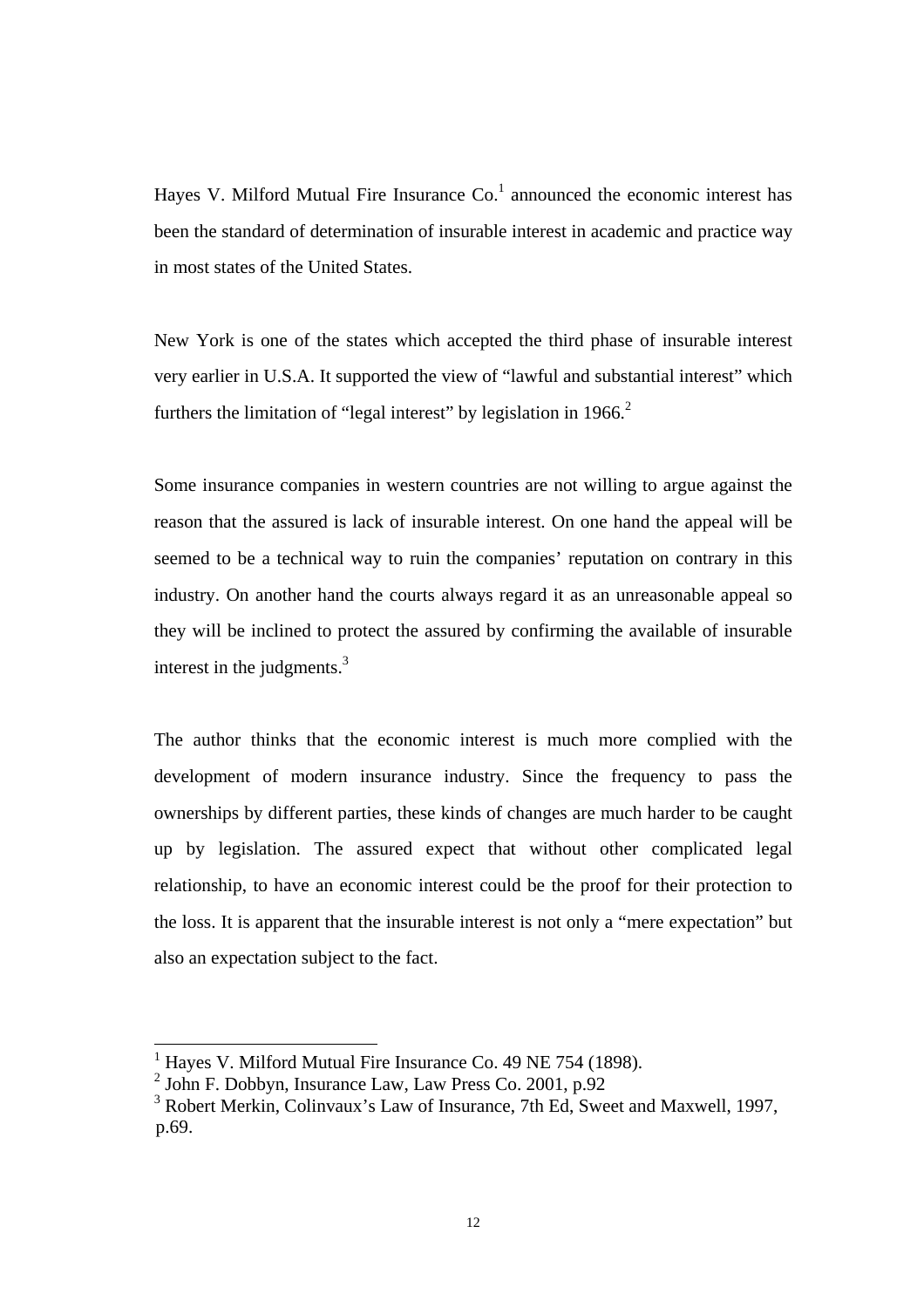For example, the assured who gets the insurable interest could be the party who has the ownership of the subject. That is the most original and basic pattern in cases. But some parties who get the expected interest in the insured property such as the buyer under CIF term in international trade should be confirmed that they own the "economic interest". It is the premise that we could do the later discussion. If the "legal interest" is only be concerned, it is far from the insurance practice today.

In the developed insurance market, people get more sophisticate understand to the principle of insurable interest, especially to the insurable interest in property.

And the conservative concept of the legal insurance interest by past centuries has been criticized by scholars.<sup>1</sup> In modern insurance theories and practice, the concept of economic interest is widely accepted.<sup>2</sup>

Generally, as a fundamental principle, the principle of insurable interest is not only to determine the establishment of insurance contract but also constitutes the valid of the contract. It is clear in the statement of Sadlers'Co. V. Badcock, 2 Atk<sup>3</sup>. that the assured should take the responsibility of assuming insurable interest when arranging the insurance contract and during the insurance period also.

In China, the trader who deals oversea business with foreign parties must have the license of oversea trade which limits the traders' business aboard.<sup>4</sup> Many productions should be transported by the arrangements through nominated trade agents who do

<sup>&</sup>lt;sup>1</sup> Edwin W. Patterson, Essentials of Insurance Law, pp. 1302133; John F. Dobby, Insurance Law , West Publishing Co. , 1981 , pp. 55256.

<sup>&</sup>lt;sup>2</sup> American Jurisprudence, Insurance, 2nd Edition, Lawyers Cooperative Publishing Co.

<sup>3</sup> Sadlers'Co. V. Badcock , 2 Atk. 554(1743) .

<sup>4</sup> The limits of traders in China http://sinochem-yancheng.com/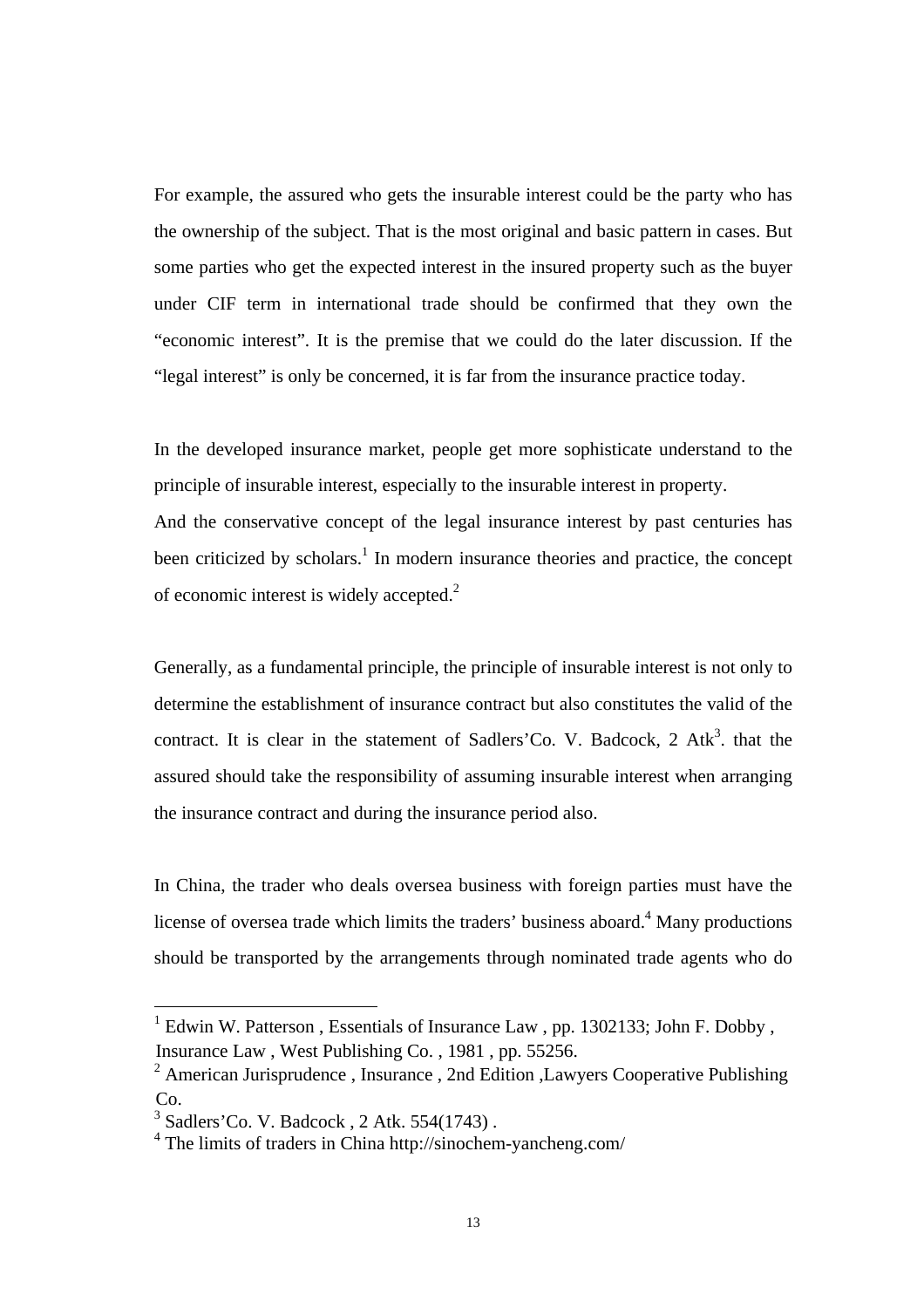the process professionally. But one problem involved in the process is that some production merchants sign the import contract without applying for the import license by agents ahead. When the imported goods arrives damage during the voyage, the assured will not be allowed to indemnify his loss since he did not get the insurance interest. In Chaoan Co. v. Zhongbao Property Insurance Co.<sup>1</sup>, the Court stated that the assured did not have the imported admission to the cargo, so the insurance contract is void because of lack of insurable interest which based on the imported right even the assured has assumed the risk of cargo according to the agreement of trade contract.

The assured can not settle a claim for loss to the subject even he signed the insurance contract, for the reason that he does not gain the "legal admitted" insurable interest in this case. The author thinks that it is on the contrary to the function of the principle of insurable interest and to the development of national economics. Generally, besides the case mentioned above the author can hold other assumptions as follows under situations if we put too much emphasis on the "legal interest":

1) The creditor will not have the insurable interest even the debt property is the only wealth the debtor owns. The loss of debts such as bankruptcy will influence the capability for the debtor to turn back the debts.

2) The stake holders will not have the insurable interest in the property of company. Even they will be totally lost since the stocks are their own wealth.

3) To be a forwarder, the third party will not have the insurable interest when arranges the insurance contract in name of his for his client.

 $\overline{1}$ <sup>1</sup> The Case of Chaoan Co. v. Zhongbao Property Insurance Co. http://www.Chinalawbook.com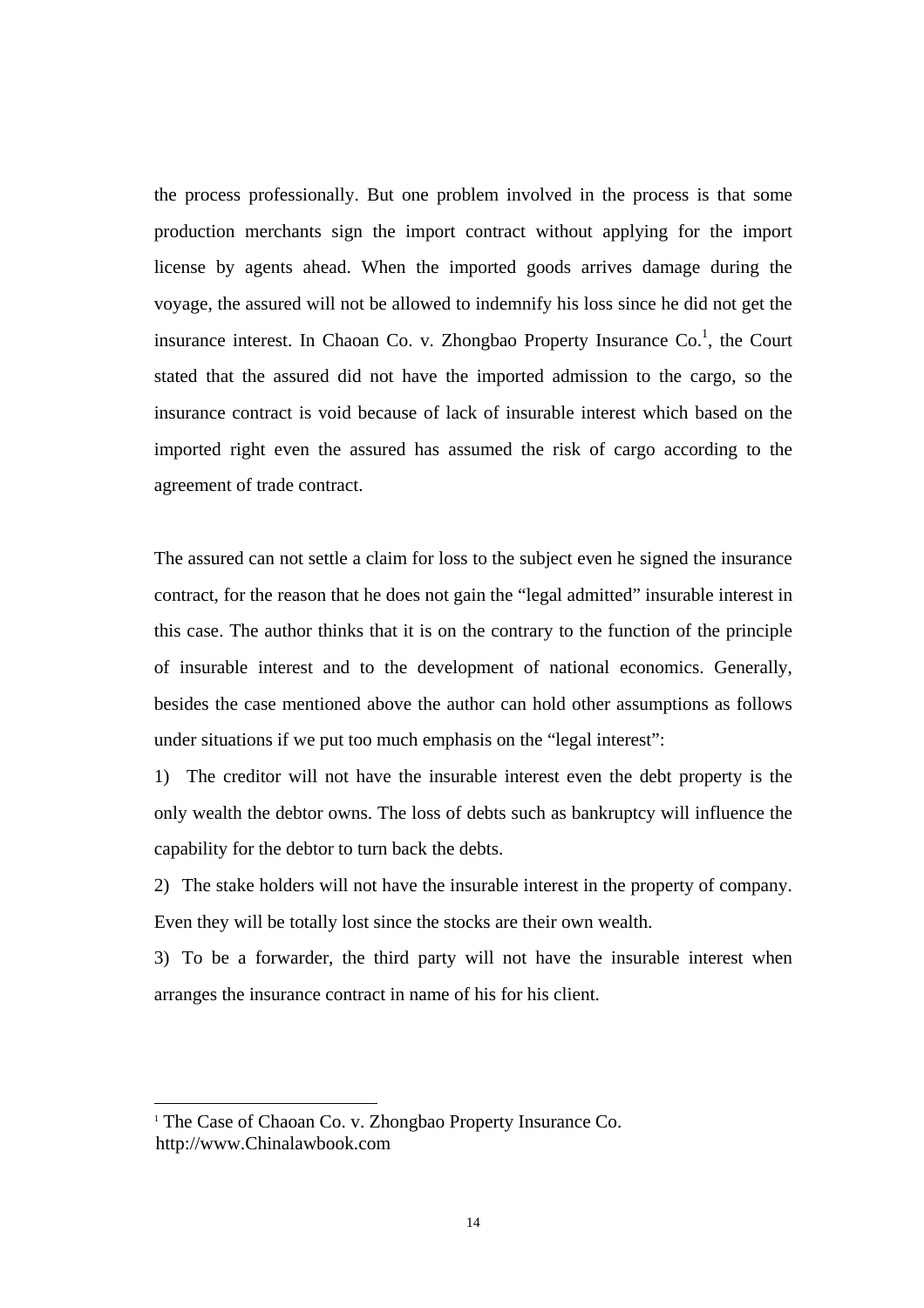It is by no means a unanimous belief that the explanation of economic interest is the way to compensate the defects when legal interest can not give the assured a reasonable premise to appeal.

### **3. 3. The Reforms to MIA 1906**

Throughout the twentieth century, marine insurance was practiced in most parts of the world under the influence of the MIA 1906. Many countries inherited most clauses from MIA 1906 directly or indirectly, but some regional initiatives still have reacted to review and reform their laws of marine insurance.

The most notable have been the Scandinavians, in an initiative driven by the marine insurance industry and the Scandinavian Institute of Maritime Law in Oslo. The Norwegian Marine Insurance Plan 3 is a primary example of a successful a voluntary NGO initiative that now sets the parameters for marine underwriting in much of Scandinavia, and indeed elsewhere in the world.<sup>1</sup>

Australian marine insurance practice is also very similar to practice in the London market, but Australia also has another piece of important insurance legislation, namely the Insurance Contracts Act (ICA). The ICA does not apply to insurance contracts governed by the MIA. The ICA is more pro-insured than the MIA.

 $\leq$ Insurance Contracts Act 1984>, SECT 17: Where the insured under a contract of general insurance has suffered a pecuniary or economic loss by reason that property the subject-matter of the contract has been damaged or destroyed, the assured is not relieved of liability under the contract by reason

<sup>|&</sup>lt;br>|<br>| <sup>1</sup>John Harel, 248 CMI Yearbook 2004/ Marine Insurance

The CMI Review of Marine Insurance, Report to the 38<sup>th</sup> Conference of the CMI Vancouver, 2004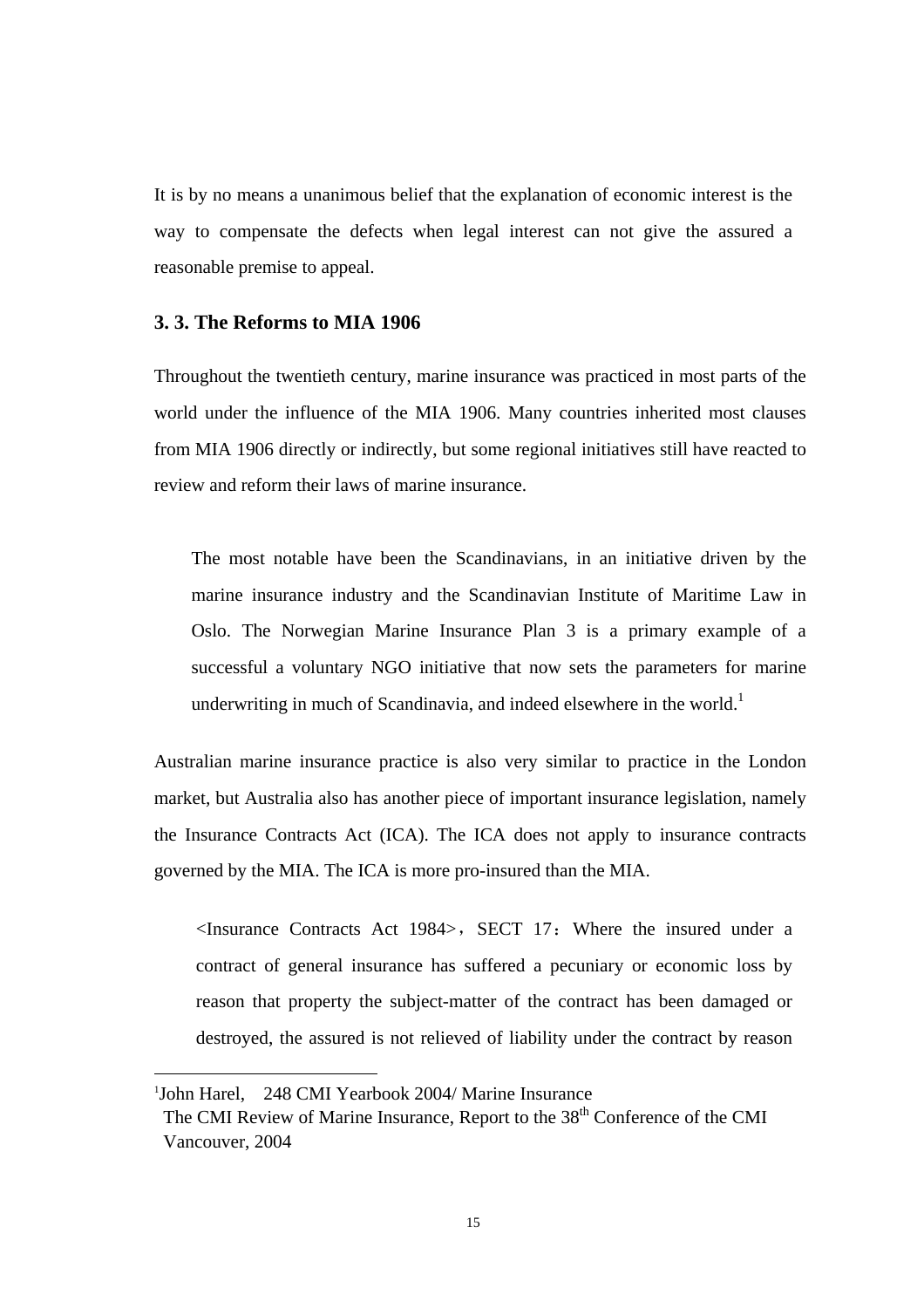only that, at the time of the loss, the insured did not have an interest at law or in equity in the property.

 $\leq$ Insurance Contracts Act 1984>, SECT 18: (1) Where the insured under-(a) a contract of life insurance; or (b) a contract that provides for the payment of money on the death of a person by sickness or accident, did not, at the time when the contract was entered into, have an insurable interest in the life of the life insured or of each life insured, the contract is void.

The ARLC has followed the ICA and abolished altogether the concept of insurable interest. This is a radical departure from MIA. Some scholars think it necessitates a repeal of many time-honored provisions in the MIA. In this challenge, any party who suffers an economic loss as a consequence of damage to insured property will be entitled to claim. It will no longer be necessary to demonstrate that they had an insurable interest at the time of the loss. In many respects it introduces concepts which are inconsistent with well-accepted practices in the international trading community such as the provisions of INCOTERMS and many Institute clauses.

It is clear that the abolition of the concept will make it theoretically possible for more than one party to claim indemnity under a cargo policy. The changes also seem to suggest that it is acceptable for a party to have a claim for indemnity, even if the time of the loss and the nature of the loss had nothing to do with the perils insured under the policy. The author thinks that since the underwriters will draft their policies more carefully with regard to these considerations. The debate does not end and China will also examine domestic marine insurance laws. Although MIA 1906 is most influential the evaluation, a reexamination will also begin for whether or not the 1906 Act will continue to serve the industry in the changed times and market circumstances of the approaching twenty-first century.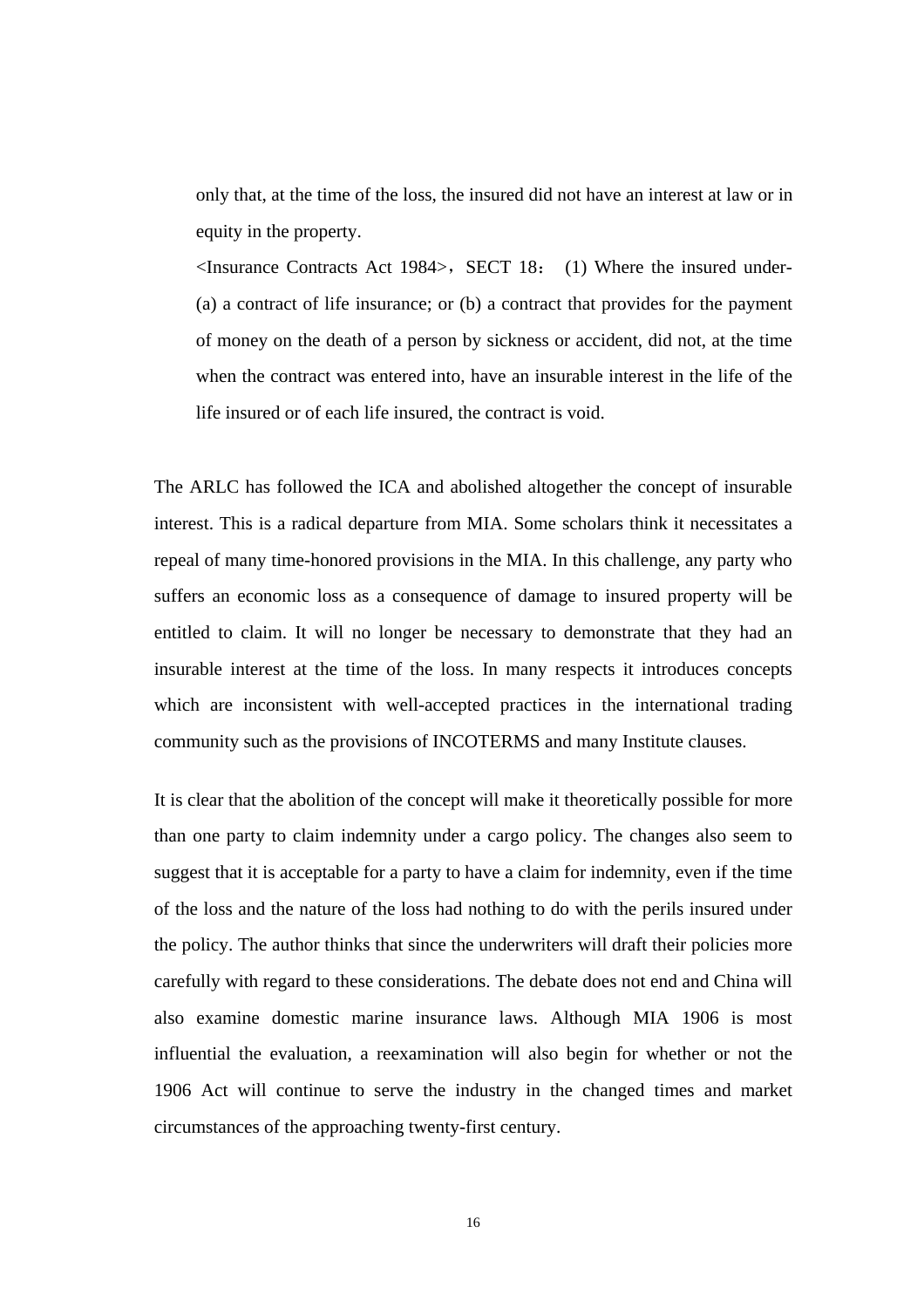As mentioned above, some countries have abandoned the concept of legal or equitable interest and have accepted the notion of economic interest in their insurance laws. However, this practice gives rise to several new problems, including especially how to define the boundary of the economic interest. The author suggests the rules of economic insurance interest should be applied comprehensively in order to judgment in China. Moreover, some challenges to insurance business brought by the new concepts and the steps the insurance business should take on the basis of that the difficulties should not baffle the establishment of the economic interest.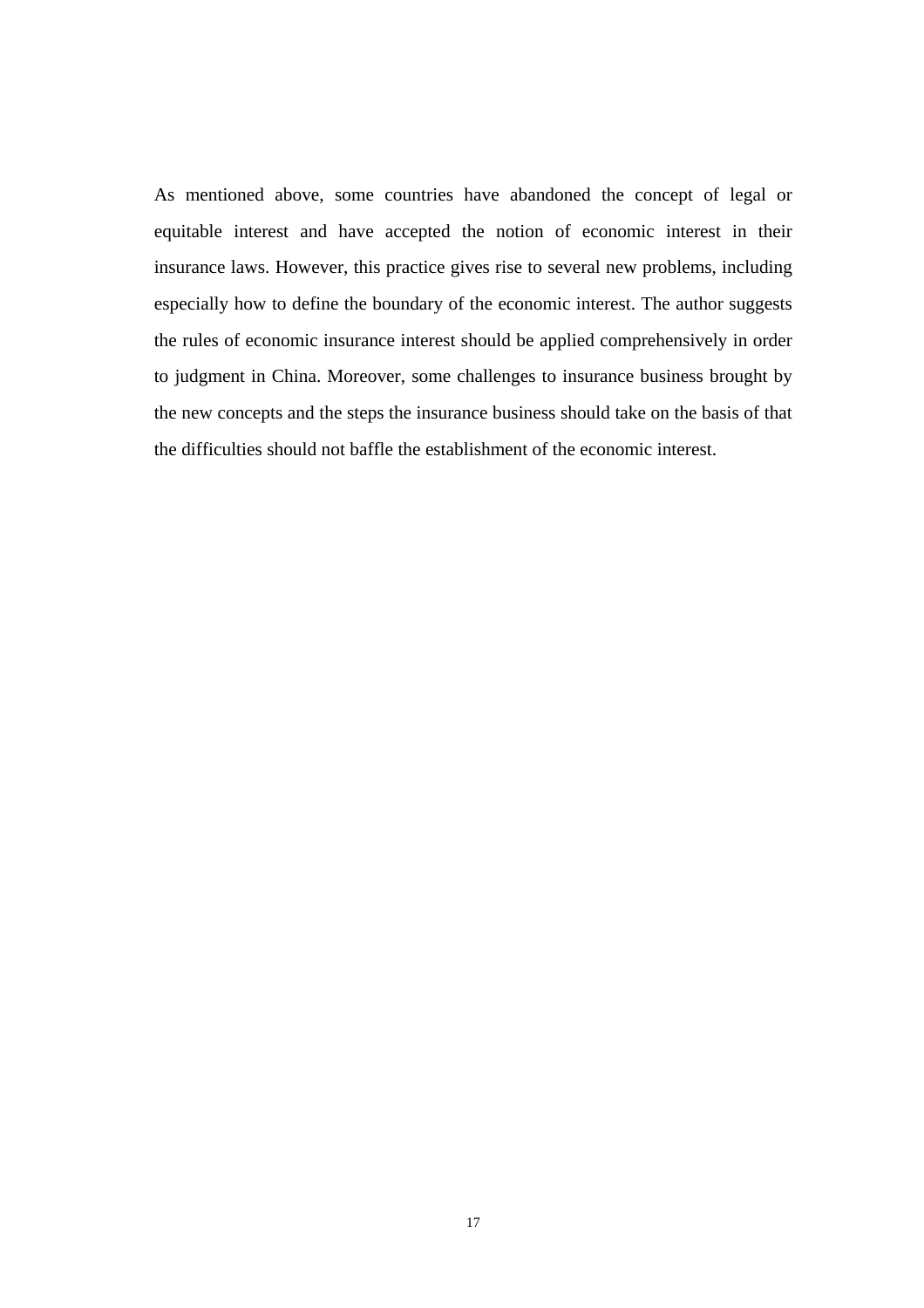#### **4. THE INSURABLE INTEREST IN INTERNATIONAL TRADE**

#### **4.1 Introduction**

In this chapter the author wants to give details of exactly what cover is given by each situation during the transportation process involving the insurable interest, to enable insurers to choose the most appropriate for their business and trading patterns by making out the importance of insurable interest in international trade..

#### **4.1.1 The dilemma to the traders**

Marine insurance covers physical damage to, or loss of the goods whilst in transit by land, sea and air, and offers considerable opportunities and cost advantages if managed correctly. But in Chinese practice, many traders do not want to arrange the type of insurance because they feel they have insufficient knowledge. Some sellers regard them as unnecessary expenses with extra administration cost, so they prefer to do the trading contract under FOB term which they think it is no necessary to arrange the insurance for cargo and make the mistake of allowing other suppliers or customers to control this vital area of business, on another hand they often complain the profit to the business is not high.  $\textsuperscript{1}$ In the author's opinion, the loss of control increases the difficulties of implementing an effective trade risk management strategy, but can also have far reaching effects on the traders' profitability and the insurance market in China.

#### **4.1.2 INCOTERMS**

In international trade, "One of the many important questions that must be decided in every transaction involving a sale of goods is 'Which party to the contract of sale is

<sup>&</sup>lt;sup>1</sup> Dr. Xin Hai Bao < Study on the economic interest> the legal department of Peking University http://www.civillaw.com.cn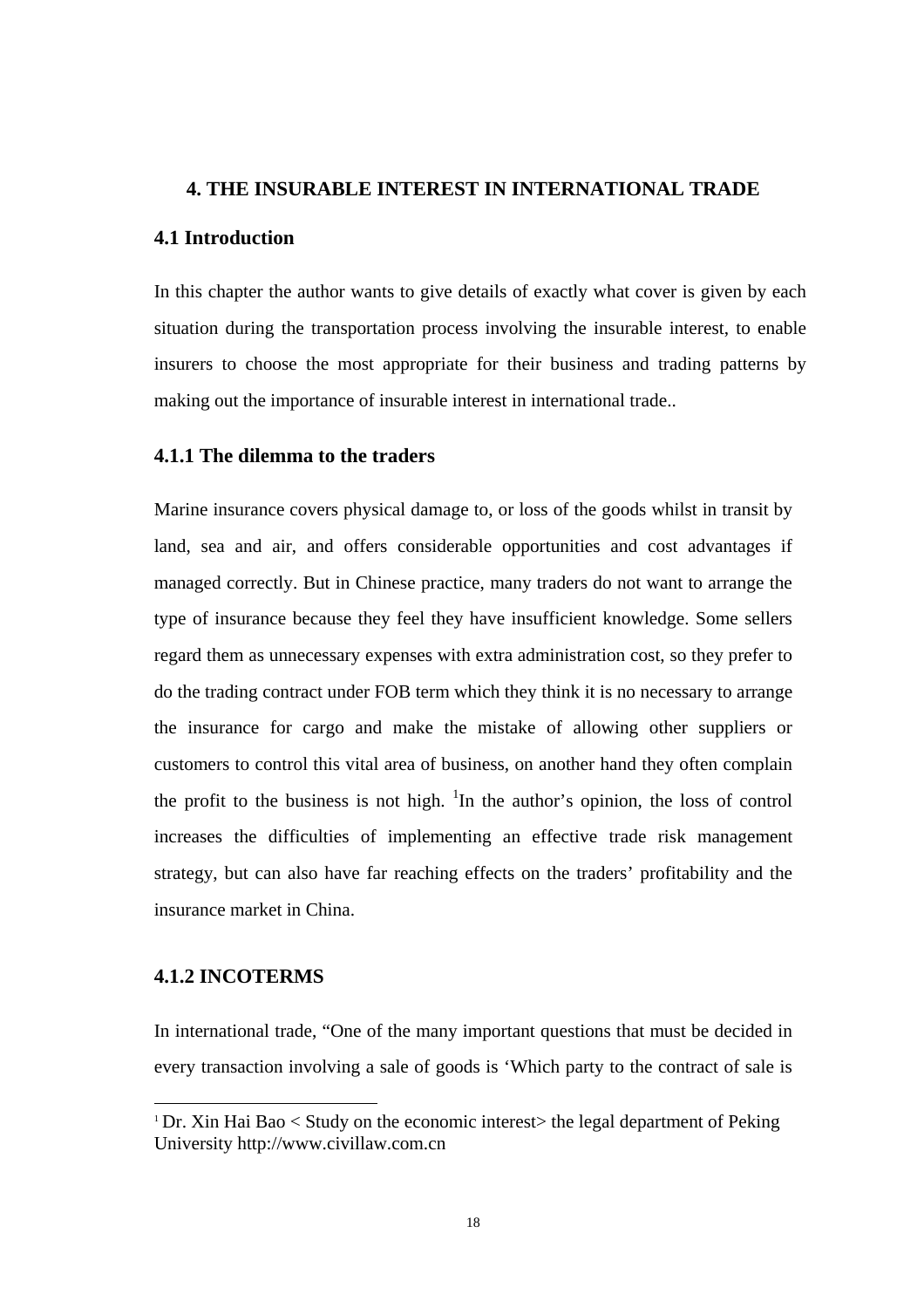obligated to arrange marine and war risk insurance protection?' A reference relative to the obligations of buyer and seller under the various terms of sale is the INCOTERMS."<sup>1</sup>

It was noted at the beginning that it is the person who bears the risk of loss who has an insurable interest in the goods. In international sales of goods, the contract of sale will, or at least should, stipulate clearly when the risk passes from the seller to the buyer. Often this is done in a standardized manner by reference to a specific term in the standard international commercial terms, elaborated and published by the International Chamber of Commerce, called the INCOTERMS.<sup>2</sup>

INCOTERMS is an excellent reference to decide which party to the contract of sale is obligated to arrange marine insurance protection. The basic function of the INCOTERMS is to define the obligations of buyer and seller under the various terms of sale. The terms of sale must be accepted as part of the total contract to become legally binding upon all parties.

Most of the international trades take the rules that the property and risk are separated. When they are assumed by different two parties, the party who takes the risk has the insurable interest, instead of the cargo owner. This rule has been widely used in marine transportation according to different terms to determine the insurable interest.

#### **4.2 The insurable interest in terms of INCOTERMS 2000**

#### **4.2.1 EXW terms**

The seller assumes the risk before delivery. After that the risk and also the insurable

 <sup>1</sup> Trading Advice: Exporting Goods from the UK http://www.sitpro.org.uk

<sup>2</sup> Professor Dr. Patrick Donner made "Lectures on Commercial Law" (2005)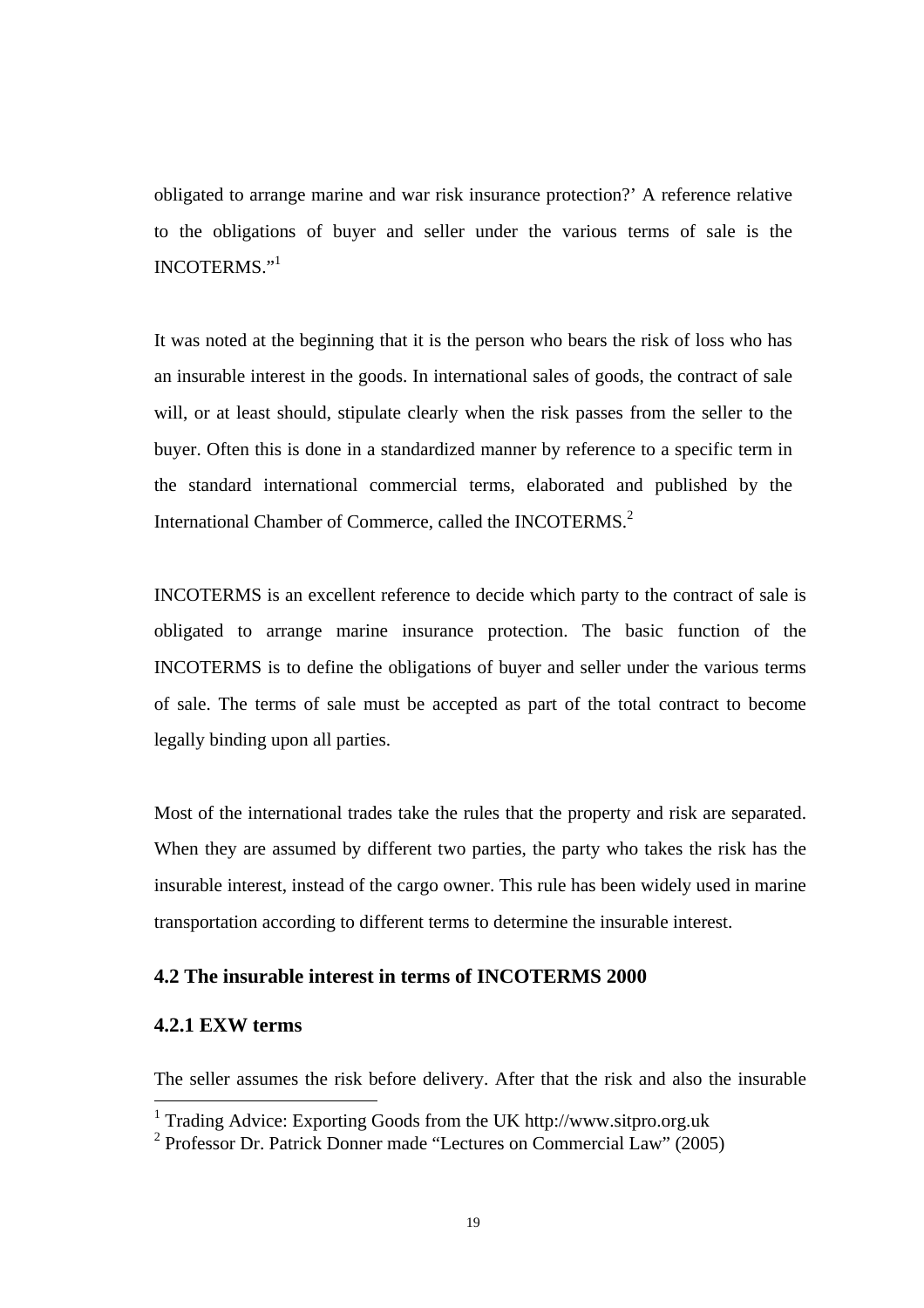interest will be transferred to the buyer. An EXW term represents the minimum obligation for the seller, who has merely to make the goods available at his premises for collection by the buyer's designated carriers.

#### **4.2.2 DES, DEQ, DDU, DAF, DDP terms**

The seller assumes the risk and payment before the goods arrive destination. During the voyage, the seller has the insurable interest until the buyer takes the risk under his control. The demarcation of insurable interest under "E" and "D" terms are comparably easier than the later ones.

#### **4.2.3 FAS terms**

The seller takes the responsibility to transport the goods along side the nominated vessel and he gets the defeasible interests until the buyer takes the risk. If the vessel which nominated by buyer fails to anchor, the seller has to arrange the barge to take the cargo along side the vessel. In this situation the risk should be assumed by the seller, and assumes the insurable interest.

#### **4.2.4 FOB, C&F and CIF terms**

The demarcation of risk is the rail of loading. After that, the buyer assumes the risk even he hasn't got the ownership of goods. Some of the most frequently employed terms in international trade are FOB, C&F and CIF. The terms relate the policy clause "Shipper's Contingency Interest" and "Warehouse to Warehouse" which we will discuss later.

#### **4.3 The insurable interest of cargo owner**

When the right of ownership and risk is not separated during the marine transportation, the cargo owner who gets the ownership has the insurable interest. But it is too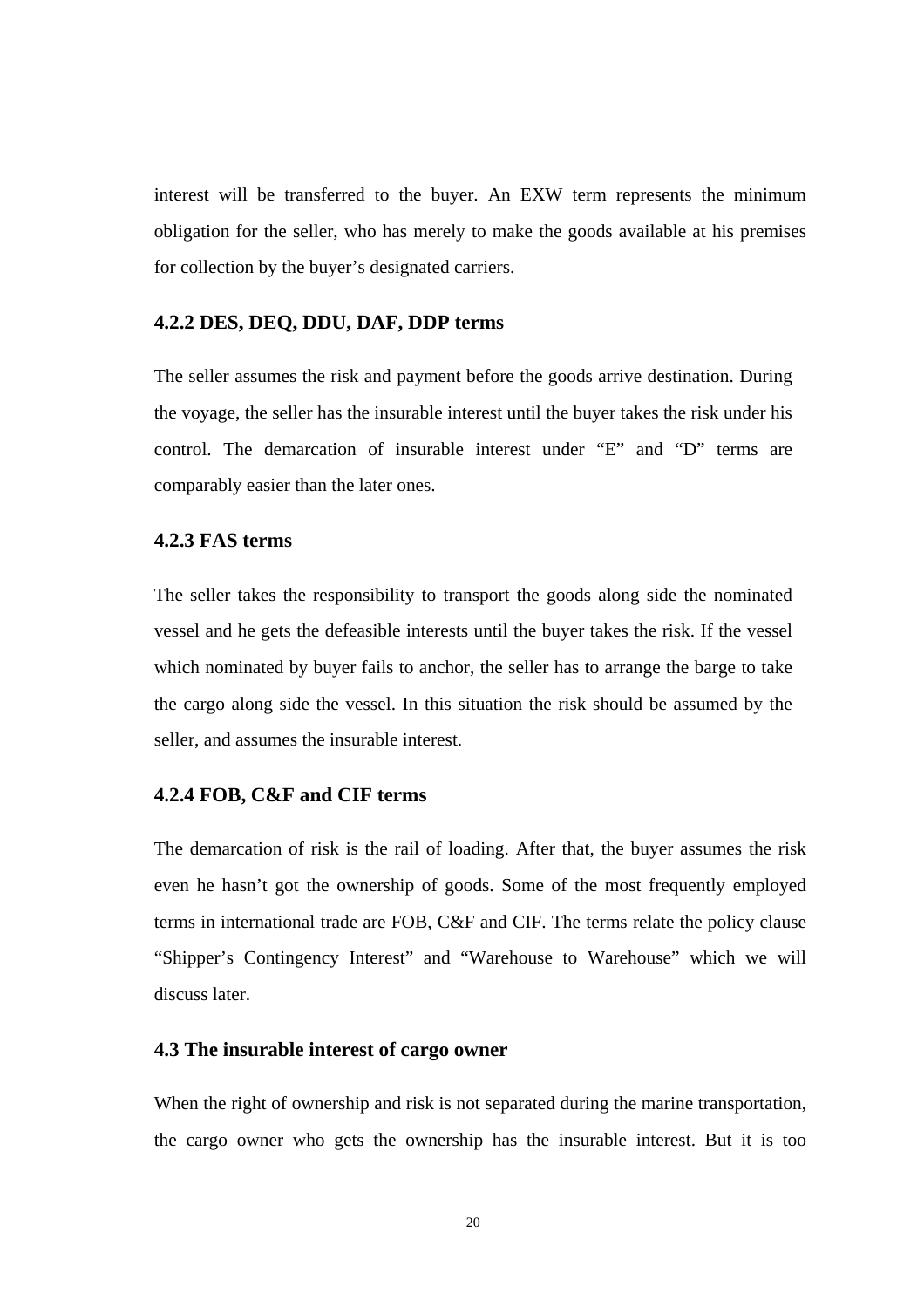complex to demarcate who gets the ownership between two parties, and many countries have different illustrations to make the judgment according to their legal systems. The author makes the conclusion that there are three main rules used internationally to determine the time when ownership transfers,

- 1) When the contract has been agreed.
- 2) According to the parties' agreement
- 3) At the delivery time

To analyze the words in agreement of the contract is very helpful to make clear that which party owns the cargo during the transportation, with the point of view who owns the insurable interest can be concluded.

When the cargo owner pays for the freight and insurance cost before the voyage, such as CIF term, he can not be refund the freight from the carrier when the risk insured happens according to general transportation contracts such as a bill of lading, the cargo owner who paid the freight gets the insurable interest. So does the buyer who pays seller including the insurance cost.<sup>1</sup>

In Reinhart Co. V. Joshua Holy and Sons Ltd<sup>2</sup>, two parties agreed that the seller exported the textile to United Kingdom C&F Mexico. Unfortunately the goods were damaged before loading. The Lord took the appeal by Article 2 of MIA 1906 and confirmed that in this case, to be the assured, the buyer had right to claim for the

<sup>&</sup>lt;sup>1</sup> As stipulated in the Article 12 of MIA 1906 and the Article 219 of Maritime Code of China

<sup>&</sup>lt;sup>2</sup> Dr. Fu Yan Zhong, The application of insurable interest in transportation, World Shipping Vol.27 No.3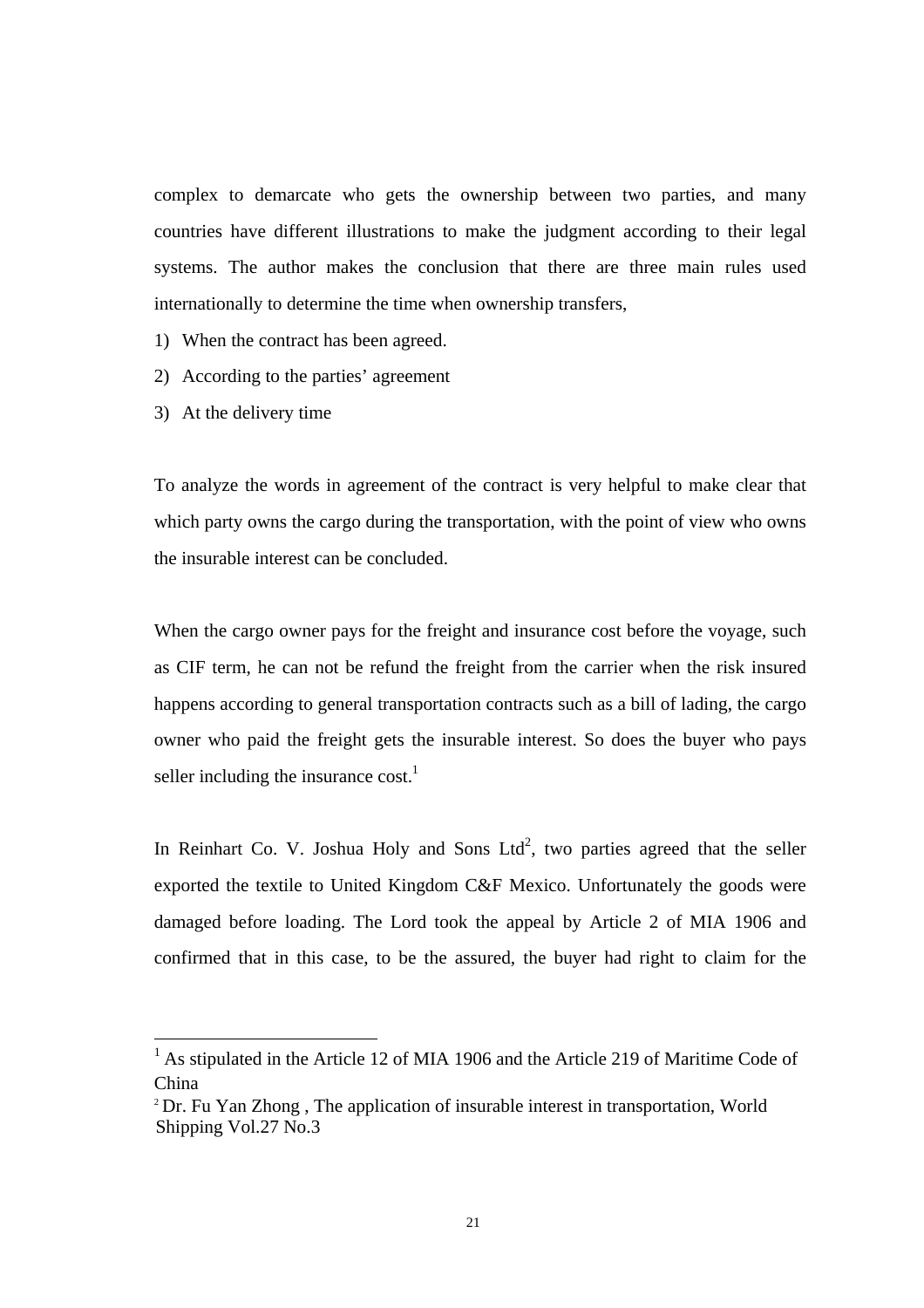insured goods which were damaged before he got the insurable interest according to the trade term. $<sup>1</sup>$ </sup>

#### **4.4 The insurable interest to cargo profit**

#### **4.4.1 The insurable interest of seller to cargo profit**

The cargo profit is between the costs of cargo and its selling price. The seller can have the reasonable expectation to the profit according to the property of cargo which he owns. When the cargo has arrived damage or loss due to the insured risk, the buyer refuses to pay for the cargo so that it made the seller lost his profit. In practice, the Court of United Kingdom exempted the profit cargo profit from the insurable interest but Chinese Court calculate the cargo price in contract or in invoice as one part of the insurable interest. Besides, many countries determine the amount of claim as the market value of cargo at destination port.<sup>2</sup>

#### **4.4.2 The insurable interest of buyer to cargo profit**

Since the buyer will sell the cargo to other parties by endorsement of bill of lading and market is often fluctuated, how to calculate the profit the buyer lost? There has been no related judgment found in cases. The author suggests the amount for claim should be limited as the expected profit adding the original value of cargo which can be reasonable calculated from the market.

#### **4.5 The situation when contract is breached**

The special situation such as,

<sup>&</sup>lt;sup>1</sup> Dr. Fu Yan Zhong, The application of insurable interest in transportation, World Shipping Vol.27 No.3

<sup>2</sup> Malcolm A. Clarke, The Law of Insurance Contract,  $4<sup>th</sup>$  Ed, LLP, 1999, p.127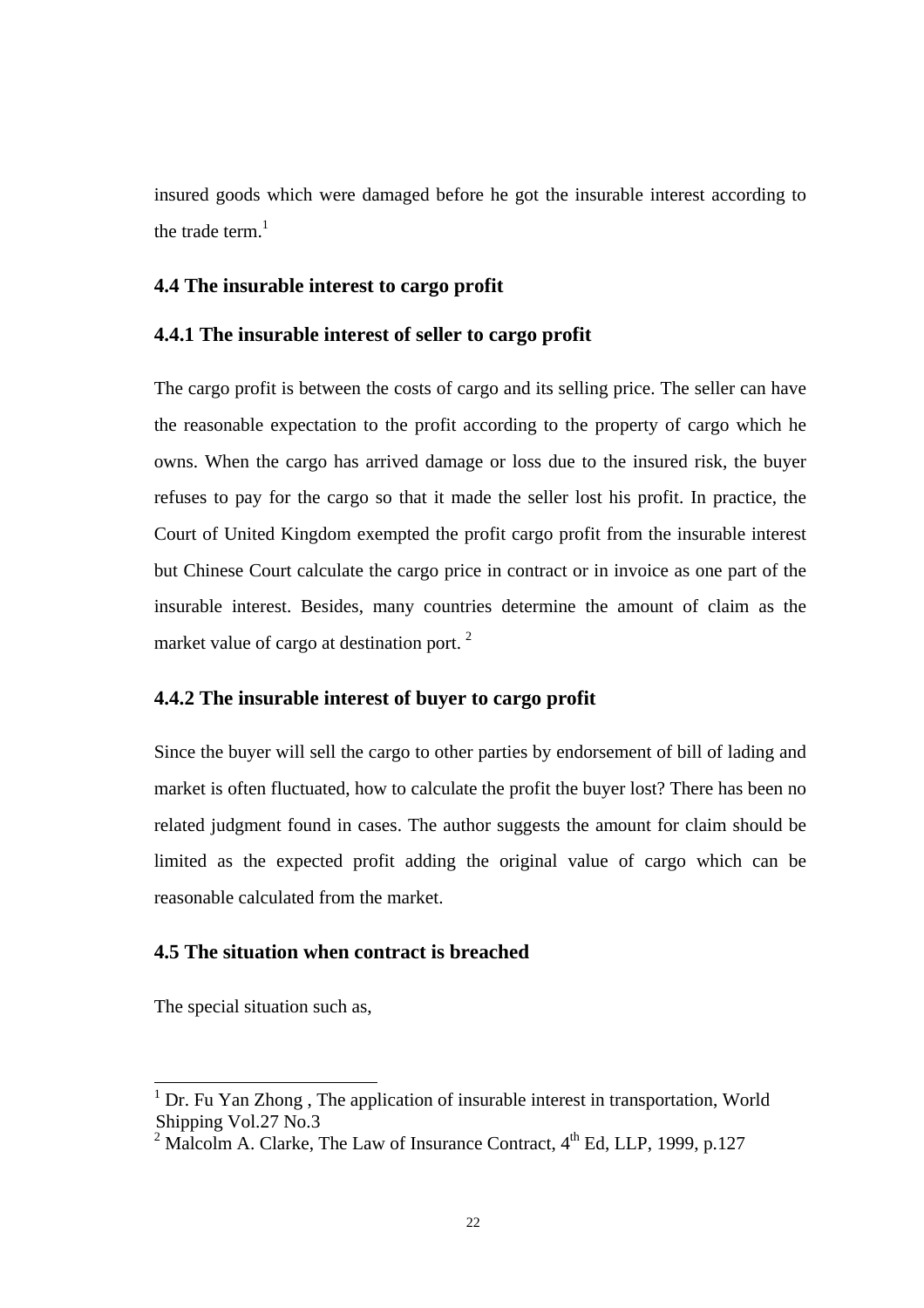- 1) The buyer refuses to accept the cargo the contract has been fundamentally breached.
- 2) Right of stoppage in transit

As the situations above, the cargo can not arrive to the buyer's control and the risk will be still reverted to the seller in a contrary way.

#### **4.5.1 The situation one party breaches the contract**

The buyer refuses to accept the cargo:

There are three different views,

1) The breath by seller does not affect the transferred risk, and the seller still assumes it.

2) The breath by seller is the reason that buyer refuses to accept the cargo, so the risk has never been transferred.

3) The risk transfers to the seller when the buyer declares that he will not accept the cargo.

#### **4.5.2 The seller takes right of stoppage in transit**

The seller takes the right when the buyer breaches the contract. The right of stoppage is one legal concept under common law and has no clear stipulation in Chinese law. In the academic field we can find that:

There are three different views in legal disputes,

1) The breach didn't affect the transfer of risk, so the buyer still takes the risk.

2) The seller denied to delivery the cargo to the buyer as the risk has never been transferred.

3) The risk transferred to the seller after he has taken the right of stoppage in transit.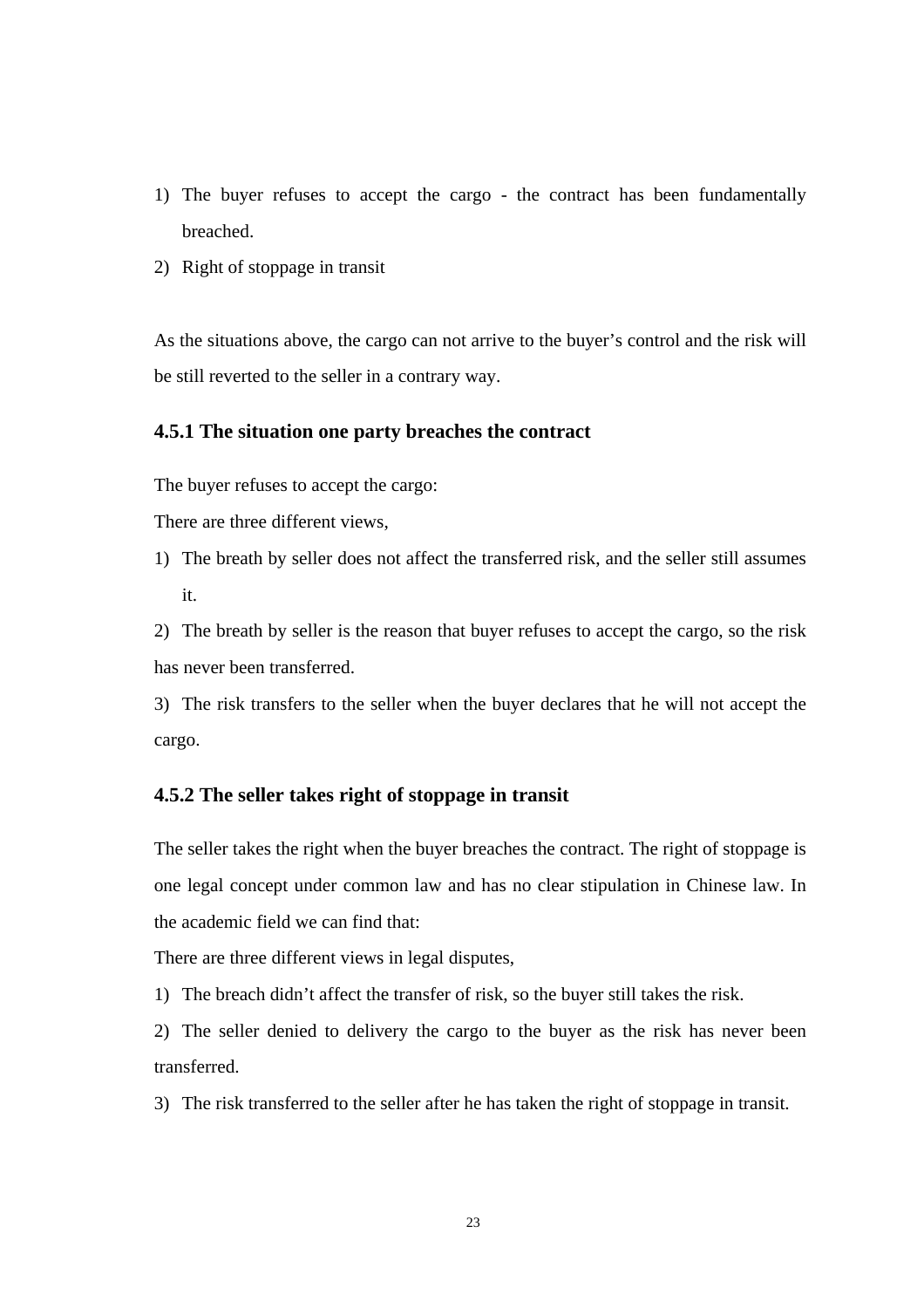We find in practice that the risk has never been transferred from seller to buyer when the buyer doesn't refuse to accept the cargo, and when the seller takes the right of stoppage in transit, the risk will be transferred to seller himself.

Some scholars state that the stoppage should be at the premise that the seller lost his ownership of insured goods. The problem is that whether the insurable interest has its retroactivity even before the notice of stoppage when seller didn't get the insurable interest, in the situation such as under FOB term when seller hasn't received the payment by L/C. There is no case be found in Lloyd's which can proof that until now. But it is clear that the buyer will not lose his insurable interest when the stoppage is in used of by seller.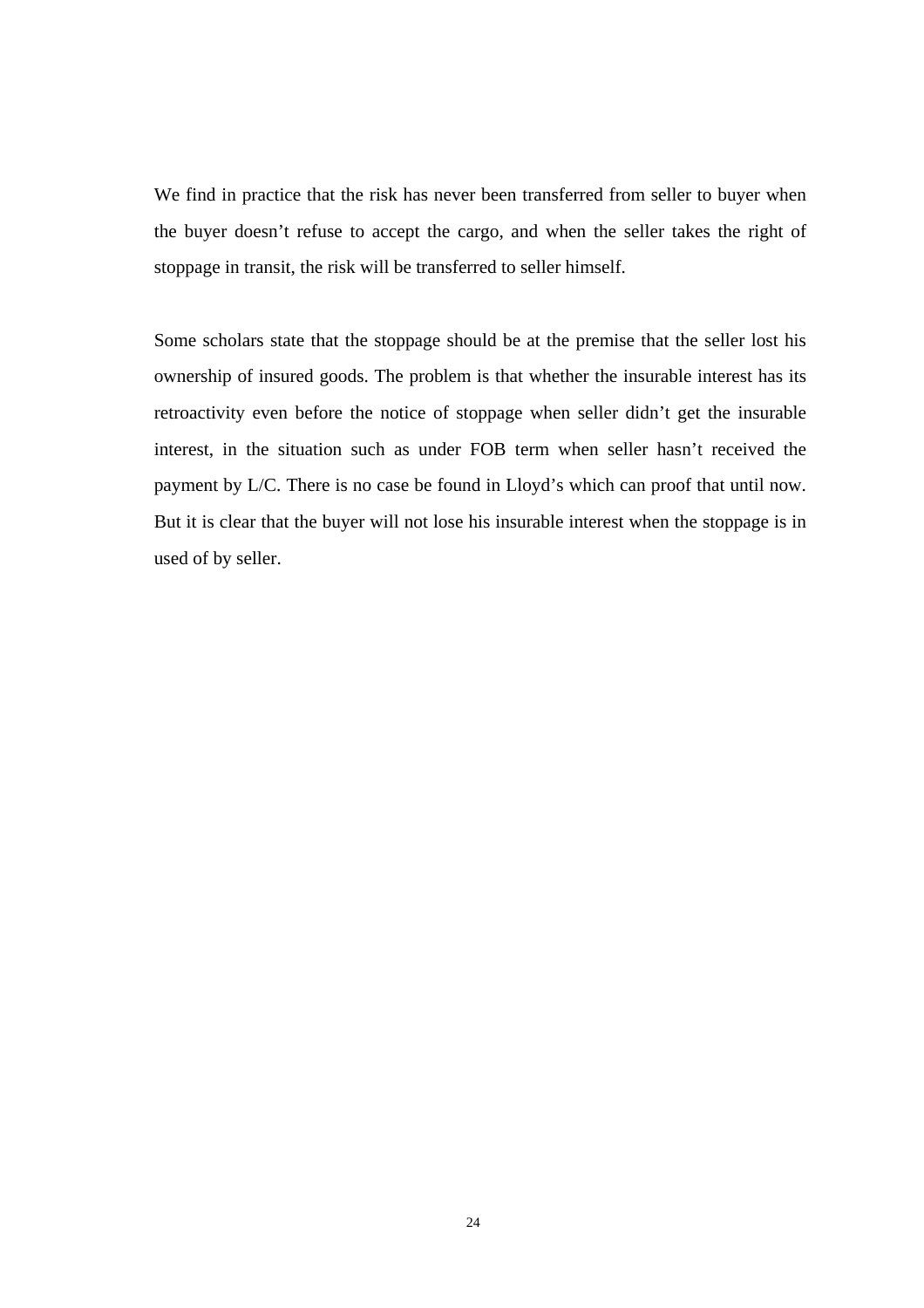### **5. THE DICUSS ON SOME CONSIDERABLE ISSUES – FROM TRADERS' POINT OF VIEW**

#### **5.1 The issue of "transit time"**

"Transit time" should be regarded as during the voyage by carrier who is the independent third party with no relation to the trade contract. The seller is not allowed to take the right of stoppage unless

1) The FOB loading port in contract is regarded as the destination port, after that the transportation is a new one.

2) The carrier delegates the seller's interests and also takes over the cargo. For example, the seller is the real carrier or he demises the vessel for transportation.

From the above we can conclude that if the seller has been separated from both the ownership and possessor right he has no insurable interest at all.

#### **5.2 The item of "Warehouse to Warehouse"**

In international trading, the transportation of cargo is not only the marine voyage but also include inland waterway and land transportation. The insured often take the policy with the clause of "Warehouse to Warehouse". In the terms of FOB and CFR, the buyer always arrange the insurance issue, but the risk of damage or loss will be reverted to buyer when the cargo across the rail of vessel. But in practice, whether the loss happen before crossing the rail is not very clear especially to the container cargo which are sealed before. So the insurable interest under terms of FOB and CFR can be discussed by using the definition of economic insurable interest.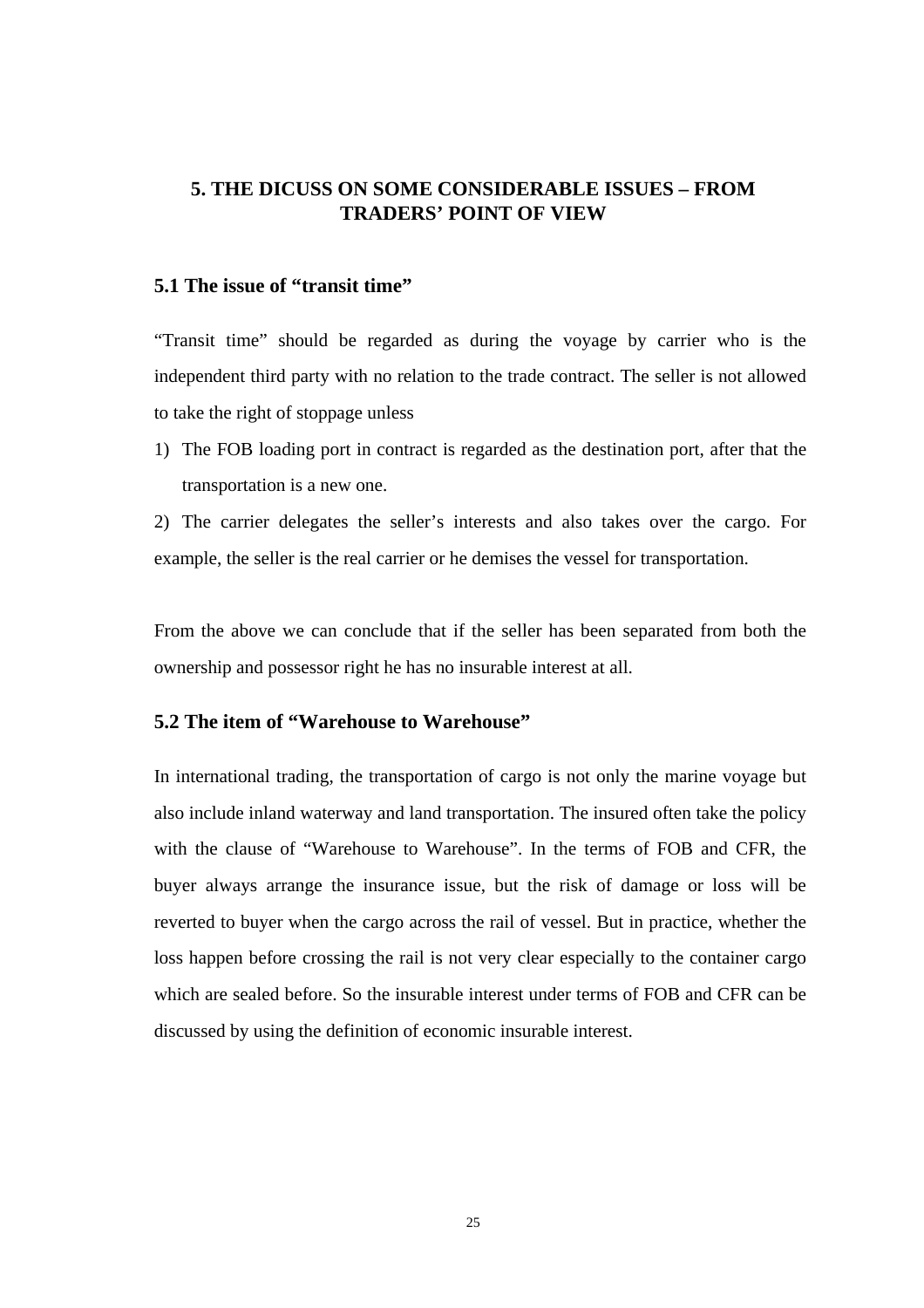#### **5.3 The provision of "Lost or Not Lost"**

According to the provision of Article 6(1) of MIA 1906, the time of insurable interest differs from the older stipulation. Since many unstable factors during the marine voyage in old times, the ocean cargo could be arrived damages before the arrangement of sales contract especially in the cases when the technology of telecomm was not advanced. The assured who faced the situation could not setting the claim for indemnity because lack of insurable interest. The provision of "Lost or Not Lost" has its new function which can protect the assureds' rights for claim. For example, under CFR term, the seller notices the buyer after the departure of vessel by omission, may be the goods have been lost.<sup>1</sup> It is further stated in one famous case of Australia NSW Leather Co Pty Ltd V. Vanguard Insurance Co Ltd.<sup>2</sup>. The provision "Lost or Not Lost" has been cooperated in "Warehouse to Warehouse" but the goods had been stolen before loading on board. The insurer argued against the buyer for the reason that he has no insurable interest when the goods arrives loss. The Lord cited for the two conclusions,

- 1) The "Lost or Not Lost" provision entitled the buyer to get his insurable interest after the damages had happened.
- 2) By the determination of economic insurance interest, the buyer under FOB term had insurable interest of the expected profit when the goods arrive destination safely.

Nowadays, The Institute Cargo Clause of United Kingdom keeps the spirit of "Lost or Not Lost" provision, but it stipulates the additional clause that the assured must has the

 <sup>1</sup> Yang Liang Yi, Wang Peng Nan, MIA 1906 Clause, Dalian Maritime University Press Co. 1996, p. 314

<sup>&</sup>lt;sup>2</sup> NSW Leather Co Pty Ltd V. Vanguard Insurance Co Ltd. 105 FLR 381 (1991)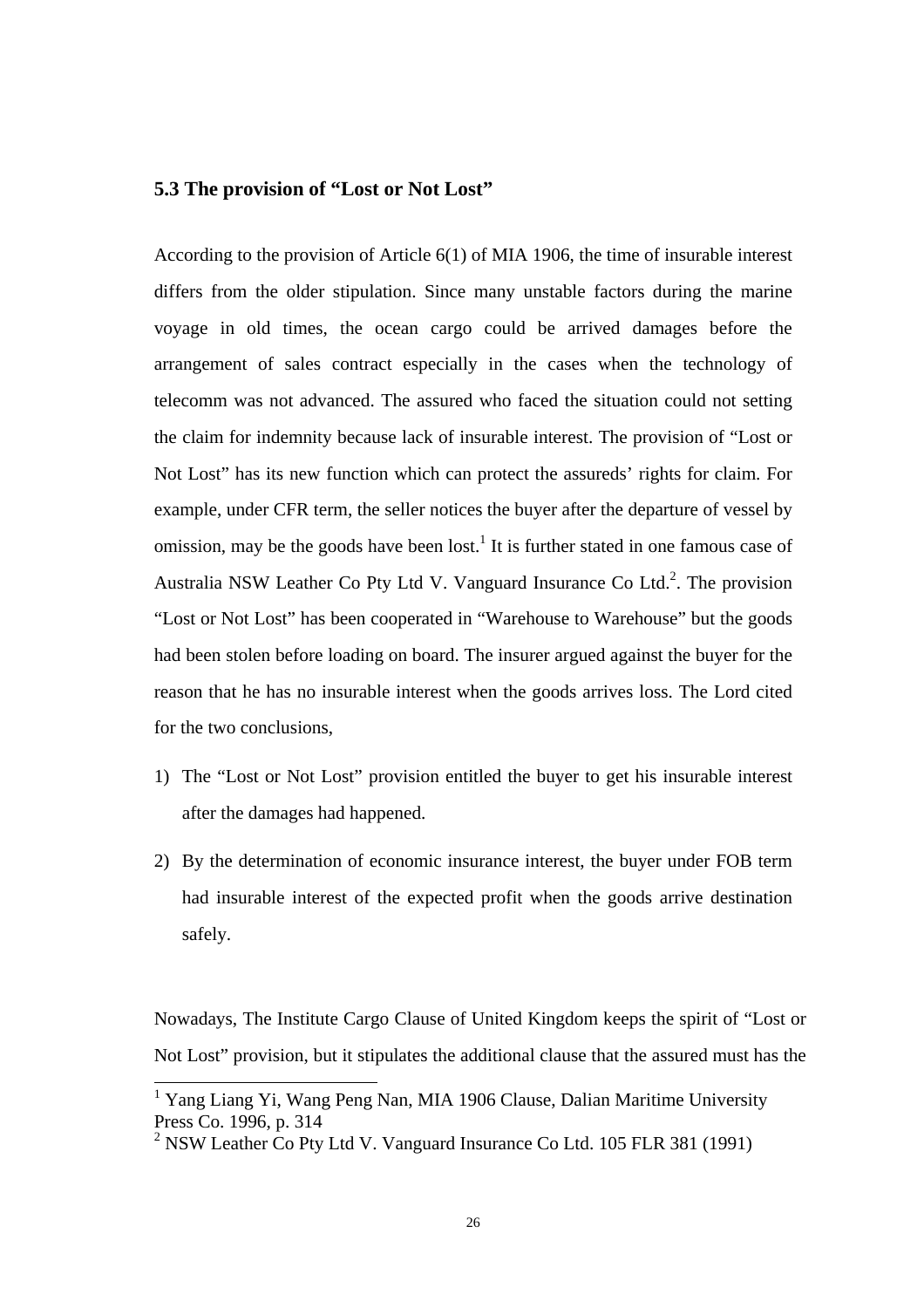insurable interest when the goods arrive damages. The author thinks that it is in conformity of the principle of insurable interest. In the Ocean Marine Cargo Clause of China no provision similar as "Lost or Not Lost" is found. But the Article 224 of Maritime Code has the related clause. Accordingly, it is regarded valid when the provision of "Lost or Not Lost" appears in the marine insurance contract.<sup>1</sup>

#### **5.4 Seller's Interest Contingency Insurance**

The insurable interest must attach "at the time of the loss". The exception is "lost or not lost" to deal with the problem of the FOB contracts. And the contingent interest is insurable. The person who advances the freight has an insurable interest and the insured has an insurable interest in the charges. The rule prevents a mere sale of the insured subject matter from transferring the policy unless there is agreement to that effect between seller and buyer. This principle is different from the non-marine insurance when the seller can ask the buyer to transfer the insurance contract by endorsement. But even the buyer is willing to do that, the transfer maybe not valid. Because the insured transfers the contract explicitly or impliedly at or before he lost the insurable interest. For example, when the buyer refuses to accept the goods and the seller always holds the risk, so the insurance contract insured by seller has been invalid because of lack of insurable interest from the beginning.

In Anderson V. Morice<sup>2</sup>, the vessel sunk after loading of cargo which has been total loss during the accident. The Lord agreed to the point of view that the assured who was the buyer under C&F term didn't have the insurable interest before loading since he hadn't got the ownerships and did not assume the risk of goods. The assured only

<sup>&</sup>lt;sup>1</sup> Wang Peng Nan, The Theory and Practice in Modern Marine Insurance, Dalian University Press, 2004, p.103

<sup>2</sup> Anderson v.Morice 3 Asp MLC 290 (1876)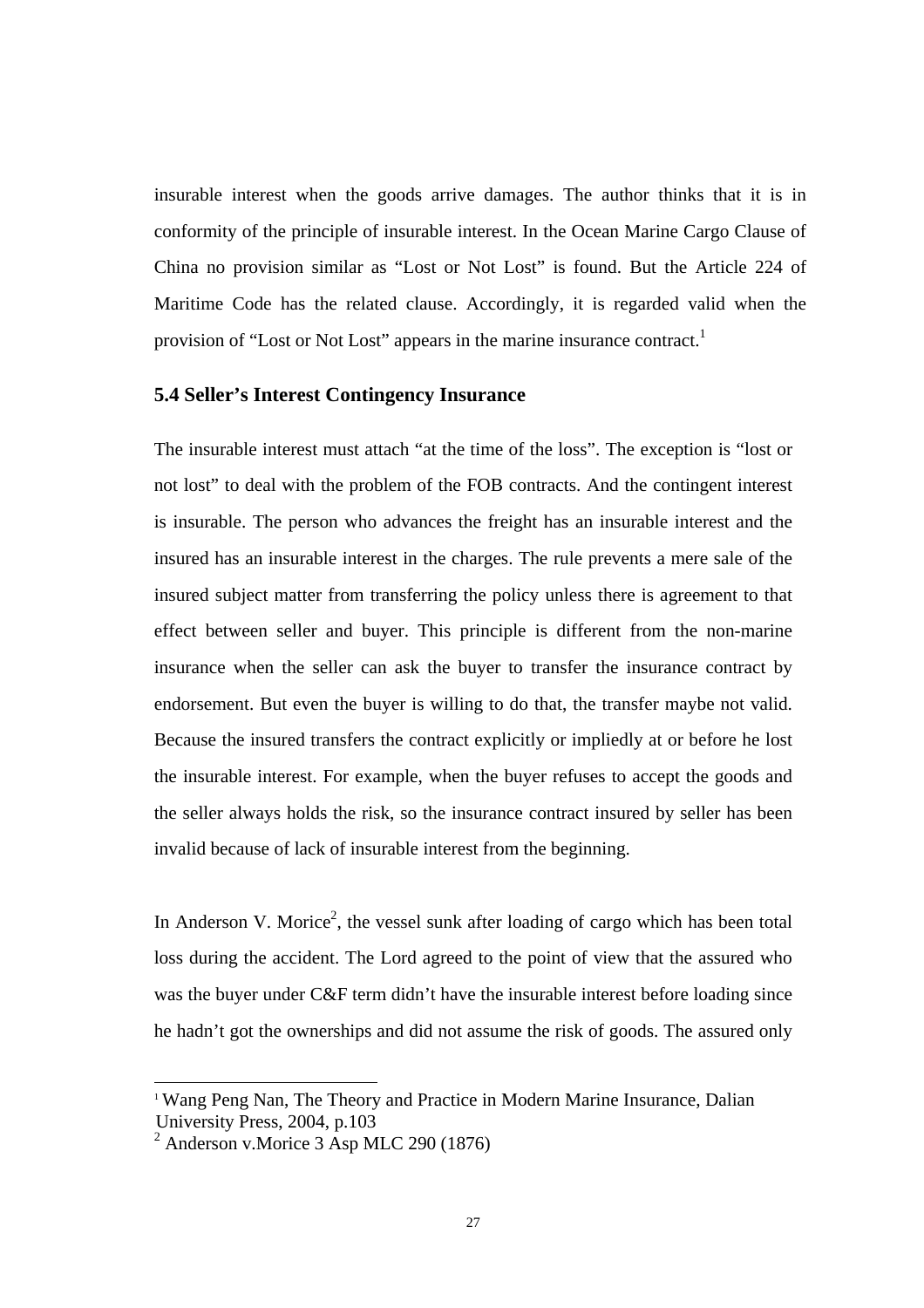had got the "contingency interest" when the cargo had been loaded on the vessel by carrier.

Seller's interest contingency insurance is usually purchased as part of an open cover policy and is not normally available either as a separate policy or for individual shipments. Seller's interest applies to goods where he is not responsible for arranging cargo insurance, such as sales under FOB and C&F terms. The risk for the seller is that, if goods arrive damaged at destination, the buyer may refuse to accept them. In these cases the risk reverts to the seller with uninsured, damaged goods in a foreign location. Seller's Interest operates in a number of situations where the insured:

1) Fails or refuses to accept shipping documents or the goods;

2) Fails or refuses to accept the goods because of a mistake the insured have made in the contract of sale;

3) Fails to obtain a license or authority to import the goods;

4) Where the insured interrupt the shipment or suspend the sale whilst the goods are in transit to protect their own best interests.<sup>1</sup>

In any of these cases seller's interest insurance would automatically come into effect and is retroactive to the start of the shipment. Most sellers' Interest insurance policies contain a clause with a warranty that the existence of the cover should not be disclosed to the buyer. As a seller, the party should realize that seller's interest insurance only provides cover against physical loss or damage to the goods. But one thing is that the cover does not extend to the financial loss where insured fails to pay for the goods.

 $\overline{1}$ <sup>1</sup>American Institute of Marine Underwriters, Guide to U.S. Cargo Insurance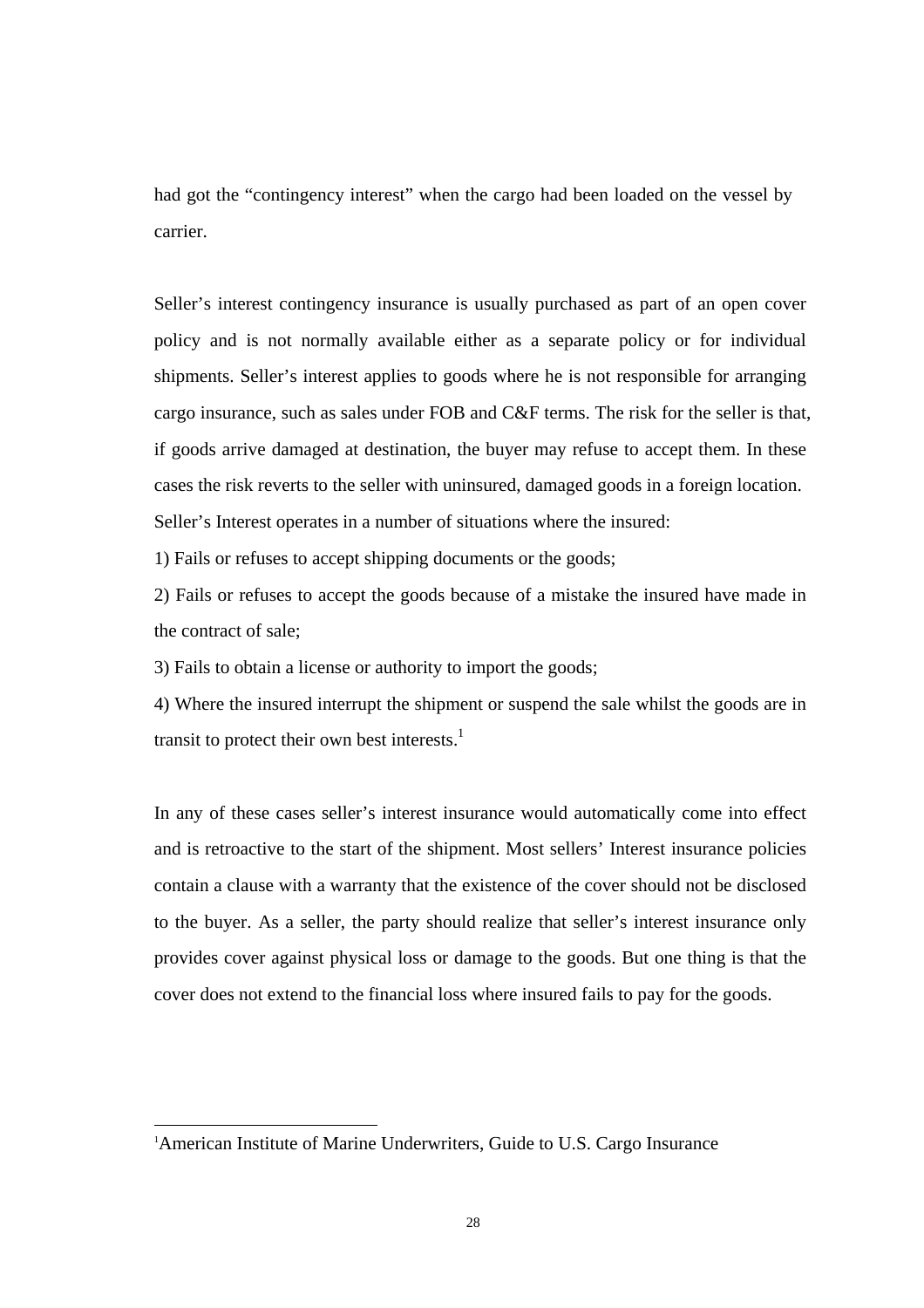#### **5.5 The insurable interest of Mortgage**

Sometimes the cargo which be transported by sea is in lien. In this situation, both the mortgager and mortgagee have the insurable interest. If the value of the cargo has been increased according to the market, the limitation of insurable interest will also be expanded.

#### **5.6 The insurable interest of Lien**

When in some marine transportation law and contract stipulated, the carrier has lien on cargo when the shipper or consignee doesn't pay the freight or other fees. So the party who owns lien rights has the insurable interest as stipulated in the Article 14(1) of MIA 1906.

#### **5.7 The suggestion to the traders**

The total volume of imports and exports of China for the whole year reached 1,760.7 billion US dollars, a year-on-year growth of 23.8 percent. Figure-5.7 The National Economy Maintained a Steady and Fast Growth in 2006, National Bureau of Statistics of China, http://www.ccpit.org

With the prosperous trading market, the insurance business increases the volume as follows:

The total insurance market in China is expected to grow at the rate of more than 13% to reach the level of more than US\$ 100 Billion from the year 2006 onwards.

Figure- 5.7 China Insurance Sector Analysis (2006) http://www.bharatbook.com

As many insurance organizations of countries encourage the local traders to be better to control the risk of business and purchase the policy in domestic market, the author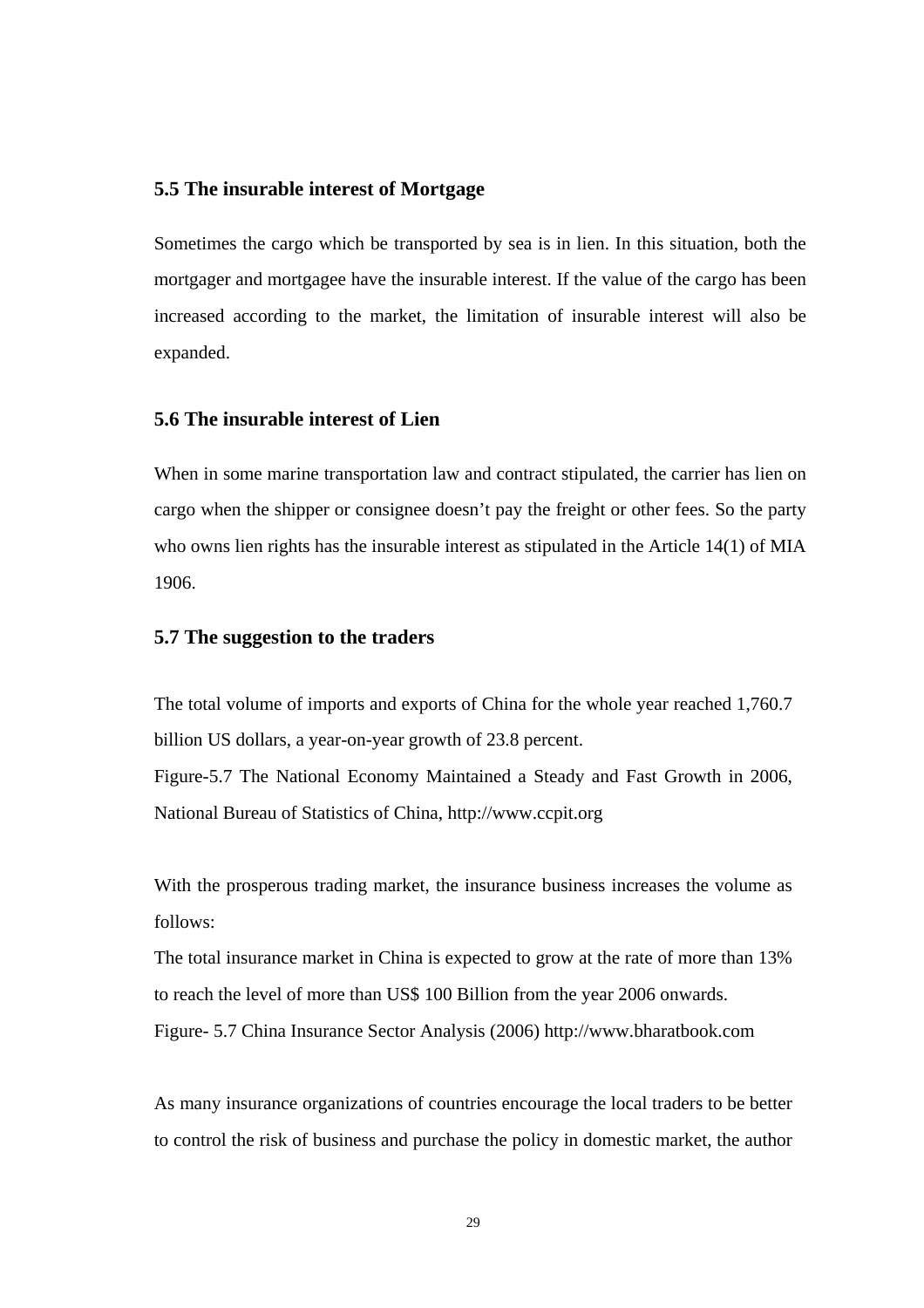suggests traders in China to gain the knowledge of open cover policy which could be underwritten under different trade terms to ensure the cargo be insured all over the voyage.

#### **5.7.1 The suggestion to the seller**

In 2006, the value of exports of China was 969.1 billion US dollars, up 27.2 percent.<sup>1</sup>

When the exporters and trading companies sell on CIF term, which allows them to arrange marine cargo insurance, an open cover policy is recommended. Because this insurance cost is legitimately passed on to the customer, who also gets the benefit of the insurance, this virtually amounts to free insurance which the sellers control. Many foreign buyers see this as essential service provided by the sellers, given that cargo insurance rates are often cheaper than those available to the overseas customer in his local market. Indeed, sellers who do not provide a "package" which includes insurance can lose business to competitors who do. The other side of the coin is that the sellers allow their customers to arrange the insurance. This can range from selling on EXW terms to exporting on FOB or C&F terms.

However, what tends to be overlooked is that the seller is totally reliant on the buyer arranging adequate insurance on goods which has probably not been paid for. If the goods arrive damaged or if the buyer's insurance does not cover the loss, the exporter may not receive payment. Additionally, if the goods or shipping documents are rejected on arrival at destination, the insurance risk can often revert to the exporter who may not have taken out any cover.

<sup>&</sup>lt;sup>1</sup> National Bureau of Statistics of China, The National Economy Maintained a Steady and Fast Growth in 2006, http://www.ccpit.org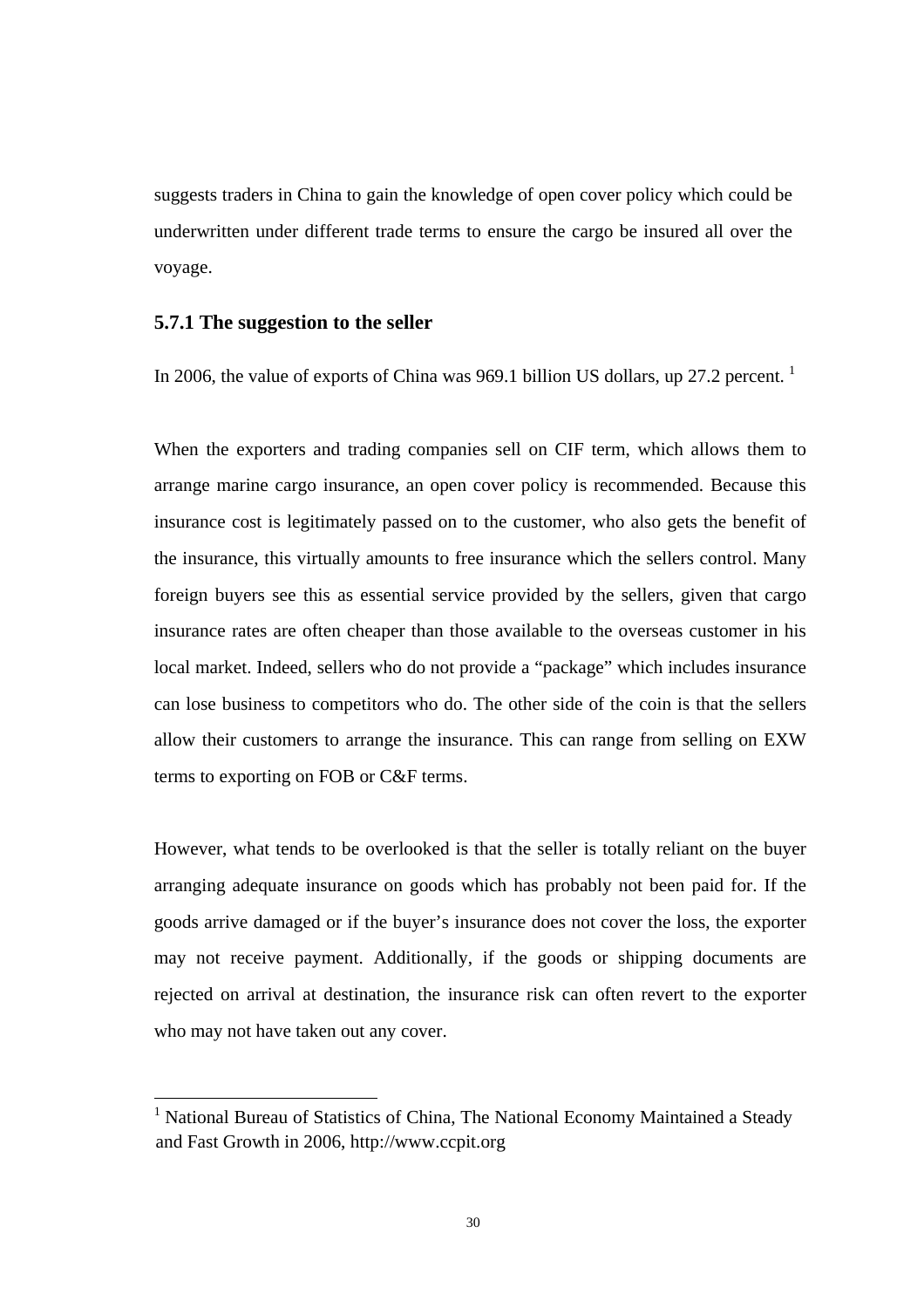#### **5.7.2 The suggestions to the buyer**

Of the total the value of the imports in China of 2006 was 791.6 billion US dollars, up 20.0 percent.  $1$ 

Many buyers assume that the sellers are including the marine cargo insurance at no charge when the cost is included in the purchase price as a Chinese trader prefer a CIF contract when imports goods. The reason is that,

1) Obtaining information from sellers about these costs and whether they are being loaded can prove difficult.

2) The type of cover being provided. Without this information, buyers may not realize they are paying too much for insurance which does not meet their needs, and may leave them with uninsured exposure.

Some countries such as U.S.A. and United Kingdom encourage their insurance industry because they think the security of some overseas insurers may not compare favorably with the security of insurers in their own highly regulated market.

The author think that if the buyer takes control of cargo insurance they can arrange the necessary cover in the market, which is often more comprehensive and price competitive than in overseas markets. In practice, China Insurance Company offers the "Marine Open Policy" to the local importers when the assured is obliged to declare the loading notice of the cargo.<sup>2</sup> The policy applies to all the shipments made by an exporter over a specific time period rather than to one shipment only. As long as every shipment is covered by the open cover, it is automatically insured.

<sup>&</sup>lt;sup>1</sup> National Bureau of Statistics of China, The National Economy Maintained a Steady and Fast Growth in 2006, http://www.ccpit.org

 $2$  Marine Open Policy in China, http://www.iic.org.cn/ "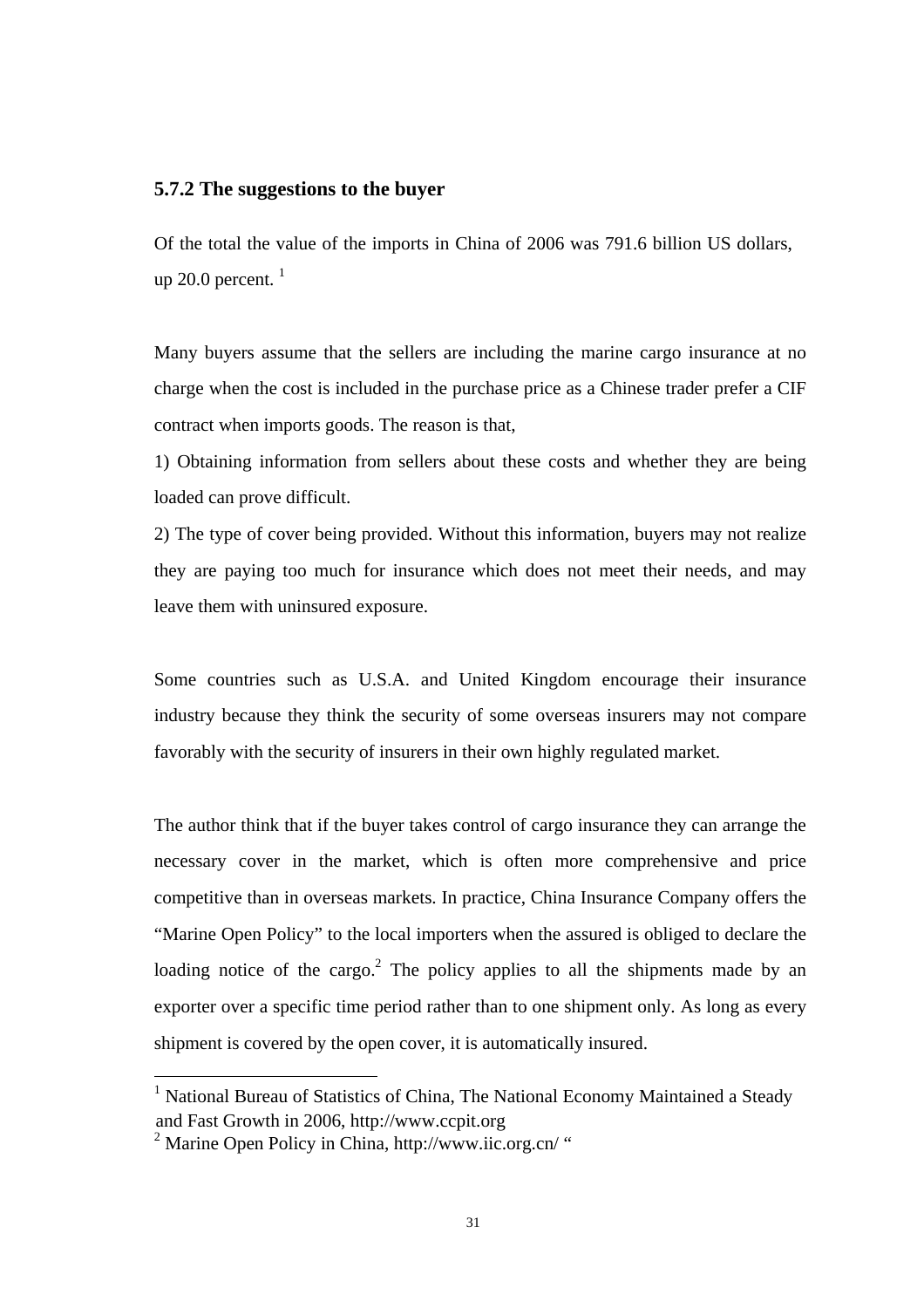#### **6 CONCLUSION AND RECOMMENDATIONS**

#### **6.1 Conclusions**

According to the history record, marine insurance is the oldest form of insurance. This dissertation defines the insurable interest by referring the different views from countries, and concludes the principle of "economic interest" should be applied in domestic legislation. The dissertation also demonstrates the application of insurable interest in marine transportation, the provisions such as "Lost or Not Lost" and definition as "Seller's Contingency Interest" help the trading parties involve in the international trades adapt to and serve the needs of modern international business. The author encourages the domestic traders to control the management of insurance because it relates the profits of business but also the growth of insurance market in China.

As the suggestions to the legislation of China to enhance the development speed of insurance industry in mainland China, it is certain that the sellers or buyers who purchase insurance policies in China can be proud of a strong and growing market standing ready with its capacity, stability and innovation which lends support to growth in international trade.

#### **6. 2 Recommendations--the suggestions to the legislation of China**

In the study work, the author notices some defects on the legislation related marine insurance in China. The suggestions aim to be the reference to rectify the laws in future and ensure the stability of insurance market in practice.

1) Principle of economic interest should be applied in marine insurance in China.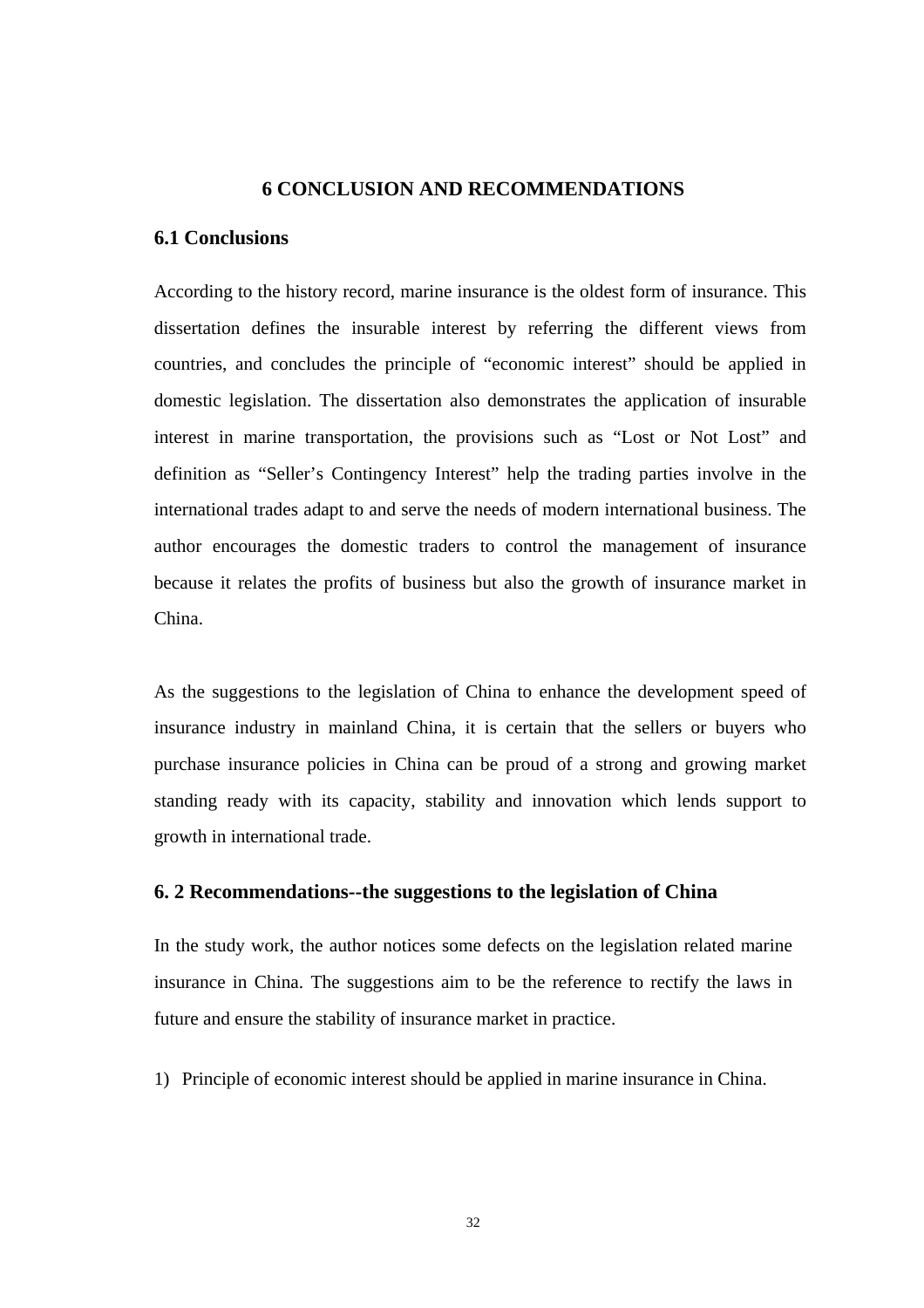Some countries have abandoned the concept of legal or equitable interest and have accepted the notion of economic interest in their insurance laws. However, this practice gives rise to several new problems, including especially how to define the boundary of the economic interest. The author suggests the rules of economic insurance interest should be applied comprehensively in order to judgment in China.

It can be proof that the principle of economic interest insurable can be practiced in the legislation of many countries. The fixed insurable interest is one new version according to the developed principle.<sup>1</sup> However, based on the analysis of the real intention of parties in a trade contract, it can be concluded that in its historic, legal and economic context, the economic interest is much approach to the litigation.

As the reason has been discussed in Chapter 3, the author suggests that the Maritime Code of China is better to be revised by using the principle of economic interest and stipulates "The insurable interest is the 'legally economic interest' which assumed by the assured to the insured subject." Moreover, some challenges to insurance business brought by the new concepts and the steps the insurance business should take on the basis of that the difficulties should not baffle the establishment of the economic interest.

#### 2) Add a provision concerning marine insurable interest

As one basic principle to the maritime insurance, the principle of insurable interest makes its profound and historical influence to the subject. Compare to other countries' marine legislation, the legislation of China has its disadvantage that it has no stipulation of insurable interest in Maritime Code, only one stipulation appears in the Insurance Law of China. But its definition can not be explained in marine

<sup>&</sup>lt;sup>1</sup> Wilson v. Jones LR2 Ex 139 (1867)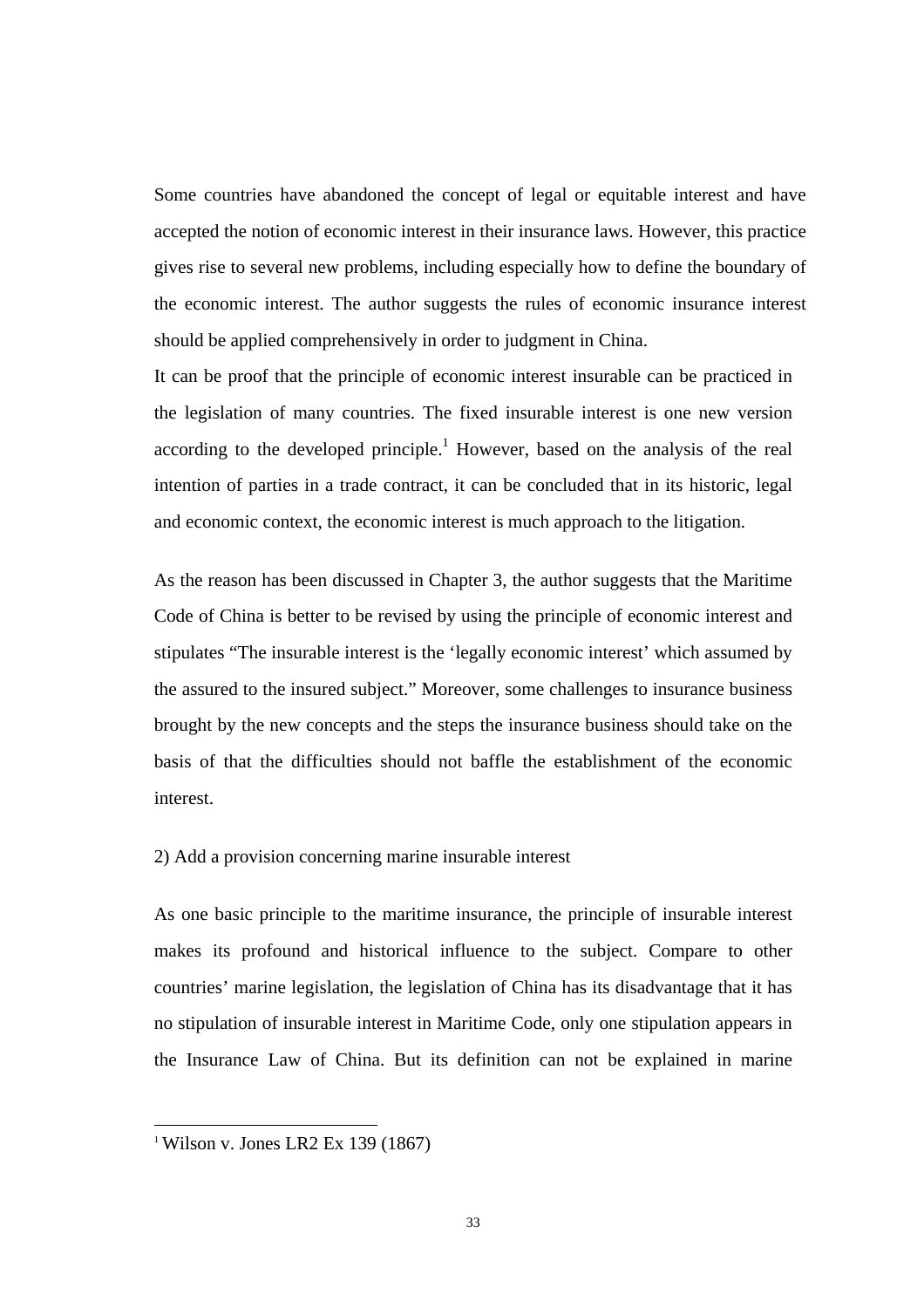insurance completely. The author suggests that the standard of single economic interest should be incorporated in Maritime Code of China.

The Article 12(1) of Insurance Law of China stipulates: "The assured should has insurable interest to the subject." According to this standard, we could conclude that the assured should get the insurable interest but not the insured in this article. In maritime insurance, the application of insurable interest is to avoid gambling and to limit the subject of claims. The assured is the signer of the contract to pay for the premium. He has no loss until he has the ownership of the goods when the accident happens. It is clear that when the contract is agreed, the insured gets the insurable interest and he has the right to claim for his compensation.

In the Article 12(3) of Insurance Law of China stipulates: "The legal interest be admitted". It is the same meaning as "legal interest" in common law that means law can protect and carry out the ownership and the contract right compulsory. But this definition ignores the economic relationship between the insured and the subject. Because when the insured has no economic loss during the accident, he has no cause to get the compensation even he gets the "legally admitted interest" on the goods. So the author's suggestion is that we should reconsider the definition of insurable interest in legislation of China.

For example under the trade term of CIF, the seller takes the responsibility to buy the insurance. When the goods have been transferred across the rail of vessel, the risk of damaged goods has been transferred to the buyer, so the seller never has insurable interest again. If the assured should have insurable interest as stipulation in legislation, the insured can not get the compensation because the assured doesn't have insurable interest. In these situations, a lot of goods can not be protected in international trade.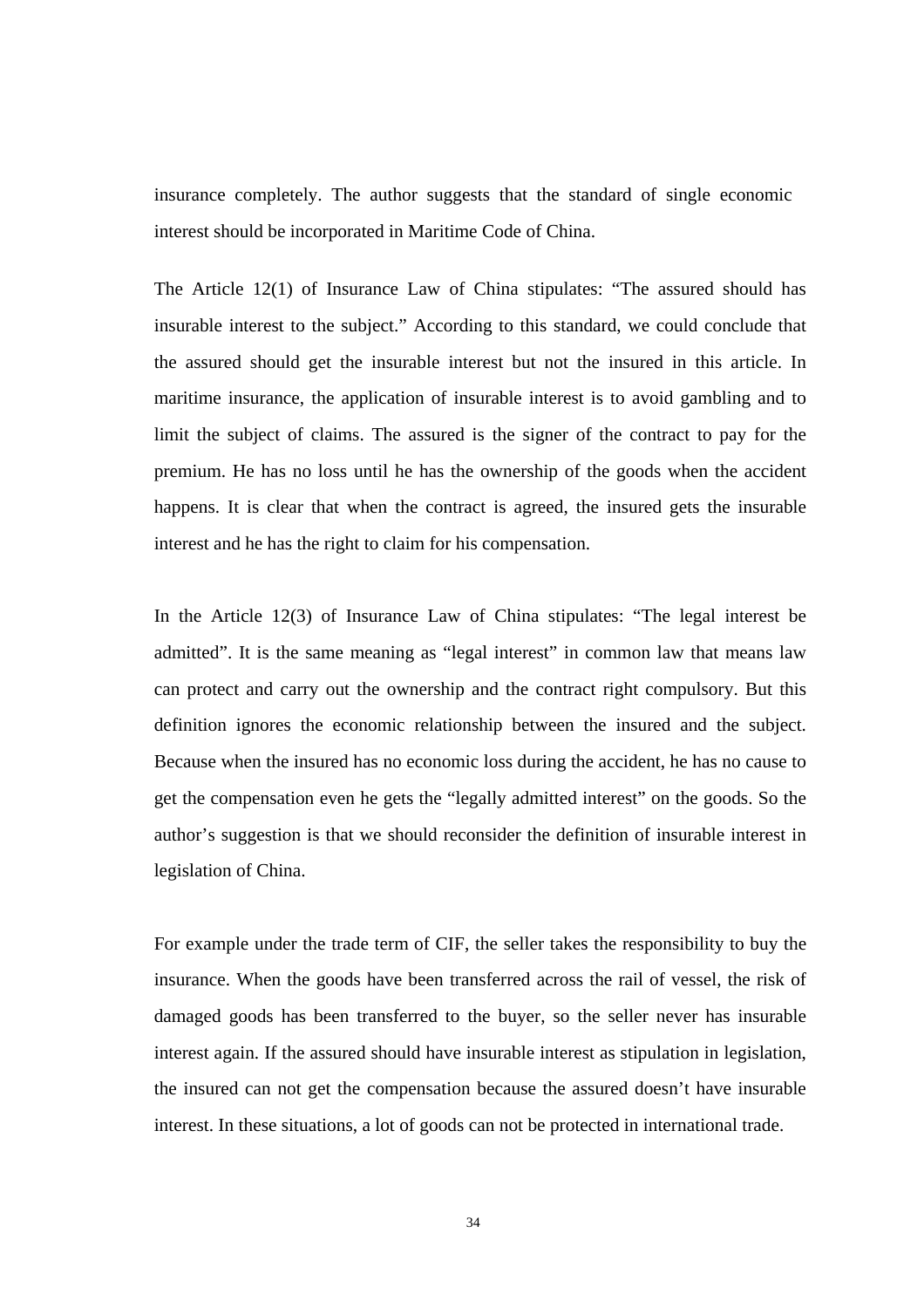3) Add a provision which stipulates that the insurable interest must have been attached at the time of loss.

Besides to stipulate the definition and standard of insurable interest, the time of loss related insurable interest is also the key part of consideration.

The time when insured gets the insurable interest stipulated in MIA 1906 is that "when loss happens", many countries also have the similar clauses as MIA 1906. That's one of the characteristics of maritime insurance which differ others. A lot of insurance contracts will be invalid if the requirement is that the insured should have insurable interest during the whole insurance period. So the legislation of maritime insurance of China should clarify the time is the lost time when insured has insurable interest. Above all, the author suggest to add one clause "The insured should has insurable

interest when the subject at loss, otherwise he has no right to claim."

4) Add a provision which could protect the interest of the buyer who has paid for the goods in FOB or CFR sale.

It is the special requirement under FOB and CIF terms. The buyer could not get the insurable interest in the insured property, and according to the principle of insurable interest, he may not claim for the loss. As the transportation is much modern and turns to the "containerized time", the buyer often pays for the goods first before receiving them. As he has no idea how to prove which part the damage happens, he put himself into the miserable situation that can not get the compensation back. The author suggests that the legislation of maritime insurance should consider the risk of the buyer and protect his right to claim for indemnity.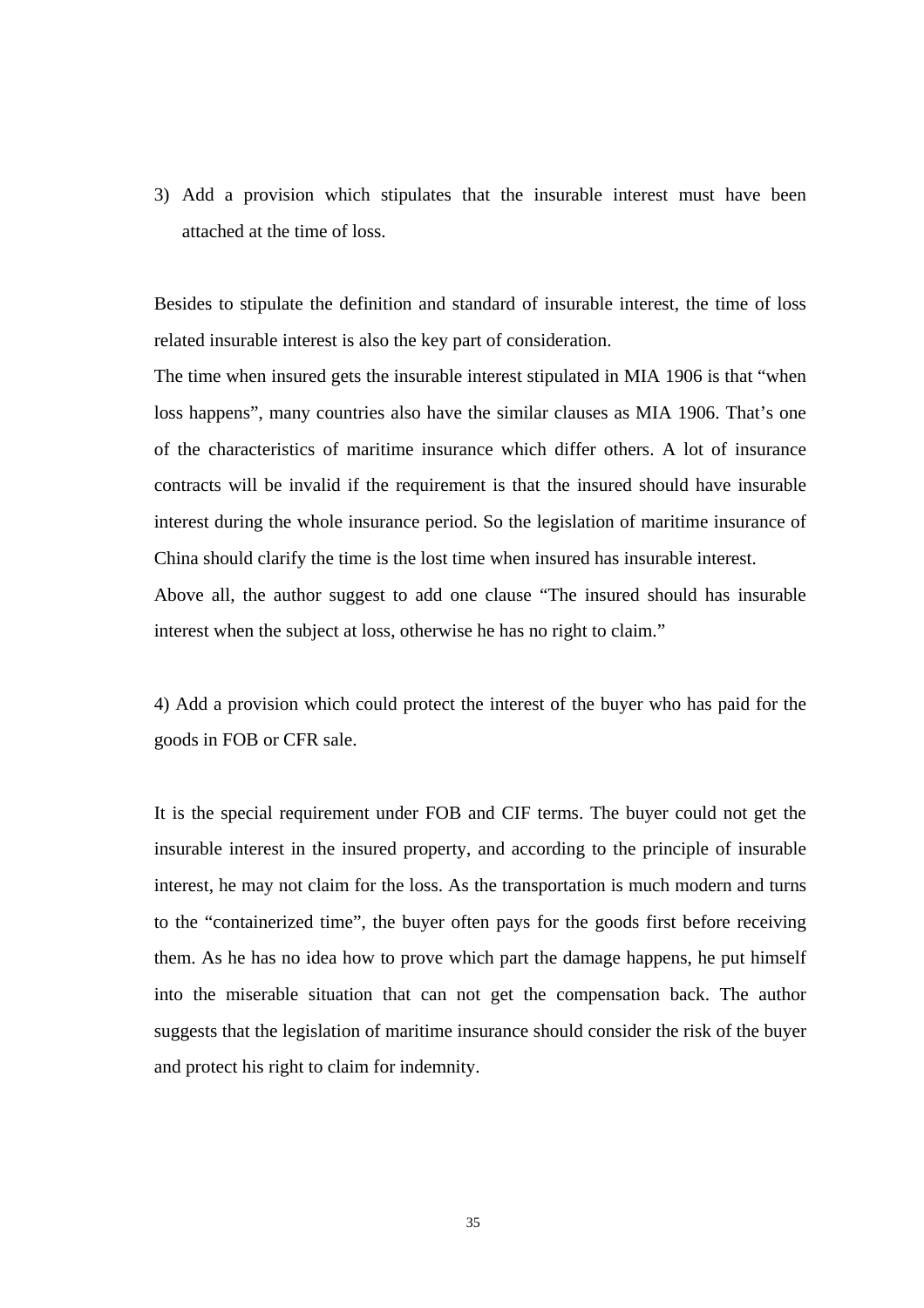#### **REFERENCE**

#### **BOOKS, AND ARTICLES AND CHAPTERS IN EDITED BOOKS**

John Dobbyn, *Insurance Law,* Law Press Co. 2001 p.77 -79 & p.92 John Dobbyn , *Insurance Law* , West Publishing Co. , 1981 , p. 55256. Jiang Zhaoguo, *The basic concepts of insurance Law*, Law Press Co. 2002, p. 47-69 Andrew McGee, *The Modern Law of Insurance*, Butterworth UK, 2001, p. 35 John Birds, *Birds' Modern Insurance Law,* Sweet & Maxwell, 5th Ed, 2001, p. 35-37 Kenneth Cannar, *Essential Cases in Insurance Law,* Woodhead-Faulker, 1985 1st Ed p.4 Rober Merkin, *Calinvaux's Law of Insurance,* 7th Ed, Sweet and Maxwell, 1997, p.62 E.R. Hardy lvamy, *General Principle of Insurance Law,* 5th Ed., London Butterworths, 1986, p.20 Men Xin Guo, *The principles and practice of insurance,* The Finance Press Co. 1992, p.3 Edwin W. Patterson , *Essentials of Insurance Law* , p. 1302133 American Jurisprudence , *Insurance* , 2nd Edition ,Lawyers Cooperative Publishing Co. Malcolm A. Clarke, *The Law of Insurance Contract*, 4<sup>th</sup> Ed, LLP, 1999, p.127 Wang Peng Nan, *The Theory and Practice in Modern Marine Insurance,* Dalian University Press, 2004, p.103

### **PERIODICALS**

Swiss Re, *World Insurance in 2005: moderate premium growth, attractive profitability,* No 5/2006.

Dr. Fu Yan Zhong , *The application of insurable interest in transportation*, World Shipping Vol.27 No.3

## **LECTURE HANDOUTS**

Professor Dr. Marko Pavliha, Lectures on Marine Insurance Law (2004) Professor Dr. Patrick Donner, Lectures on Commercial Law (2005)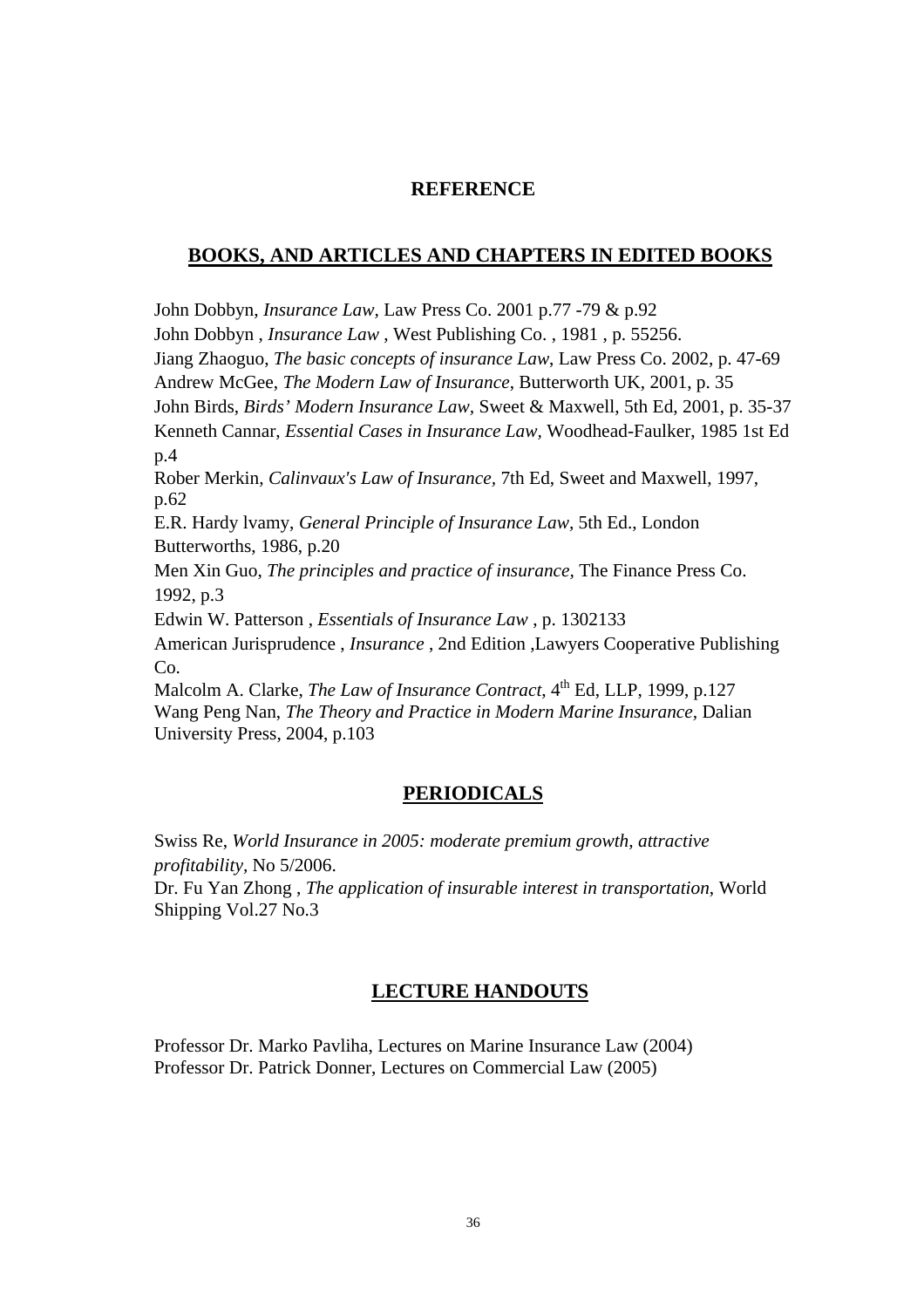### **CMI COMMITTEE PAPERS**

John Harel, 248 CMI Yearbook 2004/ Marine Insurance, *The CMI Review of Marine Insurance*, Report to the 38<sup>th</sup> Conference of the CMI, Vancouver, 2004

### **LAWS AND CONVENTIONS**

Maritime Insurance Act 1906

Insurance Contracts Act 1984

Maritime Code of China

Insurance Law of China

Contract Law of China

Lucena v. Crauford 2 B & PNR 269 (1806) Moonacre Lloyd's Rep. 501 (1992) Le Cras V. Hughes 99 Eng.Rep. 549 KB (1782), Macaura v Northern Assurance Co Ltd AC 619 (1925) Hooper V. Robinsonl AC 619. (1925) Seaman V. Enterprise Fire & Marine Insurance Co. C.C. 21 Fed 778 (1884) Hayes V. Milford Mutual Fire Insurance Co. 49 NE 754 (1898). Sadlers'Co. V. Badcock , 2 Atk. 554 (1743) . Anderson v.Morice 3 Asp MLC 290 (1876)

#### **ELECTRONIC SOURCES**

Trading Advice: Exporting Goods from the UK, http://www.sitpro.org.uk/ Cargo Insurance Restrictions (in United States and in Foreign Countries) http://www.aimu.org China Insurance Sector Analysis (2006) - Market Research Reports, http://www.bharatbook.com/ " Walter M. Mellert, "Marine Insurance", http://www.swissre.com The Case of Chaoan Co. v. Zhongbao Property Insurance Co. http://www.Chinalawbook.com/ The limits of traders in China, http://sinochem-yancheng.com The Marine Open Policy in China, http://www.iic.org.cn Dr. Xin Hai Bao, *Study on the economic interest,* the legal department of Peking University, http://www.civillaw.com.cn American Institute of Marine Underwriters, *Guide to U.S. Cargo Insurance,*  http://aimu.org